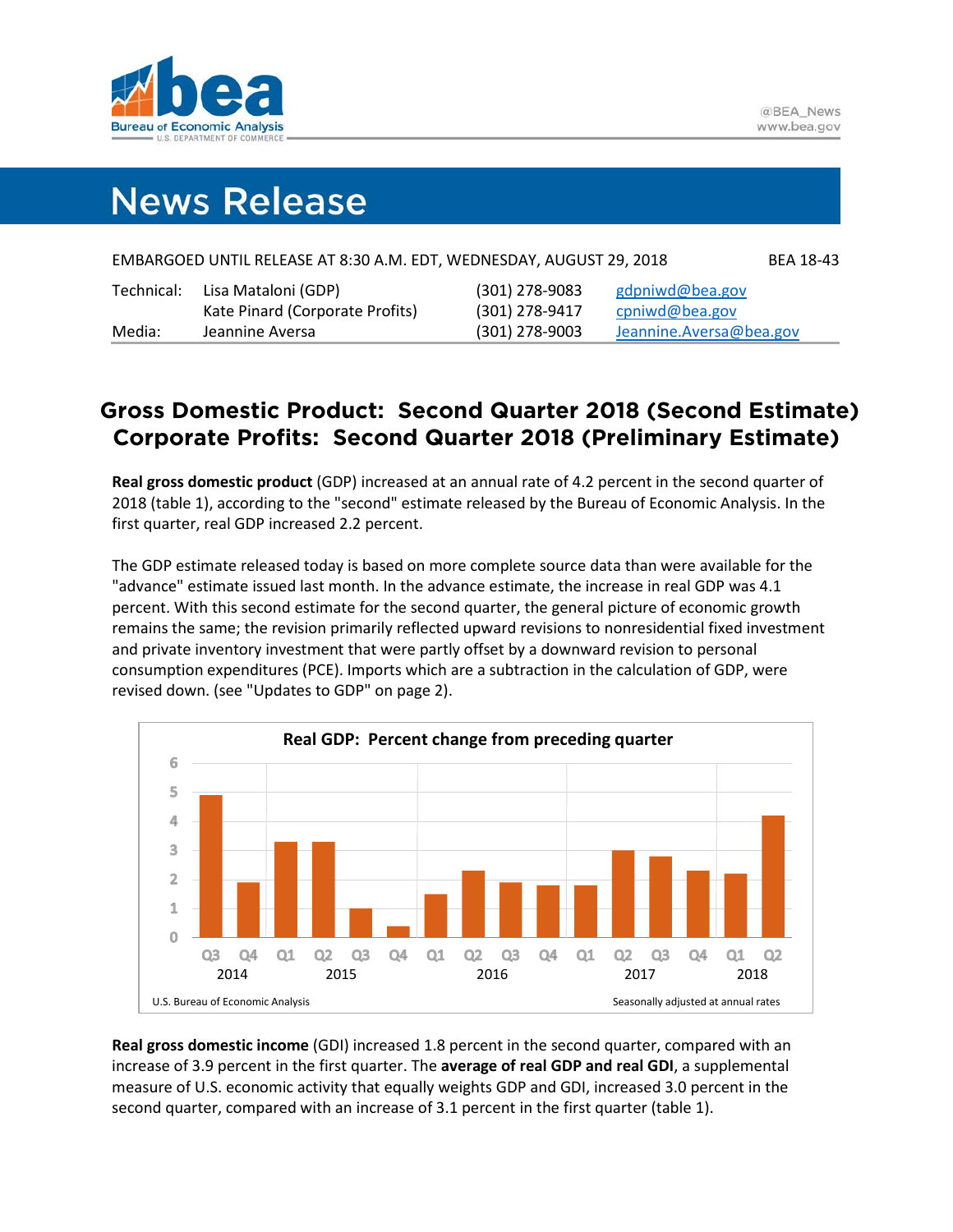

The increase in real GDP in the second quarter reflected positive contributions from PCE, nonresidential fixed investment, exports, federal government spending, and state and local government spending that were partly offset by negative contributions from private inventory investment and residential fixed investment. Imports decreased (table 2).

The acceleration in real GDP growth in the second quarter reflected accelerations in PCE, exports, federal government spending, and state and local government spending, as well as a smaller decrease in residential fixed investment. These movements were partly offset by a downturn in private inventory investment and a deceleration in nonresidential fixed investment. Imports decreased after increasing in the first quarter.

**Current-dollar GDP** increased 7.6 percent, or \$370.9 billion, in the second quarter to a level of \$20.41 trillion. In the first quarter, current-dollar GDP increased 4.3 percent, or \$209.2 billion (table 1 and table 3).

The **price index for gross domestic purchases** increased 2.3 percent in the second quarter, compared with an increase of 2.5 percent in the first quarter (table 4). **The PCE price index** increased 1.9 percent, compared with an increase of 2.5 percent. Excluding food and energy prices, the PCE price index increased 2.0 percent, compared with an increase of 2.2 percent.

#### **Updates to GDP**

The percent change in real GDP was revised up 0.1 percentage point from the advance estimate, reflecting upward revisions to nonresidential fixed investment, private inventory investment, federal government spending, and state and local government spending that were partly offset by downward revisions to PCE, residential fixed investment, and exports. Imports were revised down. For more information, see th[e Technical Note.](https://www.bea.gov/system/files/2018-10/tech2q18_2nd_0.pdf) A detailed ["Key Source Data and Assumptions"](https://www.bea.gov/system/files/2018-10/gdpkeysource_2q18_08-30-18.xlsx) file is also posted for each release. For information on updates to GDP, see the "Additional Information" section that follows.

|                                      | Advance Estimate                        | Second Estimate |
|--------------------------------------|-----------------------------------------|-----------------|
|                                      | (Percent change from preceding quarter) |                 |
| Real GDP                             | 4.1                                     | 4.2             |
| Current-dollar GDP                   | 7.4                                     | 7.6             |
| Real GDI                             | $\cdots$                                | 1.8             |
| Average of Real GDP and Real GDI     |                                         | 3.0             |
| Gross domestic purchases price index | 2.3                                     | 2.3             |
| PCE price index                      | 1.8                                     | 1.9             |

For the first quarter of 2018, revised tabulations from the BLS Quarterly Census of Employment and Wages program were incorporated into the estimates; the percent change in real GDI was unrevised at 3.9 percent.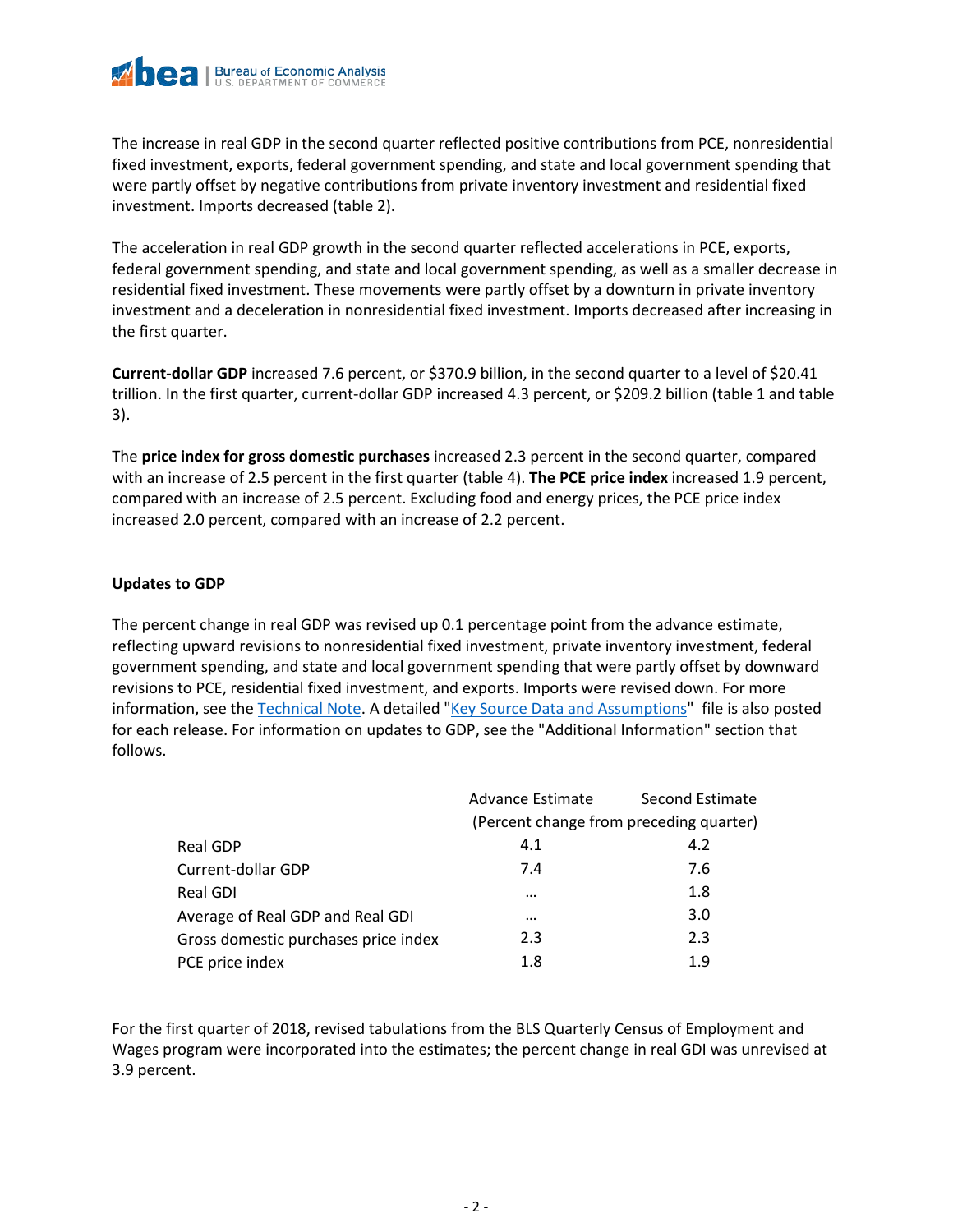

# **Corporate Profits (table 10)**

**Profits from current production** (corporate profits with inventory valuation and capital consumption adjustments) increased \$72.4 billion in the second quarter, compared with an increase of \$26.7 billion in the first quarter.

**Profits of domestic financial corporations** increased \$16.8 billion in the second quarter, in contrast to a decrease of \$9.3 billion in the first quarter. **Profits of domestic nonfinancial corporations** increased \$63.6 billion, compared with an increase of \$32.3 billion. **Rest-of-the-world profits** decreased \$8.0 billion, in contrast to an increase of \$3.7 billion. In the second quarter, receipts decreased \$6.0 billion, and payments increased \$2.0 billion.

\* \* \*

Next release: September 27, 2018 at 8:30 A.M. EDT Gross Domestic Product: Second Quarter 2018 (Third Estimate) Corporate Profits: Second Quarter 2018 (Revised Estimate)

\* \* \*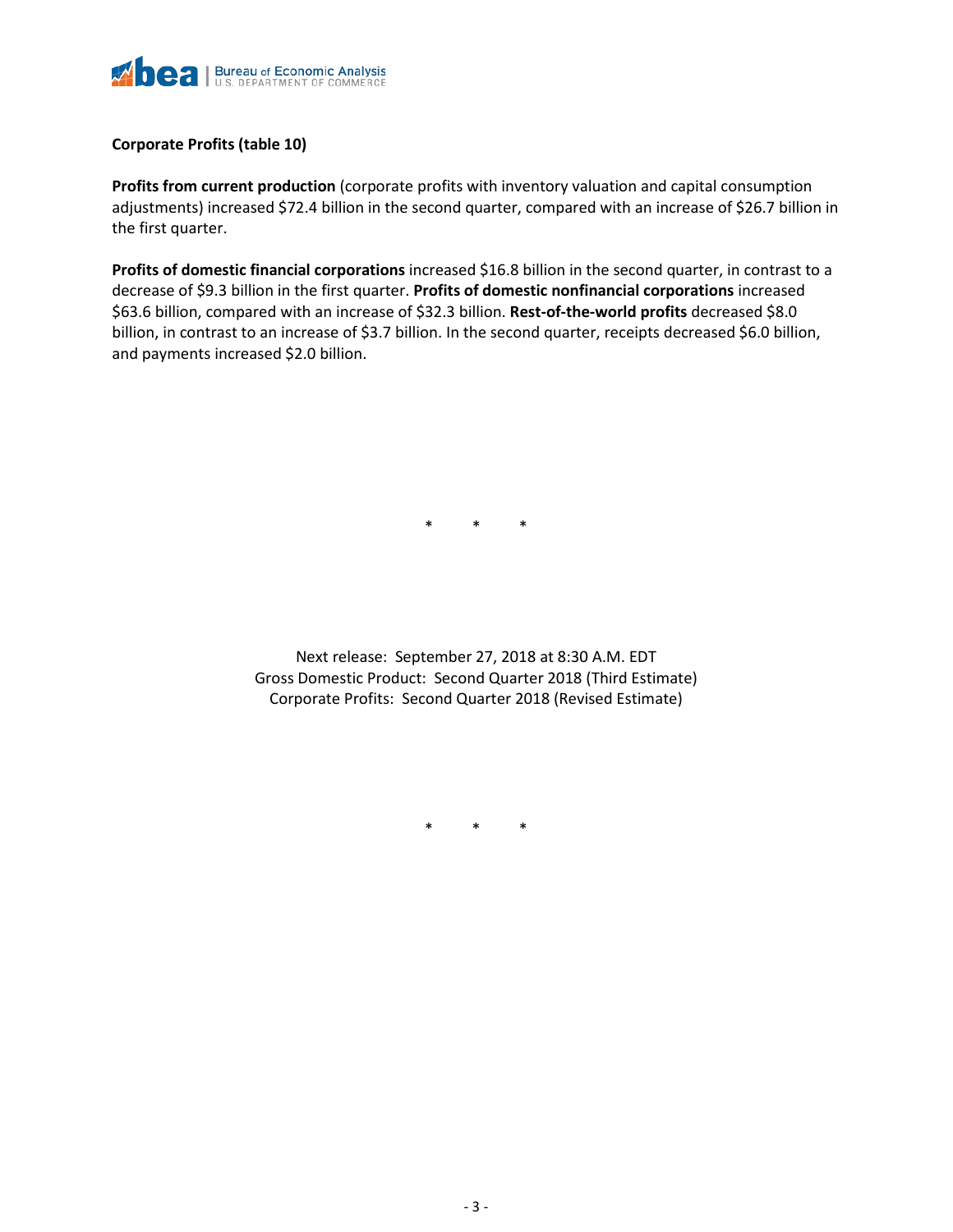# **Additional Information**

#### **Resources**

Additional resources available at [www.bea.gov](https://www.bea.gov/)**:** 

- Stay informed about BEA developments by reading the BE[A blog,](https://www.bea.gov/news/blog) signing up for BEA's email [subscription service,](https://www.bea.gov/_subscribe/) or following BEA on Twitter [@BEA\\_News.](https://www.twitter.com/BEA_News)
- Historical time series for these estimates can be accessed in BEA's [interactive data application.](https://apps.bea.gov/itable/index.cfm)
- Access BEA data by registering for BEA's data [application programming interface](https://apps.bea.gov/API/signup/index.cfm) (API).
- For more on BEA's statistics, see our monthly online journal, the *[Survey of Current Business](https://apps.bea.gov/scb/index.htm)*.
- BEA'[s news release schedule](https://www.bea.gov/news/schedule)
- **[NIPA Handbook:](https://www.bea.gov/resources/methodologies/nipa-handbook)** Concepts and Methods of the U.S. National Income and Product Accounts

#### **Definitions**

*Gross domestic product* (GDP) is the value of the goods and services produced by the nation's economy less the value of the goods and services used up in production. GDP is also equal to the sum of personal consumption expenditures, gross private domestic investment, net exports of goods and services, and government consumption expenditures and gross investment.

*Gross domestic income* (GDI) is the sum of incomes earned and costs incurred in the production of GDP. In national economic accounting, GDP and GDI are conceptually equal. In practice, GDP and GDI differ because they are constructed using largely independent source data. Real GDI is calculated by deflating gross domestic income using the GDP price index as the deflator and is therefore conceptually equivalent to real GDP.

*Current-dollar estimates* are valued in the prices of the period when the transactions occurred—that is, at "market value." Also referred to as "nominal estimates" or as "current-price estimates."

*Real values* are inflation-adjusted estimates—that is, estimates that exclude the effects of price changes.

The *gross domestic purchases price index* measures the prices of final goods and services purchased by U.S. residents.

The *personal consumption expenditure price index* measures the prices paid for the goods and services purchased by, or on the behalf of, "persons."

*Personal income* is the income received by, or on behalf of, all persons from all sources: from participation as laborers in production, from owning a home or business, from the ownership of financial assets, and from government and business in the form of transfers. t includes income from domestic sources as well as the rest of world. It does not include realized or unrealized capital gains or losses.

*Disposable personal income* is the income available to persons for spending or saving. It is equal to personal income less personal current taxes.

*Personal outlays* is the sum of personal consumption expenditures, personal interest payments, and personal current transfer payments.

*Personal saving* is personal income less personal outlays and personal current taxes.

The *personal saving rate* is personal saving as a percentage of disposable personal income.

*Profits from current production*, referred to as corporate profits with inventory valuation adjustment (IVA) and capital consumption (CCAdj) adjustment in the National Income and Product Accounts (NIPAs), is a measure of the net income of corporations before deducting income taxes that is consistent with the value of goods and services measured in GDP. The IVA and CCAdj are adjustments that convert inventory withdrawals and depreciation of fixed assets reported on a tax-return, historical-cost basis to the current-cost economic measures used in the national income and product accounts. Profits for domestic industries reflect profits for all corporations located within the geographic borders of the United States. The rest-ofthe-world (ROW) component of profits is measured as the difference between profits received from ROW and profits paid to ROW.

For more definitions, see the **Glossary: National Income and** [Product Accounts.](https://www.bea.gov/sites/default/files/methodologies/nipa-handbook-all-chapters.pdf#page=415)

#### **Statistical conventions**

*Annual-vs-quarterly rates.* Quarterly seasonally adjusted values are expressed at annual rates, unless otherwise specified. This convention is used for BEA's featured, seasonally adjusted measures to facilitate comparisons with related and historical data. For details, see the FAQ ["Why does BEA publish estimates at annual rates?"](https://www.bea.gov/help/faq/121) Quarterly not seasonally adjusted values are expressed only at quarterly rates.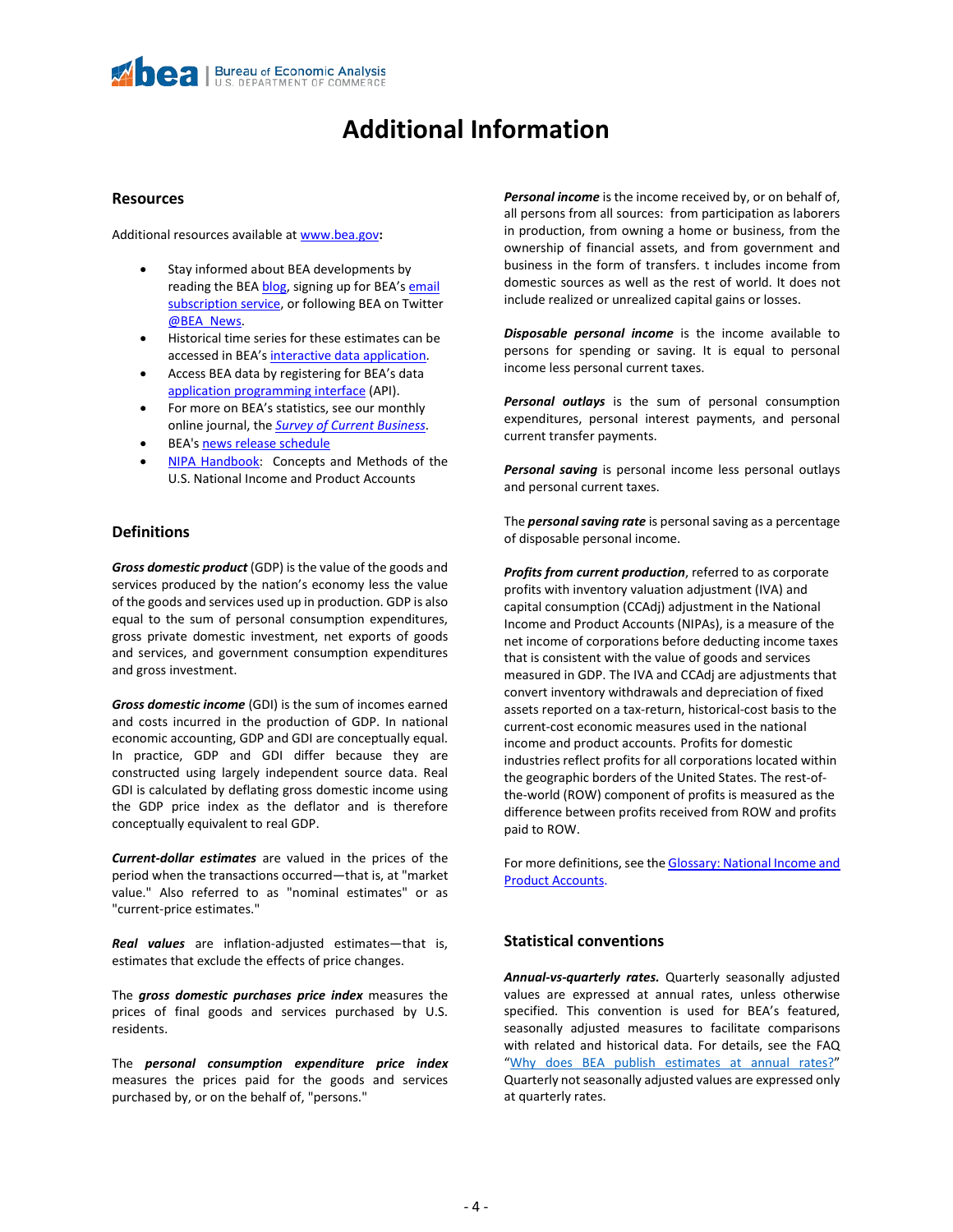

*Percent changes.* Percent changes in quarterly seasonally adjusted series are displayed at annual rates, unless otherwise specified. For details, see the FAQ "How is [average annual growth calculated?](https://www.bea.gov/help/faq/463)" Percent changes in quarterly not seasonally adjusted values are calculated from the same quarter one year ago. All published percent changes are calculated from unrounded data.

*Calendar years and quarters*. Unless noted otherwise, annual and quarterly data are presented on a calendar basis.

*Quantities and prices.* Quantities, or "real" volume measures, and prices are expressed as index numbers with a specified reference year equal to 100 (currently 2012). Quantity and price indexes are calculated using a Fisherchained weighted formula that incorporates weights from two adjacent periods (quarters for quarterly data and annuals for annual data). For details on the calculation of quantity and price indexes, see Chapter 4: Estimating Methods in the **NIPA Handbook**.

*Chained-dollar values* are calculated by multiplying the quantity index by the current dollar value in the reference year (2012) and then dividing by 100. Percent changes calculated from real quantity indexes and chained-dollar levels are conceptually the same; any differences are due to rounding. Chained-dollar values are not additive because the relative weights for a given period differ from those of the reference year. In tables that display chained-dollar values, a "residual" line shows the difference between the sum of detailed chained-dollar series and its corresponding aggregate.

#### **Updates to GDP**

BEA releases three vintages of the current quarterly estimate for GDP: "Advance" estimates are released near the end of the first month following the end of the quarter and are based on source data that are incomplete or subject

to further revision by the source agency; "second" and "third" estimates are released near the end of the second and third months, respectively, and are based on more detailed and more comprehensive data as they become available.

Annual and comprehensive updates are typically released in late July. Annual updates generally cover at least the 5 most recent calendar years (and their associated quarters) and incorporate newly available major annual source data as well as some changes in methods and definitions to improve the accounts. Comprehensive (or benchmark) updates are carried out at about 5-year intervals and incorporate major periodic source data, as well as major conceptual improvements.

The table below shows the average revisions to the quarterly percent changes in real GDP between different estimate vintages, without regard to sign.

|                                  | <b>Average Revision</b><br>Without Regard to Sign     |
|----------------------------------|-------------------------------------------------------|
| Vintage                          | (percentage points, annual rates)                     |
| Advance to second                | 0.5                                                   |
| Advance to third                 | 0.6                                                   |
| Second to third                  | 0.2                                                   |
| Advance to latest                | 1.3                                                   |
|                                  | Note - Based on estimates from 1993 through 2016. For |
|                                  | more information on GDP updates, see Revision         |
| Information on the BEA Web site. |                                                       |

The larger average revision from the advance to the latest estimate reflects the fact that periodic comprehensive updates include major statistical and methodological improvements.

Unlike GDP, an advance current quarterly estimate of GDI is not released because data on domestic profits and on net interest of domestic industries are not available. For fourth quarter estimates, these data are not available until the third estimate.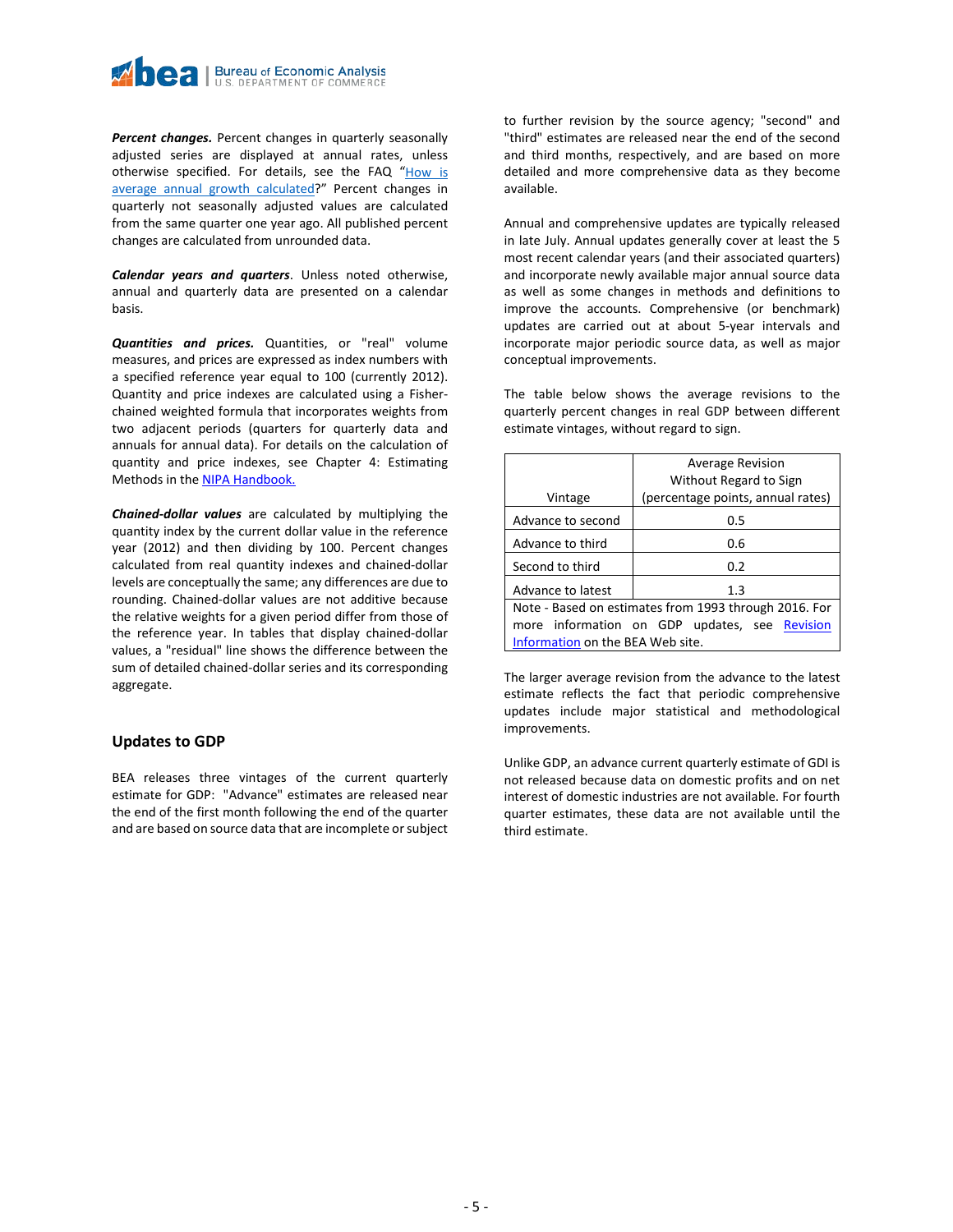

#### **List of GDP News Release Tables**

- Table 1. Real Gross Domestic Product and Related Measures: Percent Change from Preceding Period
- Table 2. Contributions to Percent Change in Real Gross Domestic Product
- Table 3. Gross Domestic Product: Level and Change From Preceding Period
- Table 4. Price Indexes for Gross Domestic Product and Related Measures: Percent Change from Preceding Period
- Table 5. Real Gross Domestic Product: Annual Percent Change
- Table 6. Real Gross Domestic Product: Percent Change from Quarter One Year Ago
- Table 7. Relation of Gross Domestic Product, Gross National Product, and National Income
- Table 8. Personal Income and Its Disposition
- Table 9. Corporate Profits: Level and Percent Change
- Table 11. Corporate Profits by Industry: Level and Change From Preceding Period
- Table 12. Gross Value Added of Nonfinancial Domestic Corporate Business
- Appendix Table A. Real Gross Domestic Product and Related Aggregates and Price Indexes: Percent Change From Preceding Period and Contributions to Percent Change
- Appendix Table B. Not Seasonally Adjusted Real Gross Domestic Product: Level and Percent Change From Quarter One Year Ago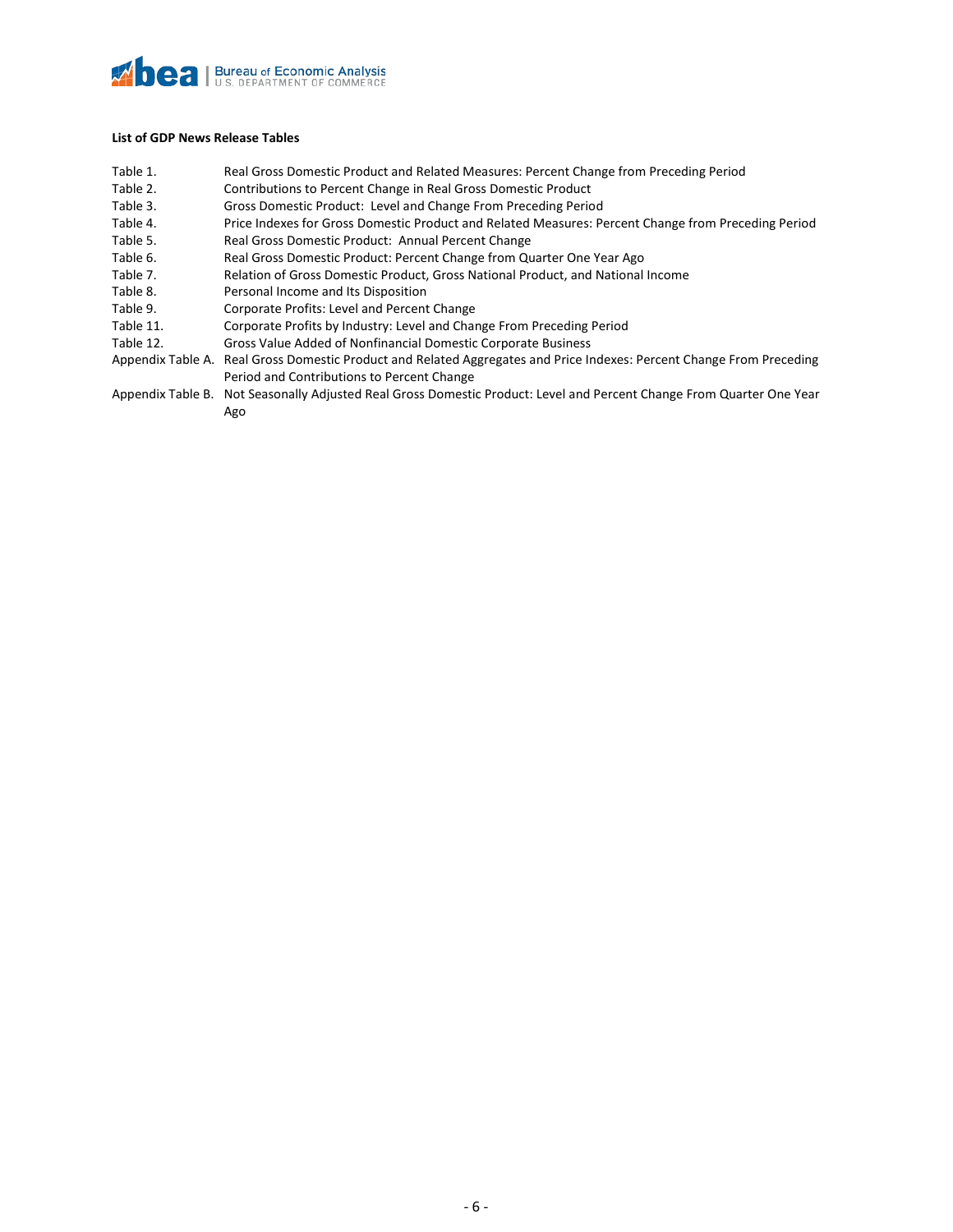# Table 1. Real Gross Domestic Product and Related Measures: Percent Change From Preceding Period

|      |                                                  | Seasonally adjusted at annual rates |        |        |        |         |        |                |         |         |                |                |        |        |        |        |        |        |        |        |                |
|------|--------------------------------------------------|-------------------------------------|--------|--------|--------|---------|--------|----------------|---------|---------|----------------|----------------|--------|--------|--------|--------|--------|--------|--------|--------|----------------|
| Line |                                                  | 2015                                | 2016   | 2017   | 2014   |         |        | 2015           |         |         |                | 2016           |        |        |        | 2017   |        |        | 2018   |        | Line           |
|      |                                                  |                                     |        |        | Q3     | Q4      | Q1     | Q <sub>2</sub> | Q3      | Q4      | Q <sub>1</sub> | Q <sub>2</sub> | Q3     | Q4     | Q1     | Q2     | Q3     | Q4     | $Q1^r$ | $Q2^r$ |                |
|      | Gross domestic product (GDP)                     | 2.9                                 | 1.6    | 2.2    | 4.9    | 1.9     | 3.3    | 3.3            | 1.0     | 0.4     | 1.5            | 2.3            | 1.9    | 1.8    | 1.8    | 3.0    | 2.8    | 2.3    | 2.2    | 4.2    | $\mathbf{1}$   |
|      | 2 Personal consumption expenditures              | 3.7                                 | 2.7    | 2.5    | 4.5    | 4.7     | 3.5    | 3.4            | 2.9     | 2.3     | 2.4            | 3.4            | 2.7    | 2.6    | 1.8    | 2.9    | 2.2    | 3.9    | 0.5    | 3.8    | $\overline{2}$ |
|      |                                                  | 4.7                                 | 3.6    | 3.7    | 4.5    | 5.5     | 4.4    | 4.8            | 4.3     | 2.4     | 3.4            | 4.8            | 3.3    | 2.7    | 1.9    | 5.6    | 4.1    | 6.8    | $-0.6$ | 5.4    | 3              |
|      |                                                  | 7.6                                 | 5.5    | 6.8    | 7.4    | 8.1     | 6.6    | 9.4            | 5.0     | 2.9     | 3.2            | 6.6            | 10.4   | 7.1    | 1.9    | 8.7    | 7.7    | 12.7   | $-2.0$ | 8.6    | 4              |
|      |                                                  | 3.4                                 | 2.7    | 2.1    | 3.2    | 4.3     | 3.4    | 2.6            | 4.0     | 2.1     | 3.5            | 3.9            | $-0.1$ | 0.6    | 1.9    | 4.0    | 2.3    | 4.0    | 0.1    | 3.7    | 5              |
| 6    |                                                  | 3.2                                 | 2.3    | 2.0    | 4.4    | 4.3     | 3.1    | 2.7            | 2.2     | 2.2     | 2.0            | 2.8            | 2.4    | 2.5    | 1.7    | 1.7    | 1.4    | 2.6    | 1.0    | 3.1    | 6              |
|      |                                                  | 4.8                                 | $-1.3$ | 4.8    | 7.6    | $-0.3$  | 12.8   | 2.0            | $-1.2$  | $-5.8$  | $-1.8$         | $-1.0$         | $-0.4$ | 8.1    | 4.9    | 5.7    | 8.8    | 0.8    | 9.6    | 0.4    | $\overline{7}$ |
| 8    |                                                  | 3.4                                 | 1.7    | 4.8    | 8.2    | 4.3     | 0.0    | 3.7            | 3.1     | $-1.9$  | 1.9            | 2.8            | 3.2    | 1.7    | 9.9    | 4.3    | 2.6    | 6.2    | 8.0    | 6.2    | 8              |
| 9    |                                                  | 1.8                                 | 0.5    | 5.3    | 8.7    | 2.0     | $-1.8$ | 2.0            | 1.1     | $-3.9$  | $-1.2$         | 3.8            | 4.6    | 0.0    | 9.6    | 7.3    | 3.4    | 4.8    | 11.5   | 8.5    | $\mathbf{Q}$   |
| 10   |                                                  | $-3.0$                              | $-5.0$ | 4.6    | 1.1    | 6.7     | $-8.7$ | 1.7            | $-13.9$ | $-20.6$ | $-4.0$         | 3.3            | 12.6   | $-1.2$ | 12.8   | 3.8    | $-5.7$ | 1.3    | 13.9   | 13.2   | 10             |
| 11   |                                                  | 3.1                                 | $-1.5$ | 6.1    | 14.8   | $-5.6$  | 4.4    | 0.8            | 7.3     | $-4.4$  | $-6.4$         | 0.1            | 0.1    | 0.9    | 9.1    | 9.7    | 9.8    | 9.9    | 8.5    | 4.4    | 11             |
| 12   |                                                  | 3.7                                 | 7.5    | 4.6    | 5.9    | 10.4    | $-5.0$ | 4.0            | 4.6     | 11.1    | 8.7            | 9.6            | 5.5    | $-0.4$ | 8.0    | 6.6    | 1.7    | 0.7    | 14.1   | 11.0   | 12             |
| 13   |                                                  | 10.1                                | 6.5    | 3.3    | 6.3    | 14.9    | 7.5    | 11.0           | 11.4    | 5.8     | 13.7           | $-1.0$         | $-1.7$ | 7.7    | 11.1   | $-5.5$ | $-0.5$ | 11.1   | $-3.4$ | $-1.6$ | 13             |
| 14   |                                                  |                                     |        |        |        |         |        |                |         |         |                |                |        |        |        |        |        |        |        |        | 14             |
|      |                                                  | .                                   |        |        |        |         |        |                |         |         |                |                |        |        |        |        |        |        |        |        | 15             |
| 16   |                                                  | 0.6                                 | $-0.1$ | 3.0    | 1.4    | 4.7     | $-4.2$ | 3.8            | $-3.5$  | $-2.2$  | $-2.4$         | 3.4            | 6.1    | $-3.6$ | 5.0    | 3.6    | 3.5    | 6.6    | 3.6    | 9.1    | 16             |
| 17   |                                                  | $-0.3$                              | 0.3    | 3.3    | 3.4    | 4.6     | $-9.4$ | 6.5            | $-4.6$  | $-4.8$  | 0.2            | 3.6            | 7.7    | $-3.1$ | 4.2    | 4.2    | 2.1    | 10.9   | 3.2    | 13.1   | 17             |
| 18   |                                                  | 2.4                                 | $-0.9$ | 2.5    | $-2.8$ | 5.0     | 7.4    | $-1.3$         | $-1.3$  | 2.8     | $-7.2$         | 3.1            | 3.2    | -4.6   | 6.4    | 2.6    | 6.3    | $-1.0$ | 4.2    | 1.6    | 18             |
| 19   |                                                  | 5.5                                 | 1.9    | 4.6    | 0.6    | 11.0    | 6.6    | 3.2            | 4.1     | $-0.4$  | 0.5            | 0.8            | 4.9    | 6.2    | 4.8    | 2.5    | 2.8    | 11.8   | 3.0    | $-0.4$ | 19             |
| 20   |                                                  | 5.8                                 | 1.4    | 4.6    | 0.6    | 11.7    | 7.8    | 3.6            | 3.1     | $-1.3$  | $-0.4$         | 1.1            | 4.2    | 6.4    | 4.9    | 2.4    | 2.5    | 14.2   | 2.4    | $-0.3$ | 20             |
| 21   |                                                  | 4.0                                 | 4.2    | 4.4    | 0.7    | 8.1     | 1.3    | 1.9            | 8.9     | 3.8     | 4.4            | $-0.7$         | 7.9    | 5.7    | 4.5    | 3.1    | 4.4    | 2.0    | 5.5    | $-0.8$ | 21             |
|      | 22 Government consumption expenditures and gross |                                     |        |        |        |         |        |                |         |         |                |                |        |        |        |        |        |        |        |        |                |
|      |                                                  | 1.9                                 | 1.4    | $-0.1$ | 2.8    | $-0.4$  | 2.3    | 4.0            | 1.9     | 0.7     | 3.4            | $-0.8$         | 1.0    | 0.2    | $-0.8$ | 0.0    | $-1.0$ | 2.4    | 1.5    | 2.3    | 22             |
| 23   |                                                  | 0.0                                 | 0.4    | 0.7    | 4.7    | $-5.9$  | 2.2    | 1.0            | $-0.6$  | 2.3     | 0.2            | $-1.6$         | 1.6    | 0.5    | 0.0    | 2.4    | $-1.3$ | 4.1    | 2.6    | 3.7    | 23             |
| 24   |                                                  | $-2.0$                              | $-0.6$ | 0.7    | 5.5    | $-11.0$ | 0.0    | 0.8            | $-4.0$  | 2.6     | $-1.1$         | $-3.3$         | 2.8    | $-1.2$ | $-0.3$ | 5.6    | $-2.9$ | 2.9    | 3.0    | 6.0    | 24             |
| 25   |                                                  | 3.1                                 | 1.9    | 0.8    | 3.5    | 2.5     | 5.5    | 1.4            | 4.6     | 1.9     | 2.1            | 1.0            | $-0.1$ | 3.0    | 0.4    | $-2.0$ | 1.1    | 5.7    | 2.1    | 0.5    | 25             |
| 26   |                                                  | 3.0                                 | 2.0    | $-0.5$ | 1.6    | 3.2     | 2.3    | 5.8            | 3.4     | $-0.3$  | 5.4            | $-0.4$         | 0.6    | 0.0    | $-1.2$ | $-1.3$ | $-0.9$ | 1.4    | 0.9    | 1.6    | 26             |
|      | Addenda:                                         |                                     |        |        |        |         |        |                |         |         |                |                |        |        |        |        |        |        |        |        |                |
| 27   |                                                  | 2.6                                 | 0.8    | 2.3    | 4.8    | 2.9     | 2.9    | 1.3            | 1.0     | 0.3     | 1.5            | $-0.9$         | 2.0    | 2.4    | 3.5    | 2.8    | 1.3    | 1.5    | 3.9    | 1.8    | 27             |
| 28   |                                                  | 2.7                                 | 1.2    | 2.2    | 4.9    | 2.4     | 3.1    | 2.3            | 1.0     | 0.3     | 1.5            | 0.6            | 2.0    | 2.1    | 2.6    | 2.9    | 2.0    | 1.9    | 3.1    | 3.0    | 28             |
| 29   |                                                  | 2.6                                 | 2.1    | 2.2    | 5.0    | 2.7     | 1.2    | 3.7            | 1.7     | 1.1     | 2.2            | 2.9            | 2.5    | 0.7    | 2.6    | 2.8    | 1.8    | 3.2    | 1.9    | 5.3    | 29             |
| 30   |                                                  | 3.6                                 | 1.8    | 2.5    | 4.7    | 2.9     | 4.8    | 3.3            | 2.0     | 0.6     | 1.9            | 1.9            | 1.9    | 3.0    | 1.9    | 2.8    | 2.7    | 3.1    | 2.2    | 3.0    | 30             |
| 31   |                                                  | 3.3                                 | 2.3    | 2.5    | 4.8    | 3.7     | 2.7    | 3.6            | 2.7     | 1.3     | 2.5            | 2.6            | 2.4    | 2.0    | 2.6    | 2.6    | 1.7    | 4.0    | 1.9    | 3.9    | 31             |
| 32   | Final sales to private domestic purchasers       | 3.7                                 | 2.5    | 3.0    | 5.2    | 4.6     | 2.8    | 3.5            | 2.9     | 1.4     | 2.3            | 3.3            | 2.8    | 2.4    | 3.3    | 3.2    | 2.3    | 4.4    | 2.0    | 4.3    | 32             |
| 33   |                                                  | 2.8                                 | 1.5    | 2.3    | 5.4    | 1.1     | 3.5    | 3.0            | 0.9     | 0.7     | 0.9            | 2.4            | 1.6    | 2.8    | 1.5    | 2.6    | 3.6    | 2.6    | 2.2    | 4.1    | 33             |
| 34   |                                                  | 4.1                                 | 1.7    | 2.6    | 4.5    | 5.0     | 5.0    | 3.1            | 3.4     | 0.9     | 2.7            | $-0.6$         | 1.5    | 2.7    | 4.5    | 2.2    | 2.2    | 2.3    | 4.4    | 2.5    | 34             |
|      | <b>Current-dollar measures:</b>                  |                                     |        |        |        |         |        |                |         |         |                |                |        |        |        |        |        |        |        |        |                |
| 35   |                                                  | 4.0                                 | 2.7    | 4.2    | 6.9    | 2.7     | 3.0    | 5.7            | 2.4     | 0.5     | 1.2            | 5.1            | 3.5    | 3.9    | 3.9    | 4.2    | 4.8    | 5.1    | 4.3    | 7.6    | 35             |
| 36   |                                                  | 3.7                                 | 1.9    | 4.2    | 6.8    | 3.7     | 2.6    | 3.7            | 2.5     | 0.4     | 1.1            | 1.8            | 3.5    | 4.5    | 5.6    | 4.0    | 3.2    | 4.2    | 6.0    | 5.1    | 36             |
| 37   |                                                  | 3.8                                 | 2.3    | 4.2    | 6.9    | 3.2     | 2.8    | 4.7            | 2.5     | 0.4     | 1.2            | 3.4            | 3.5    | 4.2    | 4.8    | 4.1    | 4.0    | 4.7    | 5.1    | 6.4    | 37             |
| 38   |                                                  | 3.7                                 | 3.2    | 4.2    | 7.1    | 3.0     | 1.2    | 6.2            | 3.0     | 1.3     | 2.0            | 5.7            | 4.0    | 3.0    | 4.7    | 4.0    | 4.0    | 5.8    | 4.0    | 8.4    | 38             |
| 39   |                                                  | 3.9                                 | 2.6    | 4.3    | 6.2    | 3.3     | 3.1    | 4.8            | 3.2     | 0.2     | 1.2            | 4.4            | 3.5    | 5.0    | 4.2    | 3.9    | 4.4    | 6.0    | 4.8    | 5.6    | 39             |
| 40   |                                                  | 3.7                                 | 3.2    | 4.4    | 6.4    | 3.6     | 1.3    | 5.3            | 3.7     | 0.9     | 2.0            | 4.9            | 4.1    | 4.1    | 4.9    | 3.8    | 3.6    | 6.7    | 4.5    | 6.4    | 40             |
| 41   | Final sales to private domestic purchasers       | 4.1                                 | 3.4    | 4.8    | 6.7    | 4.5     | 1.6    | 5.1            | 4.0     | 1.2     | 2.2            | 5.6            | 4.3    | 4.4    | 5.3    | 4.2    | 4.0    | 6.9    | 4.5    | 6.5    | 41             |
| 42   |                                                  | 3.8                                 | 2.6    | 4.3    | 7.4    | 1.9     | 3.1    | 5.3            | 2.4     | 0.9     | 0.5            | 5.3            | 3.1    | 4.9    | 3.6    | 3.8    | 5.6    | 5.3    | 4.2    | 7.4    | 42             |
| 43   |                                                  | 4.4                                 | 2.8    | 4.4    | 5.7    | 4.6     | 3.2    | 5.1            | 4.7     | 0.7     | 3.0            | 1.7            | 3.3    | 4.7    | 6.6    | 3.0    | 3.9    | 5.1    | 7.0    | 4.4    | 43             |

r Revised. Revisions include changes to series affected by the incorporation of revised wage and salary estimates for the first quarter of 2018.

1. Gross domestic income deflated by the implicit price deflator for gross domestic product.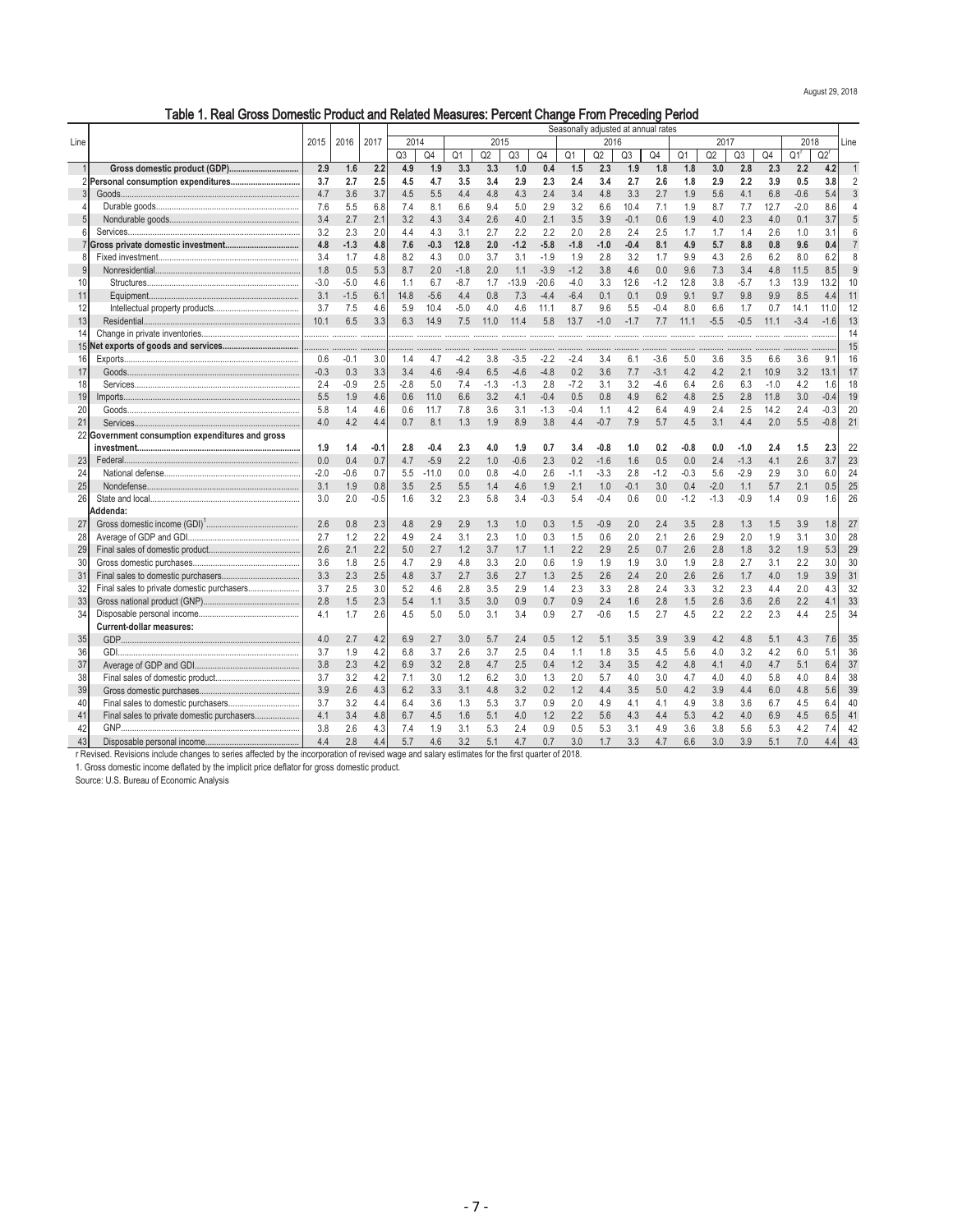#### Table 2. Contributions to Percent Change in Real Gross Domestic Product

|                  |                                                   |                 |                 |              |                 |                 |                    |                        |                    |                    |                 | Seasonally adjusted at annual rates |              |                    |                     |                 |                 |                    |                 |              |                |
|------------------|---------------------------------------------------|-----------------|-----------------|--------------|-----------------|-----------------|--------------------|------------------------|--------------------|--------------------|-----------------|-------------------------------------|--------------|--------------------|---------------------|-----------------|-----------------|--------------------|-----------------|--------------|----------------|
| Line             |                                                   | 2015            | 2016            | 2017         | 2014<br>Q3      | Q4              | Q1                 | 2015<br>Q <sub>2</sub> | Q3                 | Q <sub>4</sub>     | Q1              | 2016<br>Q <sub>2</sub>              | Q3           | Q4                 | Q1                  | 2017<br>Q2      | Q3              | Q4                 | 2018<br>Q1      | $Q2^r$       | Line           |
|                  | Percent change at annual rate:                    |                 |                 |              |                 |                 |                    |                        |                    |                    |                 |                                     |              |                    |                     |                 |                 |                    |                 |              |                |
|                  |                                                   | 2.9             | 1.6             | 2.2          | 4.9             | 1.9             | 3.3                | 3.3                    | 1.0                | 0.4                | 1.5             | 2.3                                 | 1.9          | 1.8                | 1.8                 | 3.0             | 2.8             | 2.3                | 2.2             | 4.2          | $\overline{1}$ |
|                  | Percentage points at annual rates:                |                 |                 |              |                 |                 |                    |                        |                    |                    |                 |                                     |              |                    |                     |                 |                 |                    |                 |              | $\overline{2}$ |
|                  | 2 Personal consumption expenditures               | 2.50<br>1.02    | 1.85<br>0.77    | 1.73<br>0.78 | 2.98<br>0.98    | 3.10<br>1.18    | 2.36<br>0.94       | 2.28<br>1.02           | 1.91<br>0.91       | 1.52<br>0.51       | 1.62<br>0.72    | 2.30<br>1.01                        | 1.79<br>0.70 | 1.75<br>0.58       | 1.22<br>0.40        | 1.95<br>1.17    | 1.52<br>0.86    | 2.64<br>1.42       | 0.36<br>$-0.13$ | 2.55<br>1.12 | 3              |
|                  |                                                   | 0.53            | 0.39            | 0.48         | 0.51            | 0.55            | 0.46               | 0.65                   | 0.35               | 0.21               | 0.23            | 0.46                                | 0.71         | 0.50               | 0.13                | 0.60            | 0.54            | 0.87               | $-0.15$         | 0.60         | $\overline{4}$ |
| 5 <sup>1</sup>   |                                                   | 0.18            | 0.08            | 0.11         | 0.13            | 0.17            | 0.21               | 0.33                   | $-0.02$            | $-0.1$             | $-0.01$         | 0.13                                | 0.34         | 0.25               | $-0.22$             | 0.08            | 0.21            | 0.4                | $-0.35$         | 0.16         | 5              |
| 6                | Furnishings and durable household equipment       | 0.12            | 0.11            | 0.12         | 0.10            | 0.09            | 0.09               | 0.12                   | 0.15               | 0.11               | 0.11            | 0.11                                | 0.13         | 0.05               | 0.13                | 0.14            | 0.14            | 0.18               | 0.03            | 0.10         | 6              |
| $\overline{7}$   |                                                   | 0.15            | 0.17            | 0.19         | 0.21            | 0.19            | 0.09               | 0.11                   | 0.18               | 0.13               | 0.17            | 0.20                                | 0.19         | 0.16               | 0.19                | 0.29            | 0.05            | 0.22               | 0.13            | 0.17         | $\overline{7}$ |
| $\boldsymbol{8}$ |                                                   | 0.08            | 0.02            | 0.07         | 0.07            | 0.10            | 0.07               | 0.09                   | 0.05               | 0.06               | $-0.05$         | 0.01                                | 0.06         | 0.05               | 0.04                | 0.10            | 0.14            | 0.07               | 0.04            | 0.16         | 8              |
| $\overline{9}$   |                                                   | 0.49            | 0.38            | 0.30         | 0.47            | 0.63            | 0.48               | 0.37                   | 0.56               | 0.30               | 0.49            | 0.55                                | $-0.01$      | 0.08               | 0.27                | 0.56            | 0.32            | 0.55               | 0.02            | 0.52         | 9              |
| 10               | Food and beverages purchased for off-premises     |                 |                 |              |                 |                 |                    |                        |                    |                    |                 |                                     |              |                    |                     |                 |                 |                    |                 |              |                |
| 11               |                                                   | 0.07<br>0.07    | 0.18<br>0.04    | 0.12<br>0.05 | 0.09<br>0.05    | 0.07<br>0.14    | 0.12<br>0.03       | 0.04<br>0.06           | 0.06<br>0.08       | 0.06<br>0.03       | 0.27<br>0.04    | 0.36<br>0.04                        | 0.11<br>0.07 | 0.12<br>$-0.04$    | 0.06<br>$-0.01$     | 0.05<br>0.15    | 0.16<br>0.04    | 0.29<br>0.17       | 0.11<br>$-0.15$ | 0.14<br>0.17 | 10<br>11       |
| 12               |                                                   | 0.09            | 0.01            | $-0.02$      | 0.03            | 0.17            | 0.19               | 0.01                   | 0.08               | $-0.03$            | 0.14            | $-0.12$                             | $-0.04$      | $-0.05$            | $-0.03$             | 0.11            | $-0.05$         | $-0.02$            | $-0.05$         | 0.04         | 12             |
| 13               |                                                   | 0.26            | 0.15            | 0.15         | 0.30            | 0.25            | 0.14               | 0.27                   | 0.33               | 0.24               | 0.05            | 0.27                                | $-0.15$      | 0.05               | 0.25                | 0.26            | 0.17            | 0.12               | 0.11            | 0.18         | 13             |
|                  |                                                   |                 |                 |              |                 |                 |                    |                        |                    |                    |                 |                                     |              |                    |                     |                 |                 |                    |                 |              |                |
| 14               |                                                   | 1.48            | 1.08            | 0.95         | 2.00            | 1.91            | 1.41               | 1.26                   | 1.00               | 1.02               | 0.90            | 1.29                                | 1.09         | 1.17               | 0.82                | 0.79            | 0.65            | 1.22               | 0.49            | 1.43         | 14             |
| 15               | Household consumption expenditures (for services) | 1.55            | 1.01            | 0.96         | 1.99            | 2.12            | 1.67               | 1.30                   | 0.83               | 0.83               | 0.93            | 1.34                                | 0.78         | 1.26               | 0.89                | 0.82            | 0.77            | 1.14               | 0.24            | 1.32         | 15             |
| 16               |                                                   | 0.27            | 0.16            | 0.08         | 0.05            | 0.55            | 0.51               | 0.01                   | 0.28               | $-0.03$            | 0.17            | 0.35                                | 0.26         | $-0.17$            | $-0.13$             | 0.36            | 0.04            | 0.27               | 0.07            | 0.31         | 16             |
| 17               |                                                   | 0.64            | 0.46            | 0.36         | 0.82            | 0.86            | 0.65               | 0.41                   | 0.48               | 0.35               | 0.48            | 0.84                                | $-0.19$      | 0.87               | 0.25                | 0.04            | 0.60            | 0.28               | 0.16            | 0.25         | 17             |
| 18               |                                                   | 0.09            | 0.08            | 0.07         | 0.16            | 0.00            | 0.11               | 0.12                   | 0.04               | 0.10               | 0.08            | 0.05                                | 0.11         | 0.16               | $-0.04$             | 0.07            | 0.07            | 0.23               | $-0.02$         | 0.03         | 18             |
| 19<br>20         |                                                   | 0.11<br>0.19    | 0.06<br>0.10    | 0.06<br>0.03 | 0.18<br>0.20    | 0.17<br>0.26    | 0.11<br>0.10       | 0.11<br>0.31           | $-0.01$<br>0.07    | 0.26<br>0.15       | $-0.04$<br>0.06 | $-0.10$<br>0.16                     | 0.15<br>0.05 | 0.19<br>$-0.06$    | 0.08<br>0.12        | 0.01<br>$-0.05$ | $-0.05$<br>0.04 | $-0.05$<br>$-0.01$ | 0.05<br>0.10    | 0.09<br>0.37 | 19<br>20       |
| 21               |                                                   | 0.15            | $-0.09$         | 0.14         | 0.27            | 0.10            | 0.29               | 0.18                   | $-0.13$            | 0.00               | $-0.28$         | $-0.19$                             | 0.16         | $-0.02$            | 0.38                | 0.05            | 0.16            | 0.11               | $-0.06$         | 0.00         | 21             |
| 22               |                                                   | 0.10            | 0.23            | 0.23         | 0.31            | 0.18            | $-0.10$            | 0.15                   | 0.09               | 0.00               | 0.48            | 0.22                                | 0.25         | 0.29               | 0.24                | 0.33            | $-0.10$         | 0.31               | $-0.06$         | 0.26         | 22             |
| 23               | Final consumption expenditures of nonprofit       |                 |                 |              |                 |                 |                    |                        |                    |                    |                 |                                     |              |                    |                     |                 |                 |                    |                 |              |                |
|                  |                                                   | $-0.07$         | 0.07            | $-0.02$      | 0.01            | -0.21           | $-0.26$            | $-0.04$                | 0.17               | 0.19               | $-0.03$         | $-0.05$                             | 0.31         | $-0.09$            | $-0.07$             | $-0.03$         | $-0.11$         | 0.07               | 0.25            | 0.12         | 23             |
| 24               |                                                   | 0.13            | 0.27            | 0.13         | 0.36            | 0.25            | $-0.02$            | $-0.06$                | 0.06               | 0.31               | 0.31            | 0.44                                | 0.27         | 0.26               | 0.07                | $-0.19$         | 0.25            | 0.08               | 0.09            | 0.22         | 24             |
| 25               | Less: Receipts from sales of goods and services   |                 |                 |              |                 |                 |                    |                        |                    |                    |                 |                                     |              |                    |                     |                 |                 |                    |                 |              |                |
|                  |                                                   | 0.21            | 0.20            | 0.14         | 0.35            | 0.46            | 0.24               | $-0.02$                | $-0.11$            | 0.12               | 0.35            | 0.49                                | $-0.04$      | 0.35               | 0.14                | $-0.16$         | 0.36            | 0.00               | $-0.17$         | 0.11         | 25             |
|                  |                                                   |                 |                 |              |                 | $-0.05$         |                    |                        | $-0.22$            | $-1.04$            |                 |                                     | $-0.07$      |                    | 0.80                |                 |                 | 0.14               |                 | 0.10         |                |
| 27               |                                                   | 0.83<br>0.57    | $-0.24$<br>0.29 | 0.81<br>0.81 | 1.32<br>1.35    | 0.72            | 2.15<br>$-0.01$    | 0.37<br>0.63           | 0.51               | $-0.33$            | $-0.31$<br>0.31 | -0.17<br>0.46                       | 0.52         | 1.30<br>0.28       | 1.60                | 0.95<br>0.72    | 1.47<br>0.44    | 1.04               | 1.61<br>1.34    | 1.07         | 26<br>27       |
| 28               |                                                   | 0.24            | 0.06            | 0.68         | 1.15            | 0.26            | $-0.25$            | 0.27                   | 0.14               | $-0.53$            | $-0.16$         | 0.50                                | 0.59         | 0.00               | 1.20                | 0.94            | 0.45            | 0.63               | 1.47            | 1.13         | 28             |
| 29               |                                                   | $-0.10$         | $-0.16$         | 0.13         | 0.04            | 0.21            | $-0.31$            | 0.05                   | $-0.48$            | $-0.70$            | $-0.12$         | 0.09                                | 0.35         | $-0.04$            | 0.36                | 0.11            | $-0.18$         | 0.04               | 0.40            | 0.39         | 29             |
| 30               |                                                   | 0.19            | $-0.09$         | 0.35         | 0.87            | $-0.36$         | 0.27               | 0.05                   | 0.43               | $-0.27$            | $-0.40$         | 0.01                                | 0.01         | 0.05               | 0.50                | 0.55            | 0.56            | 0.56               | 0.49            | 0.27         | 30             |
| 31               |                                                   | 0.13            | 0.08            | 0.22         | 0.03            | 0.11            | 0.08               | 0.13                   | 0.28               | 0.09               | $-0.12$         | 0.12                                | 0.17         | 0.14               | 0.30                | 0.27            | 0.20            | 0.18               | 0.22            | 0.21         | 31             |
| 32               |                                                   | 0.00            | $-0.01$         | 0.08         | 0.12            | $-0.16$         | 0.02               | 0.06                   | $-0.06$            | 0.03               | $-0.12$         | 0.05                                | 0.01         | 0.06               | 0.07                | 0.15            | 0.08            | 0.06               | 0.08            | $-0.04$      | 32             |
| 33               |                                                   | 0.16            | $-0.10$         | $-0.06$      | 0.39            | $-0.16$         | 0.41               | 0.05                   | 0.28               | $-0.27$            | $-0.12$         | $-0.09$                             | $-0.21$      | $-0.17$            | $-0.02$             | $-0.07$         | 0.13            | 0.14               | 0.20            | 0.02         | 33             |
| 34               |                                                   | $-0.10$         | $-0.06$         | 0.11         | 0.33            | $-0.14$         | $-0.23$            | $-0.19$                | $-0.06$            | $-0.13$            | $-0.04$         | $-0.06$                             | 0.03         | 0.02               | 0.16                | 0.19            | 0.15            | 0.19               | 0.00            | 0.09         | 34             |
| 35               |                                                   | 0.15            | 0.31            | 0.20         | 0.24            | 0.41            | $-0.21$            | 0.17                   | 0.18               | 0.44               | 0.36            | 0.39                                | 0.23         | $-0.02$            | 0.33                | 0.28            | 0.08            | 0.03               | 0.58            | 0.47         | 35             |
| 36<br>37         |                                                   | 0.08<br>0.04    | 0.14<br>0.17    | 0.17<br>0.03 | 0.15<br>0.07    | 0.02<br>0.35    | 0.10<br>$-0.34$    | 0.07<br>0.07           | 0.02<br>0.14       | 0.12<br>0.31       | 0.18<br>0.18    | 0.18<br>0.23                        | 0.14<br>0.07 | 0.13<br>$-0.16$    | 0.20<br>0.13        | 0.22<br>0.06    | 0.20            | $-0.05$<br>0.06    | 0.31<br>0.27    | 0.23<br>0.23 | 36<br>37       |
| 38               | Entertainment, literary, and artistic originals   | 0.03            | 0.01            | 0.01         | 0.02            | 0.04            | 0.03               | 0.03                   | 0.03               | 0.01               | $-0.01$         | $-0.01$                             | 0.03         | 0.01               | 0.00                | 0.00            | $-0.12$<br>0.00 | 0.01               | 0.01            | 0.01         | 38             |
| 39               |                                                   | 0.33            | 0.23            | 0.13         | 0.20            | 0.45            | 0.24               | 0.35                   | 0.37               | 0.20               | 0.47            | $-0.04$                             | $-0.06$      | 0.28               | 0.41                | $-0.22$         | $-0.02$         | 0.41               | $-0.14$         | $-0.06$      | 39             |
|                  |                                                   |                 |                 |              |                 |                 |                    |                        |                    |                    |                 |                                     |              |                    |                     |                 |                 |                    |                 |              |                |
| 40               |                                                   | 0.25            | $-0.53$         | 0.00         | $-0.03$         | $-0.77$         | 2.16               | $-0.25$                | $-0.73$            | -0.70              | -0.62           | $-0.62$                             | $-0.59$      | 1.03               | -0.80               | 0.23            | 1.04            | $-0.91$            | 0.27            | $-0.97$      | 40             |
| 41               |                                                   | 0.03            | $-0.03$         | 0.00         | 0.08            | $-0.03$         | 0.15               | $-0.06$                | $-0.03$            | $-0.03$            | $-0.18$         | 0.16                                | 0.02         | $-0.11$            | $-0.02$             | 0.03            | 0.02            | $-0.01$            | $-0.01$         | 0.03         | 41             |
| 42               |                                                   | 0.23            | $-0.50$         | 0.00         | $-0.11$         | $-0.73$         | 2.02               | $-0.20$                | $-0.70$            | $-0.68$            | $-0.44$         | $-0.78$                             | $-0.62$      | 1.14               | $-0.78$             | 0.19            | 1.02            | $-0.89$            | 0.28            | $-1.00$      | 42             |
|                  |                                                   |                 |                 |              |                 |                 |                    |                        |                    |                    |                 |                                     |              |                    |                     |                 |                 |                    |                 |              |                |
|                  |                                                   | $-0.78$         | $-0.30$         | $-0.31$      | 0.12            | $-1.08$         | $-1.58$            | $-0.01$                | $-1.05$            | $-0.21$            | $-0.36$         | 0.29                                | 0.03         | $-1.32$            | $-0.10$             | 0.08            | 0.01            | $-0.89$            | $-0.02$         | 1.17         | 43             |
| 44<br>45         |                                                   | 0.08<br>$-0.03$ | $-0.01$<br>0.03 | 0.36<br>0.26 | 0.20<br>0.32    | 0.62<br>0.42    | $-0.56$<br>$-0.86$ | 0.48<br>0.54           | $-0.44$<br>$-0.39$ | $-0.28$<br>$-0.40$ | $-0.31$<br>0.00 | 0.39<br>0.26                        | 0.71<br>0.58 | $-0.44$<br>$-0.24$ | 0.59<br>0.33        | 0.44<br>0.33    | 0.42<br>0.17    | 0.79<br>0.83       | 0.43<br>0.26    | 1.10<br>1.03 | 44<br>45       |
| 46               |                                                   | 0.10            | $-0.04$         | 0.10         | $-0.12$         | 0.21            | 0.30               | $-0.06$                | $-0.05$            | 0.12               | $-0.31$         | 0.13                                | 0.13         | $-0.20$            | 0.26                | 0.11            | 0.25            | $-0.04$            | 0.18            | 0.07         | 46             |
| 47               |                                                   | $-0.85$         | $-0.28$         | $-0.67$      | $-0.08$         | $-1.70$         | $-1.02$            | $-0.49$                | $-0.61$            | 0.07               | $-0.06$         | $-0.10$                             | $-0.68$      | $-0.88$            | $-0.69$             | $-0.36$         | $-0.41$         | $-1.68$            | $-0.45$         | 0.07         | 47             |
| 48               |                                                   | $-0.74$         | $-0.17$         | $-0.55$      | $-0.06$         | $-1.48$         | $-0.99$            | $-0.44$                | $-0.38$            | 0.17               | 0.06            | $-0.11$                             | $-0.47$      | $-0.73$            | $-0.57$             | $-0.28$         | $-0.29$         | $-1.62$            | $-0.30$         | 0.05         | 48             |
| 49               |                                                   | $-0.11$         | $-0.11$         | $-0.12$      | $-0.02$         | $-0.22$         | $-0.03$            | $-0.05$                | $-0.23$            | $-0.10$            | $-0.12$         |                                     | $0.02 -0.21$ |                    | $-0.15 -0.12 -0.09$ |                 | $-0.12 -0.06$   |                    | $-0.15$         | 0.02         | 49             |
|                  |                                                   |                 |                 |              |                 |                 |                    |                        |                    |                    |                 |                                     |              |                    |                     |                 |                 |                    |                 |              |                |
|                  | 50 Government consumption expenditures and gross  |                 |                 |              |                 |                 |                    |                        |                    |                    |                 |                                     |              |                    |                     |                 |                 |                    |                 |              |                |
|                  |                                                   | 0.33            | 0.25            | $-0.01$      | 0.51            | $-0.07$         | 0.40               | 0.70                   | 0.33               | 0.12               | 0.60            | $-0.15$                             | 0.17         | 0.03               | $-0.13$             | 0.01            | $-0.18$         | 0.41               | 0.27            | 0.41         | 50             |
| 51               |                                                   | 0.00            | 0.03            | 0.05         | 0.33            | $-0.42$         | 0.15               | 0.07                   | $-0.04$            | 0.16               | 0.02            | $-0.10$                             | 0.11         | 0.03               | 0.00                | 0.16            | $-0.08$         | 0.26               | 0.17            | 0.24         | 51             |
| 52               |                                                   | $-0.08$         | $-0.02$         | 0.03         | 0.23            | $-0.49$         | 0.00               | 0.03                   | $-0.16$            | 0.10               | $-0.04$         | $-0.13$                             | 0.11         | $-0.05$            | $-0.01$             | 0.21            | $-0.11$         | 0.11               | 0.11            | 0.22         | 52             |
| 53               |                                                   | $-0.07$         | $-0.01$         | $-0.02$      | 0.26            | $-0.48$         | 0.11               | $-0.05$                | $-0.11$            | 0.06               | $-0.01$         | $-0.07$                             | 0.11         | $-0.06$            | $-0.10$             | 0.07            | $-0.08$         | 0.09               | 0.12            | 0.20         | 53             |
| 54<br>55         |                                                   | $-0.01$<br>0.08 | $-0.01$<br>0.05 | 0.05<br>0.02 | $-0.03$<br>0.09 | $-0.01$<br>0.07 | $-0.11$<br>0.15    | 0.08<br>0.04           | $-0.05$<br>0.12    | 0.05<br>0.05       | $-0.03$<br>0.06 | $-0.06$<br>0.03                     | 0.00<br>0.00 | 0.01<br>0.08       | 0.09<br>0.01        | 0.14<br>$-0.05$ | $-0.03$<br>0.03 | 0.02<br>0.15       | 0.00<br>0.06    | 0.03<br>0.01 | 54<br>55       |
| 56               |                                                   | 0.07            | 0.04            | 0.01         | 0.08            | 0.03            | 0.14               | 0.02                   | 0.11               | 0.06               | 0.04            | 0.00                                | 0.00         | 0.07               | 0.00                | $-0.07$         | 0.04            | 0.11               | 0.08            | 0.00         | 56             |
| 57               |                                                   | 0.02            | 0.01            | 0.01         | 0.02            | 0.04            | 0.00               | 0.02                   | 0.01               | 0.00               | 0.02            | 0.02                                | 0.00         | 0.01               | 0.01                | 0.02            | $-0.01$         | 0.03               | $-0.03$         | 0.01         | 57             |
| 58               |                                                   | 0.34            | 0.22            | $-0.06$      | 0.18            | 0.35            | 0.26               | 0.63                   | 0.37               | $-0.03$            | 0.58            | $-0.04$                             | 0.07         | 0.00               | $-0.13$             | $-0.15$         | $-0.10$         | 0.15               | 0.10            | 0.17         | 58             |
| 59               |                                                   | 0.25            | 0.18            | 0.00         | 0.11            | 0.26            | 0.30               | 0.30                   | 0.27               | 0.19               | 0.21            | 0.14                                | 0.14         | $-0.02$            | $-0.07$             | $-0.04$         | $-0.01$         | $-0.01$            | 0.02            | 0.06         | 59             |
| 60               |                                                   | 0.09            | 0.04            | $-0.06$      | 0.07            | 0.09            | $-0.05$            | 0.33                   | 0.10               | $-0.22$            | 0.37            | $-0.18$                             | $-0.08$      | 0.02               | $-0.07$             | $-0.10$         | $-0.09$         | 0.16               | 0.08            | 0.11         | 60             |

r Revised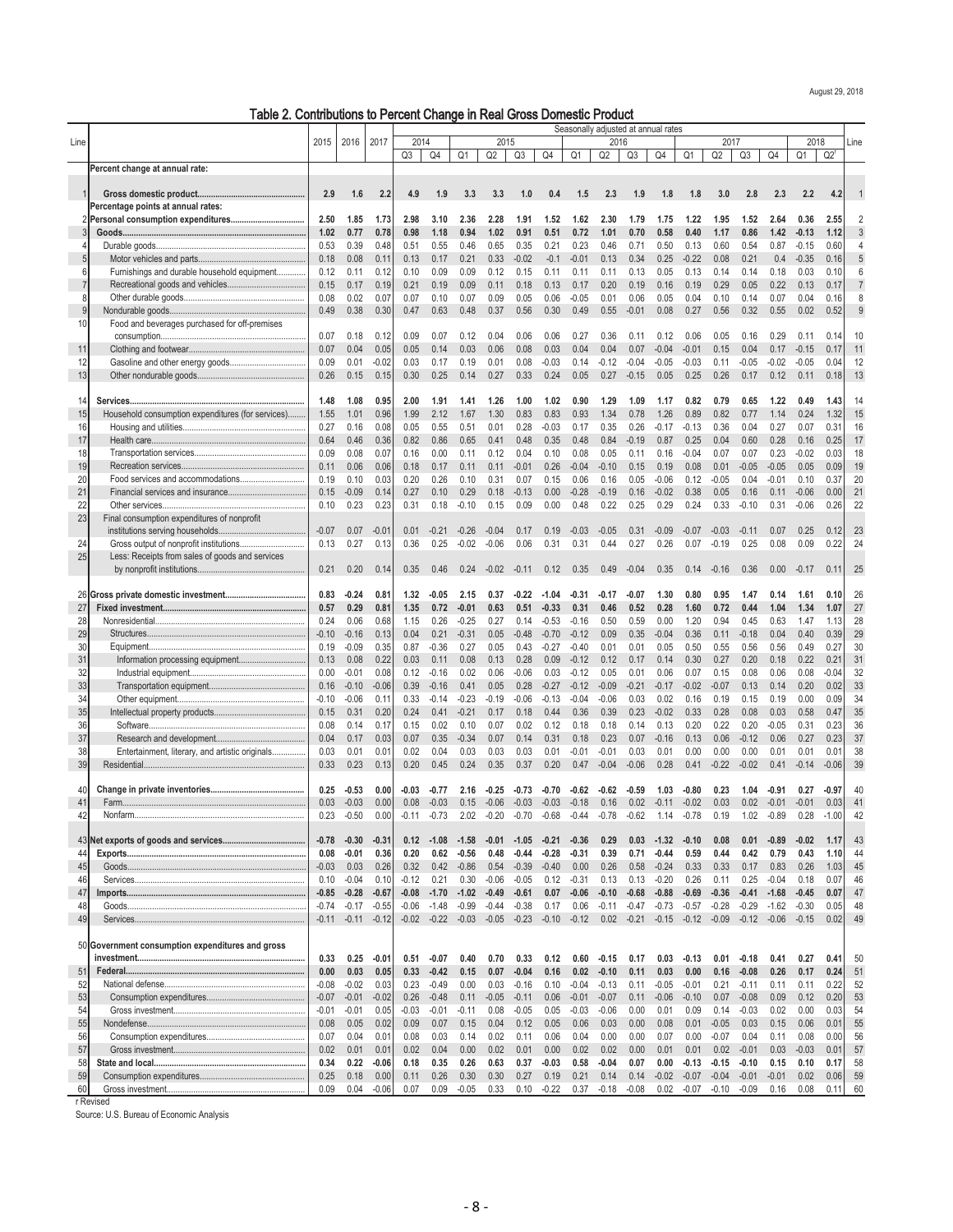#### Table 3. Gross Domestic Product: Level and Change From Preceding Period-Continues

| Seasonally adjusted at annual rates<br>Seasonally adjusted at annual rates<br>Line<br>2017<br>2017<br>2017<br>2017<br>2018<br>$Q1$ <sup>r</sup><br>Q <sub>3</sub><br>$Q1$ <sup>r</sup><br>O <sub>2</sub><br>Q3<br>Q4<br>$Q2^r$<br>Q2<br>Q4<br>19,588.1<br>19.831.8 20.041.0<br>18.223.8<br>19.485.4<br>19.359.1<br>20.411.9<br>18.050.7<br>17.995.2<br>18.120.8<br>13.321.4<br>12,584.9<br>12.722.8<br>13.233.2<br>13.359.1<br>13,579.2<br>13.679.6<br>13.871.6<br>12,558.7<br>12.515.9<br>12,706.4<br>4,156.1<br>4,391.9<br>4,366.0<br>3<br>4.117.1<br>4,166.0<br>4,250.9<br>4,267.7<br>4,327.8<br>4,410.2<br>4,483.9<br>1,406.5<br>1,393.4<br>1,636.6<br>1,411.2<br>1,445.7<br>1,434.5<br>1,458.7<br>1,577.9<br>1,559.2<br>1,588.6<br>5 <sup>1</sup><br>498.2<br>489.7<br>497.7<br>498.5<br>507.2<br>498.0<br>508.4<br>528.3<br>516.4<br>505.1<br>315.4<br>6<br>Furnishings and durable household equipment<br>312.9<br>316.3<br>322.6<br>324.1<br>331.3<br>360.4<br>355.8<br>363.8<br>373.9<br>$\overline{7}$<br>378.1<br>378.2<br>379.9<br>386.3<br>388.5<br>392.5<br>476.2<br>475.5<br>478.4<br>492.2<br>8<br>229.9<br>214.7<br>212.6<br>217.3<br>220.4<br>223.4<br>239.9<br>236.5<br>243.9<br>247.8<br>9<br>2,749.6<br>2,723.7<br>2,805.2<br>2,833.2<br>2,869.1<br>2,822.0<br>2,813.9<br>2,829.9<br>2,754.8<br>2,857.7<br>10<br>Food and beverages purchased for off-premises<br>965.8<br>959.5<br>967.9<br>982.6<br>988.3<br>998.0<br>938.9<br>932.3<br>939.7<br>953.5<br>379.7<br>378.5<br>380.2<br>384.7<br>385.5<br>394.3<br>382.9<br>381.6<br>392.1<br>11<br>383.7<br>292.6<br>345.3<br>450.6<br>12<br>307.0<br>301.0<br>327.3<br>340.6<br>446.5<br>447.1<br>445.4<br>13<br>1,097.2<br>1,093.2<br>1,105.8<br>1.045.1<br>1,042.7<br>1,050.5<br>1,056.0<br>1,110.5<br>1,118.8<br>1,131.5<br>9,165.3<br>14<br>9.116.1<br>9,193.1<br>9,328.3<br>9,411.9<br>9,543.8<br>8,184.5<br>8,165.6<br>8,246.6<br>8,193.7<br>15<br>8,761.9<br>8.710.4<br>8.791.9<br>8,924.9<br>8,992.5<br>7.842.2<br>7,821.9<br>7,855.0<br>7,904.9<br>Household consumption expenditures (for services)<br>9,118.3<br>16<br>2,447.8<br>2,438.2<br>2,458.2<br>2,492.6<br>2,549.9<br>2,129.9<br>2,130.0<br>2,131.6<br>2,143.2<br>2,515.6<br>17<br>2.271.2<br>2.284.6<br>2.145.8<br>2.248.7<br>2.313.2<br>2.331.0<br>2.355.2<br>2.129.2<br>2.156.8<br>2.169.7<br>18<br>437.0<br>432.9<br>435.5<br>452.3<br>450.1<br>455.9<br>417.6<br>414.0<br>417.4<br>428.3<br>19<br>541.8<br>541.2<br>543.3<br>543.6<br>549.0<br>489.1<br>490.9<br>488.5<br>486.3<br>554.5<br>20<br>897.3<br>894.1<br>795.3<br>898.8<br>904.6<br>914.2<br>941.4<br>794.1<br>795.8<br>795.2<br>21<br>1.060.4<br>1,050.8<br>1,066.9<br>1,094.4<br>848.4<br>844.7<br>855.1<br>1,102.5<br>1,113.4<br>851.0<br>22<br>1,104.6<br>1,104.6<br>1,124.3<br>1,147.9<br>1,027.0<br>1,029.3<br>1,024.9<br>1,039.1<br>1.106.5<br>1,130.1<br>23<br>Final consumption expenditures of nonprofit<br>403.4<br>405.7<br>401.2<br>403.4<br>425.6<br>343.1<br>344.3<br>342.7<br>419.4<br>339.7<br>24<br>1,499.4<br>1,511.5<br>1,517.0<br>1,530.0<br>1,544.6<br>1,562.1<br>1,357.2<br>1,348.8<br>1,359.7<br>1,363.1<br>25<br>Less: Receipts from sales of goods and<br>1,108.1<br>1,093.7<br>1,125.2<br>1,015.3<br>1,005.4<br>1,021.6<br>1,021.8<br>1,115.8<br>1,126.6<br>1,136.6<br>3.368.0<br>3.337.9<br>3.413.9<br>3.196.6<br>3.246.0<br>3.441.4<br>3.543.8<br>3.586.7<br>3.172.1<br>3.239.8<br>27<br>3,342.5<br>3,320.8<br>3,358.5<br>3,420.0<br>3,507.4<br>3,587.9<br>3,155.1<br>3,141.3<br>3,161.2<br>3,209.3<br>28<br>2,587.9<br>2,576.7<br>2,607.0<br>2,642.6<br>2,720.3<br>2,789.9<br>2,538.1<br>2,530.8<br>2,552.3<br>2,582.7<br>29<br>585.4<br>588.3<br>585.3<br>590.6<br>614.9<br>641.9<br>517.5<br>522.2<br>514.5<br>516.2<br>30<br>1,228.4<br>1,150.4<br>1,137.4<br>1,162.8<br>1,189.1<br>1,212.6<br>1,183.7<br>1,169.5<br>1,197.1<br>1,225.6<br>31<br>381.9<br>379.0<br>386.5<br>393.7<br>410.3<br>459.8<br>455.2<br>466.8<br>401.9<br>477.5<br>32<br>231.3<br>230.1<br>243.4<br>227.7<br>234.6<br>238.5<br>243.9<br>228.6<br>231.6<br>234.6<br>33<br>279.4<br>284.3<br>285.0<br>290.4<br>300.7<br>303.1<br>264.2<br>259.0<br>270.9<br>264.7<br>34<br>252.9<br>249.0<br>256.8<br>266.4<br>266.1<br>271.6<br>241.0<br>237.6<br>244.4<br>253.0<br>35<br>852.0<br>850.9<br>858.9<br>862.9<br>892.7<br>919.7<br>841.1<br>842.3<br>845.9<br>847.3<br>36<br>352.9<br>353.5<br>382.2<br>379.3<br>359.7<br>355.9<br>370.3<br>377.7<br>387.9<br>385.3<br>37<br>417.9<br>416.5<br>417.8<br>425.0<br>439.7<br>453.8<br>386.8<br>389.5<br>384.0<br>386.8<br>38<br>Entertainment, literary, and artistic originals<br>80.9<br>81.2<br>81.4<br>82.0<br>82.7<br>83.6<br>77.7<br>77.5<br>78.2<br>77.5<br>39<br>754.6<br>751.5<br>777.4<br>787.2<br>797.9<br>605.2<br>604.5<br>620.7<br>744.1<br>611.1<br>40<br>25.5<br>17.1<br>55.4<br>36.3<br>$-1.2$<br>22.5<br>11.9<br>64.4<br>21.5<br>16.1<br>41<br>$-5.0$<br>$-5.4$<br>$-3.6$<br>$-4.2$<br>$-1.9$<br>$-0.1$<br>$-5.9$<br>$-5.6$<br>$-4.9$<br>$-6.2$<br>42<br>30.5<br>22.5<br>$-1.1$<br>59.0<br>25.7<br>38.2<br>27.4<br>16.9<br>67.8<br>21.1<br>43 N<br>$-578.4$<br>$-571.9$<br>$-557.3$<br>$-639.2$<br>$-858.7$<br>$-844.1$<br>$-845.9$<br>$-899.2$<br>$-607.9$<br>$-551.9$<br>2,350.2<br>2.316.3<br>2.358.3<br>2.432.0<br>2.477.4<br>2.567.5<br>2.450.1<br>2.435.0<br>2.456.1<br>2.495.9<br>44<br>1,697.3<br>45<br>1,535.9<br>1,510.8<br>1,536.7<br>1,598.8<br>1,628.1<br>1,705.0<br>1,686.2<br>1,694.8<br>1,739.2<br>46<br>814.3<br>805.4<br>821.6<br>833.2<br>849.3<br>862.4<br>753.4<br>749.3<br>760.8<br>759.0<br>47<br>2,928.6<br>2,888.2<br>2,915.5<br>3,039.9<br>3,116.6<br>3,119.3<br>3,308.7<br>3,279.1<br>3,302.0<br>3,395.1<br>48<br>2.378.5<br>2.344.6<br>2.358.9<br>2.474.6<br>2.537.1<br>2.536.4<br>2.773.5<br>2.762.6<br>2.855.6<br>2.745.8 | Billions of chained (2012) dollars |  |          |          |         |                              |         |                |
|--------------------------------------------------------------------------------------------------------------------------------------------------------------------------------------------------------------------------------------------------------------------------------------------------------------------------------------------------------------------------------------------------------------------------------------------------------------------------------------------------------------------------------------------------------------------------------------------------------------------------------------------------------------------------------------------------------------------------------------------------------------------------------------------------------------------------------------------------------------------------------------------------------------------------------------------------------------------------------------------------------------------------------------------------------------------------------------------------------------------------------------------------------------------------------------------------------------------------------------------------------------------------------------------------------------------------------------------------------------------------------------------------------------------------------------------------------------------------------------------------------------------------------------------------------------------------------------------------------------------------------------------------------------------------------------------------------------------------------------------------------------------------------------------------------------------------------------------------------------------------------------------------------------------------------------------------------------------------------------------------------------------------------------------------------------------------------------------------------------------------------------------------------------------------------------------------------------------------------------------------------------------------------------------------------------------------------------------------------------------------------------------------------------------------------------------------------------------------------------------------------------------------------------------------------------------------------------------------------------------------------------------------------------------------------------------------------------------------------------------------------------------------------------------------------------------------------------------------------------------------------------------------------------------------------------------------------------------------------------------------------------------------------------------------------------------------------------------------------------------------------------------------------------------------------------------------------------------------------------------------------------------------------------------------------------------------------------------------------------------------------------------------------------------------------------------------------------------------------------------------------------------------------------------------------------------------------------------------------------------------------------------------------------------------------------------------------------------------------------------------------------------------------------------------------------------------------------------------------------------------------------------------------------------------------------------------------------------------------------------------------------------------------------------------------------------------------------------------------------------------------------------------------------------------------------------------------------------------------------------------------------------------------------------------------------------------------------------------------------------------------------------------------------------------------------------------------------------------------------------------------------------------------------------------------------------------------------------------------------------------------------------------------------------------------------------------------------------------------------------------------------------------------------------------------------------------------------------------------------------------------------------------------------------------------------------------------------------------------------------------------------------------------------------------------------------------------------------------------------------------------------------------------------------------------------------------------------------------------------------------------------------------------------------------------------------------------------------------------------------------------------------------------------------------------------------------------------------------------------------------------------------------------------------------------------------------------------------------------------------------------------------------------------------------------------------------------------------------------------------------------------------------------------------------------------------------------------|------------------------------------|--|----------|----------|---------|------------------------------|---------|----------------|
|                                                                                                                                                                                                                                                                                                                                                                                                                                                                                                                                                                                                                                                                                                                                                                                                                                                                                                                                                                                                                                                                                                                                                                                                                                                                                                                                                                                                                                                                                                                                                                                                                                                                                                                                                                                                                                                                                                                                                                                                                                                                                                                                                                                                                                                                                                                                                                                                                                                                                                                                                                                                                                                                                                                                                                                                                                                                                                                                                                                                                                                                                                                                                                                                                                                                                                                                                                                                                                                                                                                                                                                                                                                                                                                                                                                                                                                                                                                                                                                                                                                                                                                                                                                                                                                                                                                                                                                                                                                                                                                                                                                                                                                                                                                                                                                                                                                                                                                                                                                                                                                                                                                                                                                                                                                                                                                                                                                                                                                                                                                                                                                                                                                                                                                                                                                                                                      |                                    |  |          |          |         | Change from preceding period |         | Line           |
|                                                                                                                                                                                                                                                                                                                                                                                                                                                                                                                                                                                                                                                                                                                                                                                                                                                                                                                                                                                                                                                                                                                                                                                                                                                                                                                                                                                                                                                                                                                                                                                                                                                                                                                                                                                                                                                                                                                                                                                                                                                                                                                                                                                                                                                                                                                                                                                                                                                                                                                                                                                                                                                                                                                                                                                                                                                                                                                                                                                                                                                                                                                                                                                                                                                                                                                                                                                                                                                                                                                                                                                                                                                                                                                                                                                                                                                                                                                                                                                                                                                                                                                                                                                                                                                                                                                                                                                                                                                                                                                                                                                                                                                                                                                                                                                                                                                                                                                                                                                                                                                                                                                                                                                                                                                                                                                                                                                                                                                                                                                                                                                                                                                                                                                                                                                                                                      | 2018                               |  |          |          | 2017    | 2018                         |         |                |
|                                                                                                                                                                                                                                                                                                                                                                                                                                                                                                                                                                                                                                                                                                                                                                                                                                                                                                                                                                                                                                                                                                                                                                                                                                                                                                                                                                                                                                                                                                                                                                                                                                                                                                                                                                                                                                                                                                                                                                                                                                                                                                                                                                                                                                                                                                                                                                                                                                                                                                                                                                                                                                                                                                                                                                                                                                                                                                                                                                                                                                                                                                                                                                                                                                                                                                                                                                                                                                                                                                                                                                                                                                                                                                                                                                                                                                                                                                                                                                                                                                                                                                                                                                                                                                                                                                                                                                                                                                                                                                                                                                                                                                                                                                                                                                                                                                                                                                                                                                                                                                                                                                                                                                                                                                                                                                                                                                                                                                                                                                                                                                                                                                                                                                                                                                                                                                      | $Q2^r$                             |  |          |          |         | Q1                           | $Q2^r$  |                |
|                                                                                                                                                                                                                                                                                                                                                                                                                                                                                                                                                                                                                                                                                                                                                                                                                                                                                                                                                                                                                                                                                                                                                                                                                                                                                                                                                                                                                                                                                                                                                                                                                                                                                                                                                                                                                                                                                                                                                                                                                                                                                                                                                                                                                                                                                                                                                                                                                                                                                                                                                                                                                                                                                                                                                                                                                                                                                                                                                                                                                                                                                                                                                                                                                                                                                                                                                                                                                                                                                                                                                                                                                                                                                                                                                                                                                                                                                                                                                                                                                                                                                                                                                                                                                                                                                                                                                                                                                                                                                                                                                                                                                                                                                                                                                                                                                                                                                                                                                                                                                                                                                                                                                                                                                                                                                                                                                                                                                                                                                                                                                                                                                                                                                                                                                                                                                                      | 18.514.6                           |  | 18,324.0 |          | 391.5   | 100.2                        | 190.6   | $\mathbf{1}$   |
|                                                                                                                                                                                                                                                                                                                                                                                                                                                                                                                                                                                                                                                                                                                                                                                                                                                                                                                                                                                                                                                                                                                                                                                                                                                                                                                                                                                                                                                                                                                                                                                                                                                                                                                                                                                                                                                                                                                                                                                                                                                                                                                                                                                                                                                                                                                                                                                                                                                                                                                                                                                                                                                                                                                                                                                                                                                                                                                                                                                                                                                                                                                                                                                                                                                                                                                                                                                                                                                                                                                                                                                                                                                                                                                                                                                                                                                                                                                                                                                                                                                                                                                                                                                                                                                                                                                                                                                                                                                                                                                                                                                                                                                                                                                                                                                                                                                                                                                                                                                                                                                                                                                                                                                                                                                                                                                                                                                                                                                                                                                                                                                                                                                                                                                                                                                                                                      | 12.841.2                           |  |          |          | 310.5   | 16.5                         | 118.4   | 2              |
|                                                                                                                                                                                                                                                                                                                                                                                                                                                                                                                                                                                                                                                                                                                                                                                                                                                                                                                                                                                                                                                                                                                                                                                                                                                                                                                                                                                                                                                                                                                                                                                                                                                                                                                                                                                                                                                                                                                                                                                                                                                                                                                                                                                                                                                                                                                                                                                                                                                                                                                                                                                                                                                                                                                                                                                                                                                                                                                                                                                                                                                                                                                                                                                                                                                                                                                                                                                                                                                                                                                                                                                                                                                                                                                                                                                                                                                                                                                                                                                                                                                                                                                                                                                                                                                                                                                                                                                                                                                                                                                                                                                                                                                                                                                                                                                                                                                                                                                                                                                                                                                                                                                                                                                                                                                                                                                                                                                                                                                                                                                                                                                                                                                                                                                                                                                                                                      |                                    |  | 4,477.0  | 4,535.7  | 155.8   | $-6.9$                       | 58.7    | 3              |
|                                                                                                                                                                                                                                                                                                                                                                                                                                                                                                                                                                                                                                                                                                                                                                                                                                                                                                                                                                                                                                                                                                                                                                                                                                                                                                                                                                                                                                                                                                                                                                                                                                                                                                                                                                                                                                                                                                                                                                                                                                                                                                                                                                                                                                                                                                                                                                                                                                                                                                                                                                                                                                                                                                                                                                                                                                                                                                                                                                                                                                                                                                                                                                                                                                                                                                                                                                                                                                                                                                                                                                                                                                                                                                                                                                                                                                                                                                                                                                                                                                                                                                                                                                                                                                                                                                                                                                                                                                                                                                                                                                                                                                                                                                                                                                                                                                                                                                                                                                                                                                                                                                                                                                                                                                                                                                                                                                                                                                                                                                                                                                                                                                                                                                                                                                                                                                      |                                    |  | 1,628.2  | 1,662.2  | 101.1   | $-8.4$                       | 34.0    | 4              |
|                                                                                                                                                                                                                                                                                                                                                                                                                                                                                                                                                                                                                                                                                                                                                                                                                                                                                                                                                                                                                                                                                                                                                                                                                                                                                                                                                                                                                                                                                                                                                                                                                                                                                                                                                                                                                                                                                                                                                                                                                                                                                                                                                                                                                                                                                                                                                                                                                                                                                                                                                                                                                                                                                                                                                                                                                                                                                                                                                                                                                                                                                                                                                                                                                                                                                                                                                                                                                                                                                                                                                                                                                                                                                                                                                                                                                                                                                                                                                                                                                                                                                                                                                                                                                                                                                                                                                                                                                                                                                                                                                                                                                                                                                                                                                                                                                                                                                                                                                                                                                                                                                                                                                                                                                                                                                                                                                                                                                                                                                                                                                                                                                                                                                                                                                                                                                                      | 510.7                              |  |          | 519.1    | 20.7    | $-17.6$                      | 8.4     | 5              |
|                                                                                                                                                                                                                                                                                                                                                                                                                                                                                                                                                                                                                                                                                                                                                                                                                                                                                                                                                                                                                                                                                                                                                                                                                                                                                                                                                                                                                                                                                                                                                                                                                                                                                                                                                                                                                                                                                                                                                                                                                                                                                                                                                                                                                                                                                                                                                                                                                                                                                                                                                                                                                                                                                                                                                                                                                                                                                                                                                                                                                                                                                                                                                                                                                                                                                                                                                                                                                                                                                                                                                                                                                                                                                                                                                                                                                                                                                                                                                                                                                                                                                                                                                                                                                                                                                                                                                                                                                                                                                                                                                                                                                                                                                                                                                                                                                                                                                                                                                                                                                                                                                                                                                                                                                                                                                                                                                                                                                                                                                                                                                                                                                                                                                                                                                                                                                                      | 375.5                              |  |          | 381.1    | 25.7    | 1.6                          | 5.6     | 6              |
|                                                                                                                                                                                                                                                                                                                                                                                                                                                                                                                                                                                                                                                                                                                                                                                                                                                                                                                                                                                                                                                                                                                                                                                                                                                                                                                                                                                                                                                                                                                                                                                                                                                                                                                                                                                                                                                                                                                                                                                                                                                                                                                                                                                                                                                                                                                                                                                                                                                                                                                                                                                                                                                                                                                                                                                                                                                                                                                                                                                                                                                                                                                                                                                                                                                                                                                                                                                                                                                                                                                                                                                                                                                                                                                                                                                                                                                                                                                                                                                                                                                                                                                                                                                                                                                                                                                                                                                                                                                                                                                                                                                                                                                                                                                                                                                                                                                                                                                                                                                                                                                                                                                                                                                                                                                                                                                                                                                                                                                                                                                                                                                                                                                                                                                                                                                                                                      | 500.6                              |  |          | 511.9    | 43.8    | 8.4                          | 11.3    | $\overline{7}$ |
|                                                                                                                                                                                                                                                                                                                                                                                                                                                                                                                                                                                                                                                                                                                                                                                                                                                                                                                                                                                                                                                                                                                                                                                                                                                                                                                                                                                                                                                                                                                                                                                                                                                                                                                                                                                                                                                                                                                                                                                                                                                                                                                                                                                                                                                                                                                                                                                                                                                                                                                                                                                                                                                                                                                                                                                                                                                                                                                                                                                                                                                                                                                                                                                                                                                                                                                                                                                                                                                                                                                                                                                                                                                                                                                                                                                                                                                                                                                                                                                                                                                                                                                                                                                                                                                                                                                                                                                                                                                                                                                                                                                                                                                                                                                                                                                                                                                                                                                                                                                                                                                                                                                                                                                                                                                                                                                                                                                                                                                                                                                                                                                                                                                                                                                                                                                                                                      | 249.9                              |  |          | 259.0    | 13.8    | 2.1                          | 9.1     | 8              |
|                                                                                                                                                                                                                                                                                                                                                                                                                                                                                                                                                                                                                                                                                                                                                                                                                                                                                                                                                                                                                                                                                                                                                                                                                                                                                                                                                                                                                                                                                                                                                                                                                                                                                                                                                                                                                                                                                                                                                                                                                                                                                                                                                                                                                                                                                                                                                                                                                                                                                                                                                                                                                                                                                                                                                                                                                                                                                                                                                                                                                                                                                                                                                                                                                                                                                                                                                                                                                                                                                                                                                                                                                                                                                                                                                                                                                                                                                                                                                                                                                                                                                                                                                                                                                                                                                                                                                                                                                                                                                                                                                                                                                                                                                                                                                                                                                                                                                                                                                                                                                                                                                                                                                                                                                                                                                                                                                                                                                                                                                                                                                                                                                                                                                                                                                                                                                                      |                                    |  | 2,858.6  | 2,884.9  | 58.0    | 0.9                          | 26.3    | 9              |
|                                                                                                                                                                                                                                                                                                                                                                                                                                                                                                                                                                                                                                                                                                                                                                                                                                                                                                                                                                                                                                                                                                                                                                                                                                                                                                                                                                                                                                                                                                                                                                                                                                                                                                                                                                                                                                                                                                                                                                                                                                                                                                                                                                                                                                                                                                                                                                                                                                                                                                                                                                                                                                                                                                                                                                                                                                                                                                                                                                                                                                                                                                                                                                                                                                                                                                                                                                                                                                                                                                                                                                                                                                                                                                                                                                                                                                                                                                                                                                                                                                                                                                                                                                                                                                                                                                                                                                                                                                                                                                                                                                                                                                                                                                                                                                                                                                                                                                                                                                                                                                                                                                                                                                                                                                                                                                                                                                                                                                                                                                                                                                                                                                                                                                                                                                                                                                      |                                    |  |          |          |         |                              |         |                |
|                                                                                                                                                                                                                                                                                                                                                                                                                                                                                                                                                                                                                                                                                                                                                                                                                                                                                                                                                                                                                                                                                                                                                                                                                                                                                                                                                                                                                                                                                                                                                                                                                                                                                                                                                                                                                                                                                                                                                                                                                                                                                                                                                                                                                                                                                                                                                                                                                                                                                                                                                                                                                                                                                                                                                                                                                                                                                                                                                                                                                                                                                                                                                                                                                                                                                                                                                                                                                                                                                                                                                                                                                                                                                                                                                                                                                                                                                                                                                                                                                                                                                                                                                                                                                                                                                                                                                                                                                                                                                                                                                                                                                                                                                                                                                                                                                                                                                                                                                                                                                                                                                                                                                                                                                                                                                                                                                                                                                                                                                                                                                                                                                                                                                                                                                                                                                                      | 958.6                              |  |          | 965.2    | 22.2    | 5.1                          | 6.5     | 10             |
|                                                                                                                                                                                                                                                                                                                                                                                                                                                                                                                                                                                                                                                                                                                                                                                                                                                                                                                                                                                                                                                                                                                                                                                                                                                                                                                                                                                                                                                                                                                                                                                                                                                                                                                                                                                                                                                                                                                                                                                                                                                                                                                                                                                                                                                                                                                                                                                                                                                                                                                                                                                                                                                                                                                                                                                                                                                                                                                                                                                                                                                                                                                                                                                                                                                                                                                                                                                                                                                                                                                                                                                                                                                                                                                                                                                                                                                                                                                                                                                                                                                                                                                                                                                                                                                                                                                                                                                                                                                                                                                                                                                                                                                                                                                                                                                                                                                                                                                                                                                                                                                                                                                                                                                                                                                                                                                                                                                                                                                                                                                                                                                                                                                                                                                                                                                                                                      | 384.7                              |  |          | 393.0    | 9.0     | $-7.4$                       | 8.3     | 11             |
|                                                                                                                                                                                                                                                                                                                                                                                                                                                                                                                                                                                                                                                                                                                                                                                                                                                                                                                                                                                                                                                                                                                                                                                                                                                                                                                                                                                                                                                                                                                                                                                                                                                                                                                                                                                                                                                                                                                                                                                                                                                                                                                                                                                                                                                                                                                                                                                                                                                                                                                                                                                                                                                                                                                                                                                                                                                                                                                                                                                                                                                                                                                                                                                                                                                                                                                                                                                                                                                                                                                                                                                                                                                                                                                                                                                                                                                                                                                                                                                                                                                                                                                                                                                                                                                                                                                                                                                                                                                                                                                                                                                                                                                                                                                                                                                                                                                                                                                                                                                                                                                                                                                                                                                                                                                                                                                                                                                                                                                                                                                                                                                                                                                                                                                                                                                                                                      | 441.9                              |  |          | 444.4    | $-5.5$  | $-3.5$                       | 2.5     | 12             |
|                                                                                                                                                                                                                                                                                                                                                                                                                                                                                                                                                                                                                                                                                                                                                                                                                                                                                                                                                                                                                                                                                                                                                                                                                                                                                                                                                                                                                                                                                                                                                                                                                                                                                                                                                                                                                                                                                                                                                                                                                                                                                                                                                                                                                                                                                                                                                                                                                                                                                                                                                                                                                                                                                                                                                                                                                                                                                                                                                                                                                                                                                                                                                                                                                                                                                                                                                                                                                                                                                                                                                                                                                                                                                                                                                                                                                                                                                                                                                                                                                                                                                                                                                                                                                                                                                                                                                                                                                                                                                                                                                                                                                                                                                                                                                                                                                                                                                                                                                                                                                                                                                                                                                                                                                                                                                                                                                                                                                                                                                                                                                                                                                                                                                                                                                                                                                                      |                                    |  | 1,061.4  | 1.070.0  | 26.7    | 5.4                          | 8.6     | 13             |
|                                                                                                                                                                                                                                                                                                                                                                                                                                                                                                                                                                                                                                                                                                                                                                                                                                                                                                                                                                                                                                                                                                                                                                                                                                                                                                                                                                                                                                                                                                                                                                                                                                                                                                                                                                                                                                                                                                                                                                                                                                                                                                                                                                                                                                                                                                                                                                                                                                                                                                                                                                                                                                                                                                                                                                                                                                                                                                                                                                                                                                                                                                                                                                                                                                                                                                                                                                                                                                                                                                                                                                                                                                                                                                                                                                                                                                                                                                                                                                                                                                                                                                                                                                                                                                                                                                                                                                                                                                                                                                                                                                                                                                                                                                                                                                                                                                                                                                                                                                                                                                                                                                                                                                                                                                                                                                                                                                                                                                                                                                                                                                                                                                                                                                                                                                                                                                      |                                    |  | 8,267.9  | 8,330.6  | 162.0   | 21.3                         | 62.6    | 14             |
|                                                                                                                                                                                                                                                                                                                                                                                                                                                                                                                                                                                                                                                                                                                                                                                                                                                                                                                                                                                                                                                                                                                                                                                                                                                                                                                                                                                                                                                                                                                                                                                                                                                                                                                                                                                                                                                                                                                                                                                                                                                                                                                                                                                                                                                                                                                                                                                                                                                                                                                                                                                                                                                                                                                                                                                                                                                                                                                                                                                                                                                                                                                                                                                                                                                                                                                                                                                                                                                                                                                                                                                                                                                                                                                                                                                                                                                                                                                                                                                                                                                                                                                                                                                                                                                                                                                                                                                                                                                                                                                                                                                                                                                                                                                                                                                                                                                                                                                                                                                                                                                                                                                                                                                                                                                                                                                                                                                                                                                                                                                                                                                                                                                                                                                                                                                                                                      |                                    |  | 7,915.2  | 7,972.8  | 164.9   | 10.3                         | 57.7    | 15             |
|                                                                                                                                                                                                                                                                                                                                                                                                                                                                                                                                                                                                                                                                                                                                                                                                                                                                                                                                                                                                                                                                                                                                                                                                                                                                                                                                                                                                                                                                                                                                                                                                                                                                                                                                                                                                                                                                                                                                                                                                                                                                                                                                                                                                                                                                                                                                                                                                                                                                                                                                                                                                                                                                                                                                                                                                                                                                                                                                                                                                                                                                                                                                                                                                                                                                                                                                                                                                                                                                                                                                                                                                                                                                                                                                                                                                                                                                                                                                                                                                                                                                                                                                                                                                                                                                                                                                                                                                                                                                                                                                                                                                                                                                                                                                                                                                                                                                                                                                                                                                                                                                                                                                                                                                                                                                                                                                                                                                                                                                                                                                                                                                                                                                                                                                                                                                                                      |                                    |  | 2,146.0  | 2,159.4  | 13.3    | 2.8                          | 13.4    | 16             |
|                                                                                                                                                                                                                                                                                                                                                                                                                                                                                                                                                                                                                                                                                                                                                                                                                                                                                                                                                                                                                                                                                                                                                                                                                                                                                                                                                                                                                                                                                                                                                                                                                                                                                                                                                                                                                                                                                                                                                                                                                                                                                                                                                                                                                                                                                                                                                                                                                                                                                                                                                                                                                                                                                                                                                                                                                                                                                                                                                                                                                                                                                                                                                                                                                                                                                                                                                                                                                                                                                                                                                                                                                                                                                                                                                                                                                                                                                                                                                                                                                                                                                                                                                                                                                                                                                                                                                                                                                                                                                                                                                                                                                                                                                                                                                                                                                                                                                                                                                                                                                                                                                                                                                                                                                                                                                                                                                                                                                                                                                                                                                                                                                                                                                                                                                                                                                                      |                                    |  | 2,177.3  | 2.189.1  | 64.1    | 7.6                          | 11.8    | 17             |
|                                                                                                                                                                                                                                                                                                                                                                                                                                                                                                                                                                                                                                                                                                                                                                                                                                                                                                                                                                                                                                                                                                                                                                                                                                                                                                                                                                                                                                                                                                                                                                                                                                                                                                                                                                                                                                                                                                                                                                                                                                                                                                                                                                                                                                                                                                                                                                                                                                                                                                                                                                                                                                                                                                                                                                                                                                                                                                                                                                                                                                                                                                                                                                                                                                                                                                                                                                                                                                                                                                                                                                                                                                                                                                                                                                                                                                                                                                                                                                                                                                                                                                                                                                                                                                                                                                                                                                                                                                                                                                                                                                                                                                                                                                                                                                                                                                                                                                                                                                                                                                                                                                                                                                                                                                                                                                                                                                                                                                                                                                                                                                                                                                                                                                                                                                                                                                      | 427.2                              |  |          | 428.5    | 13.4    | $-1.0$                       | 1.3     | 18             |
|                                                                                                                                                                                                                                                                                                                                                                                                                                                                                                                                                                                                                                                                                                                                                                                                                                                                                                                                                                                                                                                                                                                                                                                                                                                                                                                                                                                                                                                                                                                                                                                                                                                                                                                                                                                                                                                                                                                                                                                                                                                                                                                                                                                                                                                                                                                                                                                                                                                                                                                                                                                                                                                                                                                                                                                                                                                                                                                                                                                                                                                                                                                                                                                                                                                                                                                                                                                                                                                                                                                                                                                                                                                                                                                                                                                                                                                                                                                                                                                                                                                                                                                                                                                                                                                                                                                                                                                                                                                                                                                                                                                                                                                                                                                                                                                                                                                                                                                                                                                                                                                                                                                                                                                                                                                                                                                                                                                                                                                                                                                                                                                                                                                                                                                                                                                                                                      | 488.5                              |  |          | 492.5    | 10.1    | 2.2                          | 4.1     | 19             |
|                                                                                                                                                                                                                                                                                                                                                                                                                                                                                                                                                                                                                                                                                                                                                                                                                                                                                                                                                                                                                                                                                                                                                                                                                                                                                                                                                                                                                                                                                                                                                                                                                                                                                                                                                                                                                                                                                                                                                                                                                                                                                                                                                                                                                                                                                                                                                                                                                                                                                                                                                                                                                                                                                                                                                                                                                                                                                                                                                                                                                                                                                                                                                                                                                                                                                                                                                                                                                                                                                                                                                                                                                                                                                                                                                                                                                                                                                                                                                                                                                                                                                                                                                                                                                                                                                                                                                                                                                                                                                                                                                                                                                                                                                                                                                                                                                                                                                                                                                                                                                                                                                                                                                                                                                                                                                                                                                                                                                                                                                                                                                                                                                                                                                                                                                                                                                                      | 799.5                              |  |          | 815.7    | 4.8     | 4.3                          | 16.2    | 20             |
|                                                                                                                                                                                                                                                                                                                                                                                                                                                                                                                                                                                                                                                                                                                                                                                                                                                                                                                                                                                                                                                                                                                                                                                                                                                                                                                                                                                                                                                                                                                                                                                                                                                                                                                                                                                                                                                                                                                                                                                                                                                                                                                                                                                                                                                                                                                                                                                                                                                                                                                                                                                                                                                                                                                                                                                                                                                                                                                                                                                                                                                                                                                                                                                                                                                                                                                                                                                                                                                                                                                                                                                                                                                                                                                                                                                                                                                                                                                                                                                                                                                                                                                                                                                                                                                                                                                                                                                                                                                                                                                                                                                                                                                                                                                                                                                                                                                                                                                                                                                                                                                                                                                                                                                                                                                                                                                                                                                                                                                                                                                                                                                                                                                                                                                                                                                                                                      | 852.7                              |  |          | 852.5    | 21.0    | $-2.4$                       | $-0.2$  | 21             |
|                                                                                                                                                                                                                                                                                                                                                                                                                                                                                                                                                                                                                                                                                                                                                                                                                                                                                                                                                                                                                                                                                                                                                                                                                                                                                                                                                                                                                                                                                                                                                                                                                                                                                                                                                                                                                                                                                                                                                                                                                                                                                                                                                                                                                                                                                                                                                                                                                                                                                                                                                                                                                                                                                                                                                                                                                                                                                                                                                                                                                                                                                                                                                                                                                                                                                                                                                                                                                                                                                                                                                                                                                                                                                                                                                                                                                                                                                                                                                                                                                                                                                                                                                                                                                                                                                                                                                                                                                                                                                                                                                                                                                                                                                                                                                                                                                                                                                                                                                                                                                                                                                                                                                                                                                                                                                                                                                                                                                                                                                                                                                                                                                                                                                                                                                                                                                                      |                                    |  | 1,036.4  | 1.048.4  | 40.5    | $-2.7$                       | 12.0    | 22             |
|                                                                                                                                                                                                                                                                                                                                                                                                                                                                                                                                                                                                                                                                                                                                                                                                                                                                                                                                                                                                                                                                                                                                                                                                                                                                                                                                                                                                                                                                                                                                                                                                                                                                                                                                                                                                                                                                                                                                                                                                                                                                                                                                                                                                                                                                                                                                                                                                                                                                                                                                                                                                                                                                                                                                                                                                                                                                                                                                                                                                                                                                                                                                                                                                                                                                                                                                                                                                                                                                                                                                                                                                                                                                                                                                                                                                                                                                                                                                                                                                                                                                                                                                                                                                                                                                                                                                                                                                                                                                                                                                                                                                                                                                                                                                                                                                                                                                                                                                                                                                                                                                                                                                                                                                                                                                                                                                                                                                                                                                                                                                                                                                                                                                                                                                                                                                                                      |                                    |  |          |          |         |                              |         |                |
|                                                                                                                                                                                                                                                                                                                                                                                                                                                                                                                                                                                                                                                                                                                                                                                                                                                                                                                                                                                                                                                                                                                                                                                                                                                                                                                                                                                                                                                                                                                                                                                                                                                                                                                                                                                                                                                                                                                                                                                                                                                                                                                                                                                                                                                                                                                                                                                                                                                                                                                                                                                                                                                                                                                                                                                                                                                                                                                                                                                                                                                                                                                                                                                                                                                                                                                                                                                                                                                                                                                                                                                                                                                                                                                                                                                                                                                                                                                                                                                                                                                                                                                                                                                                                                                                                                                                                                                                                                                                                                                                                                                                                                                                                                                                                                                                                                                                                                                                                                                                                                                                                                                                                                                                                                                                                                                                                                                                                                                                                                                                                                                                                                                                                                                                                                                                                                      | 353.3                              |  |          | 358.2    | $-2.4$  | 10.6                         | 4.9     | 23             |
|                                                                                                                                                                                                                                                                                                                                                                                                                                                                                                                                                                                                                                                                                                                                                                                                                                                                                                                                                                                                                                                                                                                                                                                                                                                                                                                                                                                                                                                                                                                                                                                                                                                                                                                                                                                                                                                                                                                                                                                                                                                                                                                                                                                                                                                                                                                                                                                                                                                                                                                                                                                                                                                                                                                                                                                                                                                                                                                                                                                                                                                                                                                                                                                                                                                                                                                                                                                                                                                                                                                                                                                                                                                                                                                                                                                                                                                                                                                                                                                                                                                                                                                                                                                                                                                                                                                                                                                                                                                                                                                                                                                                                                                                                                                                                                                                                                                                                                                                                                                                                                                                                                                                                                                                                                                                                                                                                                                                                                                                                                                                                                                                                                                                                                                                                                                                                                      |                                    |  | 1,366.9  | 1,376.8  | 21.9    | 3.8                          | 9.9     | 24             |
|                                                                                                                                                                                                                                                                                                                                                                                                                                                                                                                                                                                                                                                                                                                                                                                                                                                                                                                                                                                                                                                                                                                                                                                                                                                                                                                                                                                                                                                                                                                                                                                                                                                                                                                                                                                                                                                                                                                                                                                                                                                                                                                                                                                                                                                                                                                                                                                                                                                                                                                                                                                                                                                                                                                                                                                                                                                                                                                                                                                                                                                                                                                                                                                                                                                                                                                                                                                                                                                                                                                                                                                                                                                                                                                                                                                                                                                                                                                                                                                                                                                                                                                                                                                                                                                                                                                                                                                                                                                                                                                                                                                                                                                                                                                                                                                                                                                                                                                                                                                                                                                                                                                                                                                                                                                                                                                                                                                                                                                                                                                                                                                                                                                                                                                                                                                                                                      |                                    |  |          |          |         |                              |         |                |
|                                                                                                                                                                                                                                                                                                                                                                                                                                                                                                                                                                                                                                                                                                                                                                                                                                                                                                                                                                                                                                                                                                                                                                                                                                                                                                                                                                                                                                                                                                                                                                                                                                                                                                                                                                                                                                                                                                                                                                                                                                                                                                                                                                                                                                                                                                                                                                                                                                                                                                                                                                                                                                                                                                                                                                                                                                                                                                                                                                                                                                                                                                                                                                                                                                                                                                                                                                                                                                                                                                                                                                                                                                                                                                                                                                                                                                                                                                                                                                                                                                                                                                                                                                                                                                                                                                                                                                                                                                                                                                                                                                                                                                                                                                                                                                                                                                                                                                                                                                                                                                                                                                                                                                                                                                                                                                                                                                                                                                                                                                                                                                                                                                                                                                                                                                                                                                      |                                    |  | 1,014.3  | 1,019.2  | 24.9    | $-7.5$                       | 4.9     | 25             |
|                                                                                                                                                                                                                                                                                                                                                                                                                                                                                                                                                                                                                                                                                                                                                                                                                                                                                                                                                                                                                                                                                                                                                                                                                                                                                                                                                                                                                                                                                                                                                                                                                                                                                                                                                                                                                                                                                                                                                                                                                                                                                                                                                                                                                                                                                                                                                                                                                                                                                                                                                                                                                                                                                                                                                                                                                                                                                                                                                                                                                                                                                                                                                                                                                                                                                                                                                                                                                                                                                                                                                                                                                                                                                                                                                                                                                                                                                                                                                                                                                                                                                                                                                                                                                                                                                                                                                                                                                                                                                                                                                                                                                                                                                                                                                                                                                                                                                                                                                                                                                                                                                                                                                                                                                                                                                                                                                                                                                                                                                                                                                                                                                                                                                                                                                                                                                                      |                                    |  | 3.321.0  | 3.324.4  | 146.1   | 75.0                         | 3.4     | 26             |
|                                                                                                                                                                                                                                                                                                                                                                                                                                                                                                                                                                                                                                                                                                                                                                                                                                                                                                                                                                                                                                                                                                                                                                                                                                                                                                                                                                                                                                                                                                                                                                                                                                                                                                                                                                                                                                                                                                                                                                                                                                                                                                                                                                                                                                                                                                                                                                                                                                                                                                                                                                                                                                                                                                                                                                                                                                                                                                                                                                                                                                                                                                                                                                                                                                                                                                                                                                                                                                                                                                                                                                                                                                                                                                                                                                                                                                                                                                                                                                                                                                                                                                                                                                                                                                                                                                                                                                                                                                                                                                                                                                                                                                                                                                                                                                                                                                                                                                                                                                                                                                                                                                                                                                                                                                                                                                                                                                                                                                                                                                                                                                                                                                                                                                                                                                                                                                      |                                    |  | 3,271.3  | 3,320.7  | 145.3   | 62.0                         | 49.4    | 27             |
|                                                                                                                                                                                                                                                                                                                                                                                                                                                                                                                                                                                                                                                                                                                                                                                                                                                                                                                                                                                                                                                                                                                                                                                                                                                                                                                                                                                                                                                                                                                                                                                                                                                                                                                                                                                                                                                                                                                                                                                                                                                                                                                                                                                                                                                                                                                                                                                                                                                                                                                                                                                                                                                                                                                                                                                                                                                                                                                                                                                                                                                                                                                                                                                                                                                                                                                                                                                                                                                                                                                                                                                                                                                                                                                                                                                                                                                                                                                                                                                                                                                                                                                                                                                                                                                                                                                                                                                                                                                                                                                                                                                                                                                                                                                                                                                                                                                                                                                                                                                                                                                                                                                                                                                                                                                                                                                                                                                                                                                                                                                                                                                                                                                                                                                                                                                                                                      |                                    |  | 2,654.0  | 2,708.9  | 126.8   | 71.3                         | 54.9    | 28             |
|                                                                                                                                                                                                                                                                                                                                                                                                                                                                                                                                                                                                                                                                                                                                                                                                                                                                                                                                                                                                                                                                                                                                                                                                                                                                                                                                                                                                                                                                                                                                                                                                                                                                                                                                                                                                                                                                                                                                                                                                                                                                                                                                                                                                                                                                                                                                                                                                                                                                                                                                                                                                                                                                                                                                                                                                                                                                                                                                                                                                                                                                                                                                                                                                                                                                                                                                                                                                                                                                                                                                                                                                                                                                                                                                                                                                                                                                                                                                                                                                                                                                                                                                                                                                                                                                                                                                                                                                                                                                                                                                                                                                                                                                                                                                                                                                                                                                                                                                                                                                                                                                                                                                                                                                                                                                                                                                                                                                                                                                                                                                                                                                                                                                                                                                                                                                                                      | 533.3                              |  |          | 550.1    | 22.8    | 17.1                         | 16.8    | 29             |
|                                                                                                                                                                                                                                                                                                                                                                                                                                                                                                                                                                                                                                                                                                                                                                                                                                                                                                                                                                                                                                                                                                                                                                                                                                                                                                                                                                                                                                                                                                                                                                                                                                                                                                                                                                                                                                                                                                                                                                                                                                                                                                                                                                                                                                                                                                                                                                                                                                                                                                                                                                                                                                                                                                                                                                                                                                                                                                                                                                                                                                                                                                                                                                                                                                                                                                                                                                                                                                                                                                                                                                                                                                                                                                                                                                                                                                                                                                                                                                                                                                                                                                                                                                                                                                                                                                                                                                                                                                                                                                                                                                                                                                                                                                                                                                                                                                                                                                                                                                                                                                                                                                                                                                                                                                                                                                                                                                                                                                                                                                                                                                                                                                                                                                                                                                                                                                      |                                    |  | 1,250.9  | 1,264.5  | 67.6    | 25.3                         | 13.7    | 30             |
|                                                                                                                                                                                                                                                                                                                                                                                                                                                                                                                                                                                                                                                                                                                                                                                                                                                                                                                                                                                                                                                                                                                                                                                                                                                                                                                                                                                                                                                                                                                                                                                                                                                                                                                                                                                                                                                                                                                                                                                                                                                                                                                                                                                                                                                                                                                                                                                                                                                                                                                                                                                                                                                                                                                                                                                                                                                                                                                                                                                                                                                                                                                                                                                                                                                                                                                                                                                                                                                                                                                                                                                                                                                                                                                                                                                                                                                                                                                                                                                                                                                                                                                                                                                                                                                                                                                                                                                                                                                                                                                                                                                                                                                                                                                                                                                                                                                                                                                                                                                                                                                                                                                                                                                                                                                                                                                                                                                                                                                                                                                                                                                                                                                                                                                                                                                                                                      | 490.5                              |  |          | 503.2    | 48.9    | 13.0                         | 12.7    | 31             |
|                                                                                                                                                                                                                                                                                                                                                                                                                                                                                                                                                                                                                                                                                                                                                                                                                                                                                                                                                                                                                                                                                                                                                                                                                                                                                                                                                                                                                                                                                                                                                                                                                                                                                                                                                                                                                                                                                                                                                                                                                                                                                                                                                                                                                                                                                                                                                                                                                                                                                                                                                                                                                                                                                                                                                                                                                                                                                                                                                                                                                                                                                                                                                                                                                                                                                                                                                                                                                                                                                                                                                                                                                                                                                                                                                                                                                                                                                                                                                                                                                                                                                                                                                                                                                                                                                                                                                                                                                                                                                                                                                                                                                                                                                                                                                                                                                                                                                                                                                                                                                                                                                                                                                                                                                                                                                                                                                                                                                                                                                                                                                                                                                                                                                                                                                                                                                                      | 238.5                              |  |          | 236.4    | 14.2    | 3.9                          | $-2.1$  | 32             |
|                                                                                                                                                                                                                                                                                                                                                                                                                                                                                                                                                                                                                                                                                                                                                                                                                                                                                                                                                                                                                                                                                                                                                                                                                                                                                                                                                                                                                                                                                                                                                                                                                                                                                                                                                                                                                                                                                                                                                                                                                                                                                                                                                                                                                                                                                                                                                                                                                                                                                                                                                                                                                                                                                                                                                                                                                                                                                                                                                                                                                                                                                                                                                                                                                                                                                                                                                                                                                                                                                                                                                                                                                                                                                                                                                                                                                                                                                                                                                                                                                                                                                                                                                                                                                                                                                                                                                                                                                                                                                                                                                                                                                                                                                                                                                                                                                                                                                                                                                                                                                                                                                                                                                                                                                                                                                                                                                                                                                                                                                                                                                                                                                                                                                                                                                                                                                                      | 280.3                              |  |          | 281.0    | $-10.1$ | 9.4                          | 0.6     | 33             |
|                                                                                                                                                                                                                                                                                                                                                                                                                                                                                                                                                                                                                                                                                                                                                                                                                                                                                                                                                                                                                                                                                                                                                                                                                                                                                                                                                                                                                                                                                                                                                                                                                                                                                                                                                                                                                                                                                                                                                                                                                                                                                                                                                                                                                                                                                                                                                                                                                                                                                                                                                                                                                                                                                                                                                                                                                                                                                                                                                                                                                                                                                                                                                                                                                                                                                                                                                                                                                                                                                                                                                                                                                                                                                                                                                                                                                                                                                                                                                                                                                                                                                                                                                                                                                                                                                                                                                                                                                                                                                                                                                                                                                                                                                                                                                                                                                                                                                                                                                                                                                                                                                                                                                                                                                                                                                                                                                                                                                                                                                                                                                                                                                                                                                                                                                                                                                                      | 252.8                              |  |          | 257.0    | 20.0    | $-0.2$                       | 4.1     | 34             |
|                                                                                                                                                                                                                                                                                                                                                                                                                                                                                                                                                                                                                                                                                                                                                                                                                                                                                                                                                                                                                                                                                                                                                                                                                                                                                                                                                                                                                                                                                                                                                                                                                                                                                                                                                                                                                                                                                                                                                                                                                                                                                                                                                                                                                                                                                                                                                                                                                                                                                                                                                                                                                                                                                                                                                                                                                                                                                                                                                                                                                                                                                                                                                                                                                                                                                                                                                                                                                                                                                                                                                                                                                                                                                                                                                                                                                                                                                                                                                                                                                                                                                                                                                                                                                                                                                                                                                                                                                                                                                                                                                                                                                                                                                                                                                                                                                                                                                                                                                                                                                                                                                                                                                                                                                                                                                                                                                                                                                                                                                                                                                                                                                                                                                                                                                                                                                                      | 875.7                              |  |          | 898.9    | 37.3    | 28.4                         | 23.2    | 35             |
|                                                                                                                                                                                                                                                                                                                                                                                                                                                                                                                                                                                                                                                                                                                                                                                                                                                                                                                                                                                                                                                                                                                                                                                                                                                                                                                                                                                                                                                                                                                                                                                                                                                                                                                                                                                                                                                                                                                                                                                                                                                                                                                                                                                                                                                                                                                                                                                                                                                                                                                                                                                                                                                                                                                                                                                                                                                                                                                                                                                                                                                                                                                                                                                                                                                                                                                                                                                                                                                                                                                                                                                                                                                                                                                                                                                                                                                                                                                                                                                                                                                                                                                                                                                                                                                                                                                                                                                                                                                                                                                                                                                                                                                                                                                                                                                                                                                                                                                                                                                                                                                                                                                                                                                                                                                                                                                                                                                                                                                                                                                                                                                                                                                                                                                                                                                                                                      | 402.1                              |  |          | 414.8    | 33.4    | 16.8                         | 12.7    | 36             |
|                                                                                                                                                                                                                                                                                                                                                                                                                                                                                                                                                                                                                                                                                                                                                                                                                                                                                                                                                                                                                                                                                                                                                                                                                                                                                                                                                                                                                                                                                                                                                                                                                                                                                                                                                                                                                                                                                                                                                                                                                                                                                                                                                                                                                                                                                                                                                                                                                                                                                                                                                                                                                                                                                                                                                                                                                                                                                                                                                                                                                                                                                                                                                                                                                                                                                                                                                                                                                                                                                                                                                                                                                                                                                                                                                                                                                                                                                                                                                                                                                                                                                                                                                                                                                                                                                                                                                                                                                                                                                                                                                                                                                                                                                                                                                                                                                                                                                                                                                                                                                                                                                                                                                                                                                                                                                                                                                                                                                                                                                                                                                                                                                                                                                                                                                                                                                                      | 398.8                              |  |          | 409.2    | 4.8     | 12.0                         | 10.4    | 37             |
|                                                                                                                                                                                                                                                                                                                                                                                                                                                                                                                                                                                                                                                                                                                                                                                                                                                                                                                                                                                                                                                                                                                                                                                                                                                                                                                                                                                                                                                                                                                                                                                                                                                                                                                                                                                                                                                                                                                                                                                                                                                                                                                                                                                                                                                                                                                                                                                                                                                                                                                                                                                                                                                                                                                                                                                                                                                                                                                                                                                                                                                                                                                                                                                                                                                                                                                                                                                                                                                                                                                                                                                                                                                                                                                                                                                                                                                                                                                                                                                                                                                                                                                                                                                                                                                                                                                                                                                                                                                                                                                                                                                                                                                                                                                                                                                                                                                                                                                                                                                                                                                                                                                                                                                                                                                                                                                                                                                                                                                                                                                                                                                                                                                                                                                                                                                                                                      | 78.4                               |  |          | 78.9     | 1.1     | 0.2                          | 0.5     | 38             |
|                                                                                                                                                                                                                                                                                                                                                                                                                                                                                                                                                                                                                                                                                                                                                                                                                                                                                                                                                                                                                                                                                                                                                                                                                                                                                                                                                                                                                                                                                                                                                                                                                                                                                                                                                                                                                                                                                                                                                                                                                                                                                                                                                                                                                                                                                                                                                                                                                                                                                                                                                                                                                                                                                                                                                                                                                                                                                                                                                                                                                                                                                                                                                                                                                                                                                                                                                                                                                                                                                                                                                                                                                                                                                                                                                                                                                                                                                                                                                                                                                                                                                                                                                                                                                                                                                                                                                                                                                                                                                                                                                                                                                                                                                                                                                                                                                                                                                                                                                                                                                                                                                                                                                                                                                                                                                                                                                                                                                                                                                                                                                                                                                                                                                                                                                                                                                                      | 615.3                              |  |          | 612.8    | 19.8    | $-5.3$                       | $-2.5$  | 39             |
|                                                                                                                                                                                                                                                                                                                                                                                                                                                                                                                                                                                                                                                                                                                                                                                                                                                                                                                                                                                                                                                                                                                                                                                                                                                                                                                                                                                                                                                                                                                                                                                                                                                                                                                                                                                                                                                                                                                                                                                                                                                                                                                                                                                                                                                                                                                                                                                                                                                                                                                                                                                                                                                                                                                                                                                                                                                                                                                                                                                                                                                                                                                                                                                                                                                                                                                                                                                                                                                                                                                                                                                                                                                                                                                                                                                                                                                                                                                                                                                                                                                                                                                                                                                                                                                                                                                                                                                                                                                                                                                                                                                                                                                                                                                                                                                                                                                                                                                                                                                                                                                                                                                                                                                                                                                                                                                                                                                                                                                                                                                                                                                                                                                                                                                                                                                                                                      | 30.3                               |  |          | $-26.9$  | $-0.9$  | 14.2                         | $-57.3$ | 40             |
|                                                                                                                                                                                                                                                                                                                                                                                                                                                                                                                                                                                                                                                                                                                                                                                                                                                                                                                                                                                                                                                                                                                                                                                                                                                                                                                                                                                                                                                                                                                                                                                                                                                                                                                                                                                                                                                                                                                                                                                                                                                                                                                                                                                                                                                                                                                                                                                                                                                                                                                                                                                                                                                                                                                                                                                                                                                                                                                                                                                                                                                                                                                                                                                                                                                                                                                                                                                                                                                                                                                                                                                                                                                                                                                                                                                                                                                                                                                                                                                                                                                                                                                                                                                                                                                                                                                                                                                                                                                                                                                                                                                                                                                                                                                                                                                                                                                                                                                                                                                                                                                                                                                                                                                                                                                                                                                                                                                                                                                                                                                                                                                                                                                                                                                                                                                                                                      | $-6.9$                             |  |          | $-4.9$   | $-0.1$  | $-0.7$                       | 2.1     | 41             |
|                                                                                                                                                                                                                                                                                                                                                                                                                                                                                                                                                                                                                                                                                                                                                                                                                                                                                                                                                                                                                                                                                                                                                                                                                                                                                                                                                                                                                                                                                                                                                                                                                                                                                                                                                                                                                                                                                                                                                                                                                                                                                                                                                                                                                                                                                                                                                                                                                                                                                                                                                                                                                                                                                                                                                                                                                                                                                                                                                                                                                                                                                                                                                                                                                                                                                                                                                                                                                                                                                                                                                                                                                                                                                                                                                                                                                                                                                                                                                                                                                                                                                                                                                                                                                                                                                                                                                                                                                                                                                                                                                                                                                                                                                                                                                                                                                                                                                                                                                                                                                                                                                                                                                                                                                                                                                                                                                                                                                                                                                                                                                                                                                                                                                                                                                                                                                                      | 35.9                               |  |          | $-22.5$  | $-1.0$  | 14.8                         | $-58.4$ | 42             |
|                                                                                                                                                                                                                                                                                                                                                                                                                                                                                                                                                                                                                                                                                                                                                                                                                                                                                                                                                                                                                                                                                                                                                                                                                                                                                                                                                                                                                                                                                                                                                                                                                                                                                                                                                                                                                                                                                                                                                                                                                                                                                                                                                                                                                                                                                                                                                                                                                                                                                                                                                                                                                                                                                                                                                                                                                                                                                                                                                                                                                                                                                                                                                                                                                                                                                                                                                                                                                                                                                                                                                                                                                                                                                                                                                                                                                                                                                                                                                                                                                                                                                                                                                                                                                                                                                                                                                                                                                                                                                                                                                                                                                                                                                                                                                                                                                                                                                                                                                                                                                                                                                                                                                                                                                                                                                                                                                                                                                                                                                                                                                                                                                                                                                                                                                                                                                                      | $-902.4$                           |  |          | $-843.7$ | $-72.5$ | $-3.1$                       | 58.6    | 43             |
|                                                                                                                                                                                                                                                                                                                                                                                                                                                                                                                                                                                                                                                                                                                                                                                                                                                                                                                                                                                                                                                                                                                                                                                                                                                                                                                                                                                                                                                                                                                                                                                                                                                                                                                                                                                                                                                                                                                                                                                                                                                                                                                                                                                                                                                                                                                                                                                                                                                                                                                                                                                                                                                                                                                                                                                                                                                                                                                                                                                                                                                                                                                                                                                                                                                                                                                                                                                                                                                                                                                                                                                                                                                                                                                                                                                                                                                                                                                                                                                                                                                                                                                                                                                                                                                                                                                                                                                                                                                                                                                                                                                                                                                                                                                                                                                                                                                                                                                                                                                                                                                                                                                                                                                                                                                                                                                                                                                                                                                                                                                                                                                                                                                                                                                                                                                                                                      |                                    |  | 2.517.8  | 2.573.1  | 71.9    | 21.9                         | 55.3    | 44             |
|                                                                                                                                                                                                                                                                                                                                                                                                                                                                                                                                                                                                                                                                                                                                                                                                                                                                                                                                                                                                                                                                                                                                                                                                                                                                                                                                                                                                                                                                                                                                                                                                                                                                                                                                                                                                                                                                                                                                                                                                                                                                                                                                                                                                                                                                                                                                                                                                                                                                                                                                                                                                                                                                                                                                                                                                                                                                                                                                                                                                                                                                                                                                                                                                                                                                                                                                                                                                                                                                                                                                                                                                                                                                                                                                                                                                                                                                                                                                                                                                                                                                                                                                                                                                                                                                                                                                                                                                                                                                                                                                                                                                                                                                                                                                                                                                                                                                                                                                                                                                                                                                                                                                                                                                                                                                                                                                                                                                                                                                                                                                                                                                                                                                                                                                                                                                                                      |                                    |  | 1,753.0  | 1,807.8  | 54.6    | 13.7                         | 54.8    | 45             |
|                                                                                                                                                                                                                                                                                                                                                                                                                                                                                                                                                                                                                                                                                                                                                                                                                                                                                                                                                                                                                                                                                                                                                                                                                                                                                                                                                                                                                                                                                                                                                                                                                                                                                                                                                                                                                                                                                                                                                                                                                                                                                                                                                                                                                                                                                                                                                                                                                                                                                                                                                                                                                                                                                                                                                                                                                                                                                                                                                                                                                                                                                                                                                                                                                                                                                                                                                                                                                                                                                                                                                                                                                                                                                                                                                                                                                                                                                                                                                                                                                                                                                                                                                                                                                                                                                                                                                                                                                                                                                                                                                                                                                                                                                                                                                                                                                                                                                                                                                                                                                                                                                                                                                                                                                                                                                                                                                                                                                                                                                                                                                                                                                                                                                                                                                                                                                                      | 766.9                              |  |          | 770.0    | 18.1    | 7.9                          | 3.1     | 46             |
|                                                                                                                                                                                                                                                                                                                                                                                                                                                                                                                                                                                                                                                                                                                                                                                                                                                                                                                                                                                                                                                                                                                                                                                                                                                                                                                                                                                                                                                                                                                                                                                                                                                                                                                                                                                                                                                                                                                                                                                                                                                                                                                                                                                                                                                                                                                                                                                                                                                                                                                                                                                                                                                                                                                                                                                                                                                                                                                                                                                                                                                                                                                                                                                                                                                                                                                                                                                                                                                                                                                                                                                                                                                                                                                                                                                                                                                                                                                                                                                                                                                                                                                                                                                                                                                                                                                                                                                                                                                                                                                                                                                                                                                                                                                                                                                                                                                                                                                                                                                                                                                                                                                                                                                                                                                                                                                                                                                                                                                                                                                                                                                                                                                                                                                                                                                                                                      |                                    |  | 3,420.1  | 3,416.8  | 144.4   | 25.0                         | $-3.3$  | 47             |
|                                                                                                                                                                                                                                                                                                                                                                                                                                                                                                                                                                                                                                                                                                                                                                                                                                                                                                                                                                                                                                                                                                                                                                                                                                                                                                                                                                                                                                                                                                                                                                                                                                                                                                                                                                                                                                                                                                                                                                                                                                                                                                                                                                                                                                                                                                                                                                                                                                                                                                                                                                                                                                                                                                                                                                                                                                                                                                                                                                                                                                                                                                                                                                                                                                                                                                                                                                                                                                                                                                                                                                                                                                                                                                                                                                                                                                                                                                                                                                                                                                                                                                                                                                                                                                                                                                                                                                                                                                                                                                                                                                                                                                                                                                                                                                                                                                                                                                                                                                                                                                                                                                                                                                                                                                                                                                                                                                                                                                                                                                                                                                                                                                                                                                                                                                                                                                      |                                    |  | 2.872.7  | 2.870.5  | 122.1   | 17.1                         | $-2.2$  | 48             |
| 49<br>550.0<br>543.6<br>565.3<br>579.4<br>583.0<br>534.9<br>532.4<br>538.1<br>540.8<br>556.7                                                                                                                                                                                                                                                                                                                                                                                                                                                                                                                                                                                                                                                                                                                                                                                                                                                                                                                                                                                                                                                                                                                                                                                                                                                                                                                                                                                                                                                                                                                                                                                                                                                                                                                                                                                                                                                                                                                                                                                                                                                                                                                                                                                                                                                                                                                                                                                                                                                                                                                                                                                                                                                                                                                                                                                                                                                                                                                                                                                                                                                                                                                                                                                                                                                                                                                                                                                                                                                                                                                                                                                                                                                                                                                                                                                                                                                                                                                                                                                                                                                                                                                                                                                                                                                                                                                                                                                                                                                                                                                                                                                                                                                                                                                                                                                                                                                                                                                                                                                                                                                                                                                                                                                                                                                                                                                                                                                                                                                                                                                                                                                                                                                                                                                                         | 548.1                              |  |          | 547.0    | 22.4    | 7.3                          | $-1.1$  | 49             |

r Revised. Revisions include changes to series affected by the incorporation of revised wage and salary estimates for the first quarter of 2018.<br>1. Real gross domestic income is gross domestic income defiated by the implic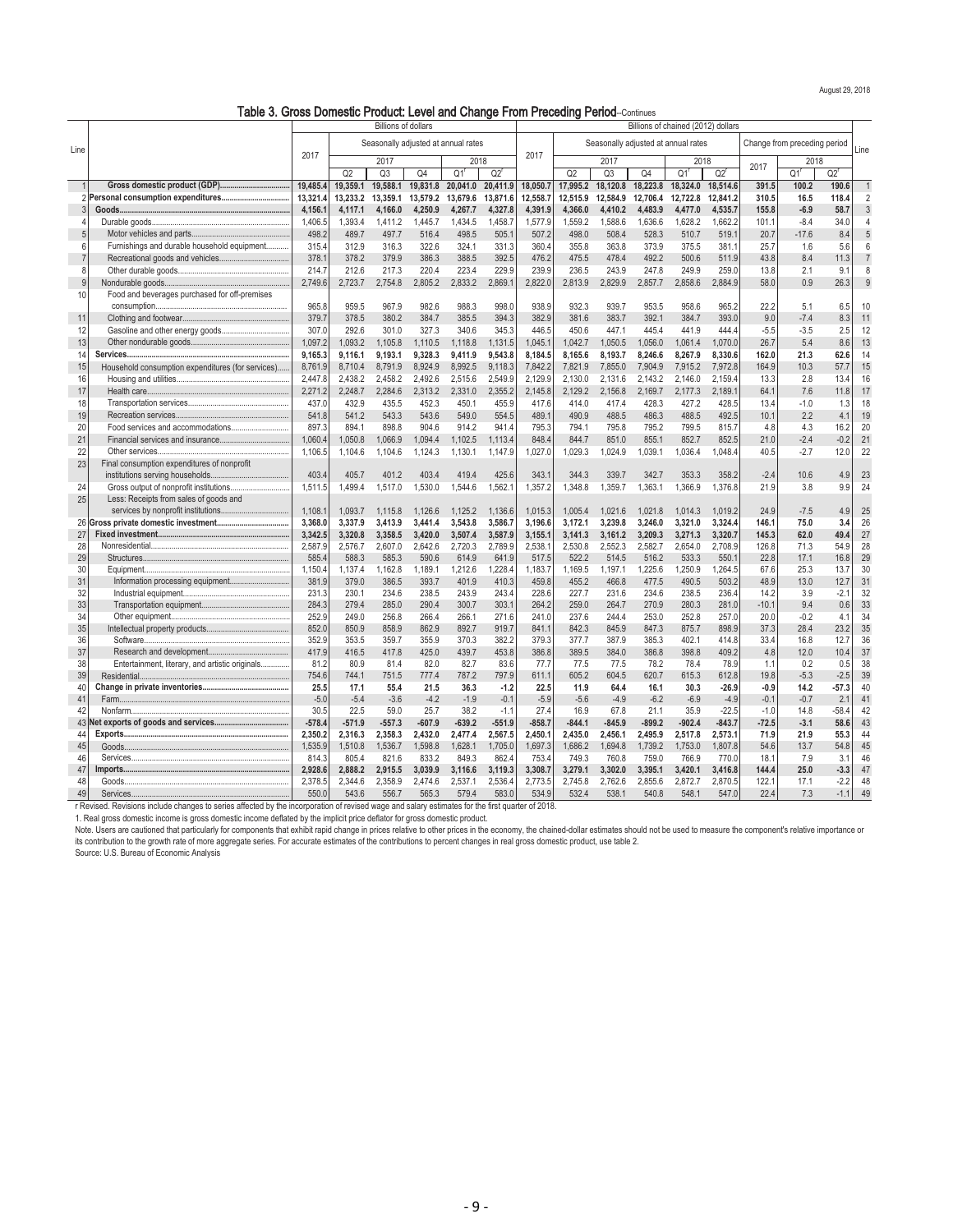August 29, 2018

#### **Table 3. Gross Domestic Product: Level and Change From Preceding Period**--Table Ends

|      |                                                                                                                                                                                                                                |          |          | <b>Billions of dollars</b>          |                            |                            |          |          |                   |                                     |          | Billions of chained (2012) dollars |          |         |                              |        |      |
|------|--------------------------------------------------------------------------------------------------------------------------------------------------------------------------------------------------------------------------------|----------|----------|-------------------------------------|----------------------------|----------------------------|----------|----------|-------------------|-------------------------------------|----------|------------------------------------|----------|---------|------------------------------|--------|------|
|      |                                                                                                                                                                                                                                |          |          | Seasonally adjusted at annual rates |                            |                            |          |          |                   | Seasonally adjusted at annual rates |          |                                    |          |         | Change from preceding period |        | Line |
| Line |                                                                                                                                                                                                                                | 2017     |          | 2017                                |                            | 2018                       |          | 2017     |                   | 2017                                |          | 2018                               |          | 2017    | 2018                         |        |      |
|      |                                                                                                                                                                                                                                |          | Q2       | Q <sub>3</sub>                      | Q <sub>4</sub>             | Q1                         | $O2^r$   |          | Q2                | Q3                                  | Q4       | O1 <sup>r</sup>                    | $O2^r$   |         | $O1$ <sup>'</sup>            | $O2^r$ |      |
|      | 50 Government consumption expenditures and gross                                                                                                                                                                               |          |          |                                     |                            |                            |          |          |                   |                                     |          |                                    |          |         |                              |        |      |
|      |                                                                                                                                                                                                                                | 3.374.4  | 3,360.0  | 3,372.3                             | 3,419.1                    | 3,456.8                    | 3,505.5  | 3,130.4  | 3,130.0           | 3,121.8                             | 3,140.2  | 3.152.2                            | 3,170.6  | $-2.1$  | 12.0                         | 18.4   | 50   |
| 51   |                                                                                                                                                                                                                                | 1,265.2  | 1.264.0  | 1,263.8                             | 1,280.6                    | 1,294.8                    | 1,312.9  | 1.196.4  | 1.197.1           | 1,193.2                             | 1,205.2  | 1,213.1                            | 1.224.2  | 8.6     | 7.9                          | 11.1   | 51   |
| 52   |                                                                                                                                                                                                                                | 743.9    | 746.7    | 743.1                               | 750.7                      | 759.0                      | 772.5    | 713.8    | 717.6             | 712.3                               | 717.5    | 722.8                              | 733.4    | 4.6     | 5.3                          | 10.6   | 52   |
| 53   |                                                                                                                                                                                                                                | 594.0    | 595.2    | 592.3                               | 598.5                      | 606.6                      | 618.3    | 566.9    | 568.6             | 564.7                               | 568.9    | 574.4                              | 583.7    | $-3.7$  | 5.5                          | 9.4    | 53   |
| 54   |                                                                                                                                                                                                                                | 149.9    | 151.5    | 150.8                               | 152.3                      | 152.4                      | 154.2    | 147.0    | 149.1             | 147.8                               | 148.7    | 148.6                              | 149.8    | 8.5     | $-0.1$                       | 1.2    | -54  |
| 55   |                                                                                                                                                                                                                                | 521.3    | 517.3    | 520.7                               | 529.8                      | 535.8                      | 540.4    | 481.9    | 478.9             | 480.3                               | 487.0    | 489.5                              | 490.2    | 3.9     | 2.6                          | 0.6    | 55   |
| 56   |                                                                                                                                                                                                                                | 392.8    | 388.9    | 392.4                               | 399.5                      | 406.0                      | 409.4    | 358.6    | 355.6             | 357.5                               | 362.6    | 366.3                              | 366.4    | 2.0     | 3.7                          | 0.1    | 56   |
| 57   |                                                                                                                                                                                                                                | 128.5    | 128.4    | 128.3                               | 130.4                      | 129.8                      | 131.1    | 123.3    | 123.4             | 122.8                               | 124.4    | 123.2                              | 123.7    | 1.9     | $-1.2$                       | 0.5    | 57   |
| 58   |                                                                                                                                                                                                                                | 2,109.2  | 2,096.0  | 2,108.5                             | 2,138.5                    | 2,162.0                    | 2,192.5  | 1,932.3  | 1.931.3           | 1,926.9                             | 1,933.5  | 1,937.7                            | 1.945.2  | $-10.5$ | 4.3                          | 7.5    | 58   |
| 59   |                                                                                                                                                                                                                                | 1,744.5  | 1,733.6  | 1,747.5                             | 1.768.0                    | 1.784.4                    | 1,803.5  | 1,595.4  | 1.595.3           | 1,594.9                             | 1,594.5  | 1,595.3                            | 1.597.9  | $-0.8$  | 0.9                          | 2.5    | 59   |
| 60   |                                                                                                                                                                                                                                | 364.8    | 362.4    | 361.1                               | 370.5                      | 377.6                      | 389.0    | 336.8    | 335.9             | 331.9                               | 339.0    | 342.4                              | 347.4    | $-97$   | 3.5                          | 5.0    | 60   |
|      |                                                                                                                                                                                                                                |          |          |                                     |                            |                            |          | $-1.4$   | $-3.4$            | $-13.6$                             | $-5.1$   | $-10.3$                            | $-20.0$  |         |                              |        | 61   |
|      | Addenda:                                                                                                                                                                                                                       |          |          |                                     |                            |                            |          |          |                   |                                     |          |                                    |          |         |                              |        |      |
| 62   |                                                                                                                                                                                                                                | 19.628.6 | 19.545.9 | 19.702.5                            |                            | 19,908.5 20,201.0 20,454.4 |          | 18.183.3 | 18.168.7          | 18.226.7                            | 18.294.2 | 18.470.2                           | 18.553.2 | 404.3   | 176.0                        | 83.0   | 62   |
| 63   |                                                                                                                                                                                                                                | 19,557.0 | 19.452.5 | 19.645.3                            | 19,870.2                   | 20.121.0                   | 20.433.1 | 18.117.0 | 18,081.9          | 18.173.8                            | 18.259.0 | 18.397.1                           | 18.533.9 | 397.9   | 138.1                        | 136.8  | 63   |
| 64   |                                                                                                                                                                                                                                | 19.459.9 | 19.342.1 | 19.532.7                            | 19.810.4                   | 20.004.7                   | 20.413.  | 18.008.7 | 17.963.6          | 18.042.6                            | 18.186.5 | 18.274.4                           | 18.509.9 | 391.1   | 87.9                         | 235.5  | 64   |
| 65   |                                                                                                                                                                                                                                | 20.063.8 | 19.931.1 | 20.145.3                            | 20.439.7                   | 20,680.2                   | 20,963.7 | 18,881.0 |                   | 18,813.5 18,941.2                   | 19,087.4 | 19,190.2                           | 19.330.3 | 453.0   | 102.8                        | 140.1  | 65   |
| 66   |                                                                                                                                                                                                                                | 20.038.3 | 19.914.0 | 20.089.9                            | 20.418.3                   | 20,643.9                   | 20.964.9 | 18.839.8 | 18.783.0          | 18.863.3                            | 19.051.0 | 19.141.3                           | 19.327.1 | 452.6   | 90.3                         | 185.8  | 66   |
| 67   |                                                                                                                                                                                                                                | 16,663.9 | 16.554.0 | 16.717.6                            | 16.999.2 17.187.0          |                            | 17.459.5 | 15.713.5 | 15.656.9          | 15.745.8                            | 15.915.4 | 15,993.7                           | 16.161.5 | 455.8   | 78.3                         | 167.7  | 67   |
| 68   |                                                                                                                                                                                                                                | 19.485.4 | 19.359.1 | 19.588.1                            | 19,831.8                   | 20.041.0                   | 20.411.9 | 18.050.7 | 17.995.2          | 18.120.8                            | 18.223.8 | 18.324.0                           | 18,514.6 | 391.5   | 100.2                        | 190.6  | 68   |
| 69   |                                                                                                                                                                                                                                | 957.1    | 924.9    | 979.6                               | 1.024.5                    | 1,063.2                    | 1.071.7  | 900.8    | 873.4             | 920.7                               | 957.2    | 989.6                              | 991.9    | 77.2    | 32.4                         | 2.3    | 69   |
| 70   | Less: Income payments to the rest of the world                                                                                                                                                                                 | 713.4    | 708.7    | 724.6                               | 753.7                      | 794.4                      | 806.5    | 667.5    | 665.3             | 677.2                               | 699.6    | 731.3                              | 738.2    | 52.0    | 31.7                         | 6.9    | 70   |
| 71   |                                                                                                                                                                                                                                | 19,729.1 |          | 19.575.4 19.843.0                   | 20,102.6 20,309.8          |                            | 20.677.0 | 18.284.0 |                   | 18.203.6 18.364.1                   | 18,480.8 | 18.581.5                           | 18.767.7 | 416.3   | 100.7                        | 186.2  | 71   |
| 72   |                                                                                                                                                                                                                                | 16.369.2 | 16.258.1 |                                     | 16.453.3 16.667.9 16.837.6 |                            | 17.156.7 | 15.092.0 | 15.047.8 15.150.1 |                                     | 15.230.7 | 15,309.0                           | 15.474.9 | 301.9   | 78.3                         | 165.9  | - 72 |
|      | r Revised. Revisions include changes to series affected by the incorporation of revised wage and salary estimates for the first quarter of 2018.                                                                               |          |          |                                     |                            |                            |          |          |                   |                                     |          |                                    |          |         |                              |        |      |
|      | 1. Real gross domestic income is gross domestic income deflated by the implicit price deflator for gross domestic product.                                                                                                     |          |          |                                     |                            |                            |          |          |                   |                                     |          |                                    |          |         |                              |        |      |
|      | Note. Users are cautioned that particularly for components that exhibit rapid change in prices relative to other prices in the economy, the chained-dollar estimates should not be used to measure the component's relative im |          |          |                                     |                            |                            |          |          |                   |                                     |          |                                    |          |         |                              |        |      |
|      | its contribution to the growth rate of more aggregate series. For accurate estimates of the contributions to percent changes in real gross domestic product, use table 2.                                                      |          |          |                                     |                            |                            |          |          |                   |                                     |          |                                    |          |         |                              |        |      |
|      | Source: U.S. Bureau of Economic Analysis                                                                                                                                                                                       |          |          |                                     |                            |                            |          |          |                   |                                     |          |                                    |          |         |                              |        |      |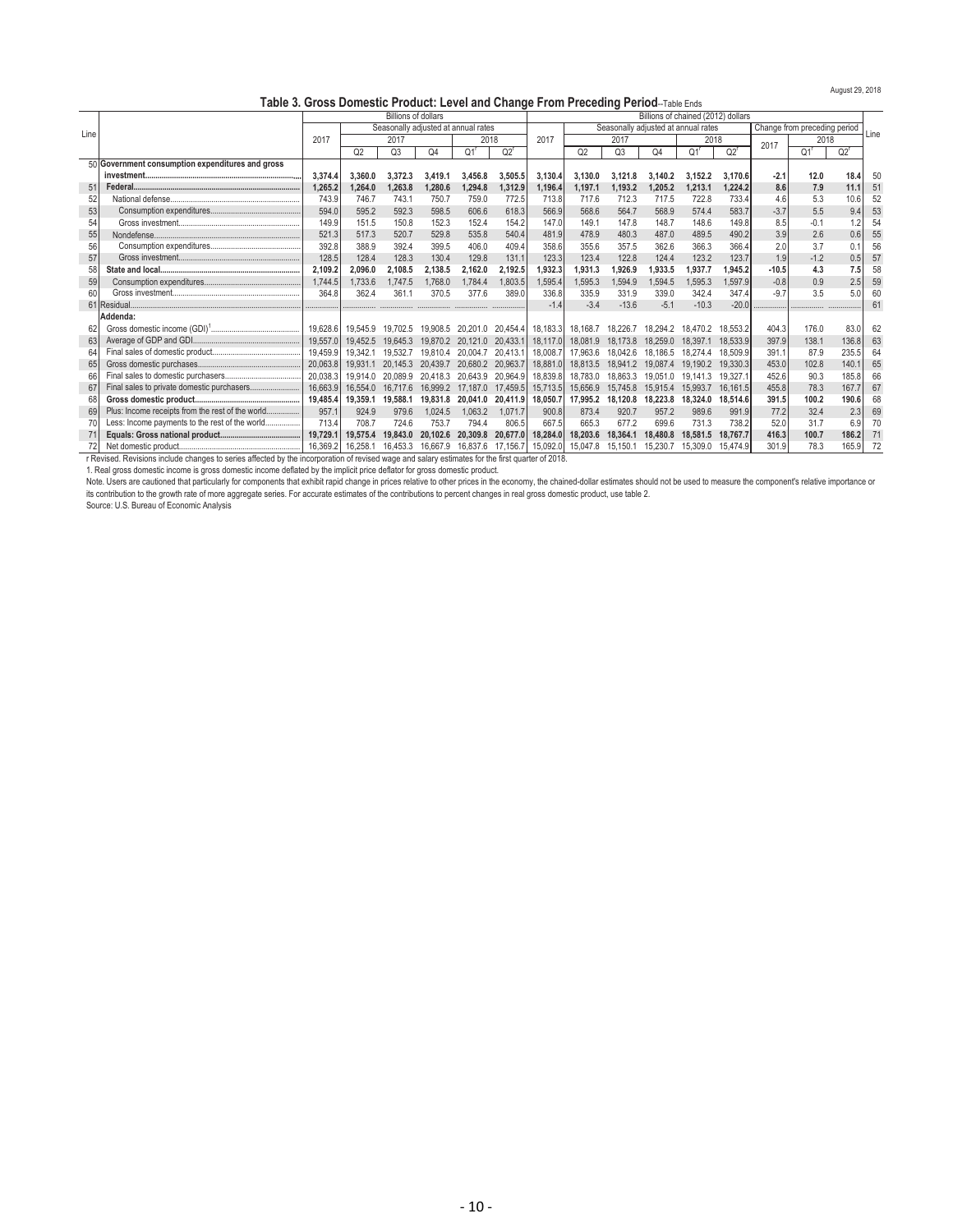#### Table 4. Price Indexes for Gross Domestic Product and Related Measures: Percent Change From Preceding Period

|      |                                            |        |        |        |        |        |                |        |        |                |         | Seasonally adjusted at annual rates |        |        |        |        |        |                |        |                 |                |
|------|--------------------------------------------|--------|--------|--------|--------|--------|----------------|--------|--------|----------------|---------|-------------------------------------|--------|--------|--------|--------|--------|----------------|--------|-----------------|----------------|
| Line |                                            | 2015   | 2016   | 2017   | 2014   |        |                | 2015   |        |                |         | 2016                                |        |        |        | 2017   |        |                | 2018   |                 | Line           |
|      |                                            |        |        |        | Q3     | Q4     | O <sub>1</sub> | Q2     | Q3     | O <sub>4</sub> | Q1      | Q2                                  | Q3     | Q4     | Q1     | Q2     | Q3     | Q <sub>4</sub> | Q1     | Q2 <sup>r</sup> |                |
|      | Gross domestic product (GDP)               | 1.0    | 1.1    | 1.9    | 2.0    | 0.4    | $-0.2$         | 2.4    | $1.2$  | 0.1            | $-0.2$  | 2.7                                 | 1.4    | 2.3    | 2.0    | 1.2    | 2.2    | 2.5            | 2.0    | 3.0             | $\overline{1}$ |
|      | Personal consumption expenditures          | 0.3    | 1.1    | 1.8    | 1.2    | $-0.4$ | $-1.8$         | 2.0    | 1.2    | $-0.2$         | 0.2     | 2.4                                 | 1.7    | 1.9    | 2.1    | 0.8    | 1.6    | 2.7            | 2.5    | 1.9             | $\mathcal{P}$  |
|      |                                            | $-3.1$ | $-1.6$ | 0.3    | $-0.8$ | $-4.8$ | $-8.2$         | 1.9    | $-0.8$ | $-4.0$         | $-4.1$  | 1.2                                 | $-0.9$ | 0.8    | 2.2    | $-2.8$ | 0.7    | 1.5            | 2.2    | 0.4             | $\overline{3}$ |
|      |                                            | $-2.2$ | $-2.3$ | $-2.2$ | $-1.8$ | $-3.1$ | $-3.0$         | $-0.7$ | $-2.2$ | $-2.2$         | $-1.9$  | $-2.6$                              | $-3.5$ | $-3.5$ | 0.2    | $-3.1$ | $-2.4$ | $-2.2$         | $-1.1$ | $-1.5$          |                |
|      |                                            | $-3.5$ | $-1.2$ | 1.6    | $-0.3$ | $-5.6$ | $-10.7$        | 3.1    | $-0.1$ | $-4.8$         | $-5.2$  | 3.1                                 | 0.4    | 3.0    | 3.3    | $-2.6$ | 2.3    | 3.4            | 3.9    | 1.4             |                |
|      |                                            | 1.9    | 2.3    | 2.4    | 2.2    | 1.8    | 1.4            | 2.0    | 2.1    | 1.6            | 2.3     | 2.9                                 | 3.0    | 2.5    | 2.0    | 2.4    | 2.0    | 3.3            | 2.6    | 2.6             |                |
|      | Gross private domestic investment          | 0.7    | 0.0    | 1.5    | 2.5    | 1.7    | 0.1            | $-0.3$ | 0.3    | $-0.6$         | $-1.6$  | 1.7                                 | 0.6    | 2.1    | 1.0    | 2.0    | 1.9    | 1.3            | 2.5    | 3.1             |                |
|      |                                            | 0.9    | 0.1    | 1.5    | 2.4    | 1.0    | 1.3            | 0.2    | 0.5    | $-0.6$         | $-1.3$  | 1.5                                 | 0.7    | 1.9    | 1.1    | 1.9    | 2.0    | 1.2            | 2.5    | 3.1             | 8              |
|      |                                            | 0.5    | $-0.8$ | 0.7    | 1.3    | 1.1    | 0.9            | $-0.3$ | $-0.3$ | $-1.4$         | $-2.2$  | 0.5                                 | $-0.7$ | 1.0    | 0.6    | 1.0    | 1.3    | 0.7            | 0.7    | 1.9             | 9              |
| 10   |                                            | 2.2    | 0.4    | 2.6    | 6.8    | 5.1    | 0.1            | $-1.1$ | 1.8    | 0.1            | $-1.7$  | 3.2                                 | $-0.6$ | 2.4    | 2.7    | 3.7    | 3.9    | 2.3            | 3.2    | 4.9             | 10             |
| 11   |                                            | $-0.5$ | $-1.0$ | $-0.6$ | $-0.4$ | 0.0    | $-0.3$         | $-0.9$ | $-1.5$ | $-1.4$         | $-1.0$  | $-0.6$                              | $-0.5$ | $-1.2$ | $-0.3$ | $-0.3$ | $-0.5$ | $-0.5$         | $-0.3$ | 0.8             | 11             |
| 12   | Intellectual property products             | 0.8    | $-1.3$ | 1.1    | $-0.2$ | $-0.4$ | 3.5            | 1.3    | 0.1    | $-2.4$         | $-4.1$  | 0.2                                 | $-1.0$ | 3.1    | 0.4    | 1.0    | 2.0    | 1.2            | 0.4    | 1.4             | 12             |
| 13   |                                            | 2.7    | 3.6    | 4.5    | 7.3    | 0.7    | 2.5            | 2.0    | 3.5    | 2.5            | 1.9     | 5.4                                 | 6.0    | 5.1    | 3.0    | 5.1    | 4.5    | 3.1            | 8.8    | 7.3             | 13             |
|      |                                            |        |        |        |        |        |                |        |        |                |         |                                     |        |        |        |        |        |                |        |                 | 14             |
|      | 15 Net exports of goods and services       |        |        |        |        |        |                |        |        |                |         |                                     |        |        |        |        |        |                |        |                 |                |
| 16   |                                            | $-5.0$ | $-2.0$ | 2.9    | $-1.0$ | $-7.2$ | $-9.7$         | $-0.8$ | $-4.1$ | $-6.1$         | $-5.7$  | 4.2                                 | 2.3    | 2.5    | 3.8    | 0.3    | 3.8    | 6.1            | 4.0    | 5.7             | 16             |
| 17   |                                            | $-7.2$ | $-3.8$ | 3.0    | $-2.6$ | $-9.8$ | $-12.7$        | $-2.0$ | $-6.2$ | $-8.1$         | $-10.5$ | 5.6                                 | 2.3    | 2.0    | 4.7    | $-0.5$ | 4.9    | 5.7            | 4.2    | 6.3             | 17             |
| 18   |                                            | $-0.5$ | 1.5    | 2.6    | 2.5    | $-1.4$ | $-3.3$         | 1.5    | 0.2    | $-2.3$         | 3.9     | 1.8                                 | 2.4    | 3.5    | 2.0    | 1.7    | 1.9    | 6.8            | 3.6    | 4.6             | 18             |
| 19   |                                            | $-8.2$ | $-3.6$ | 2.3    | $-3.0$ | $-8.1$ | $-15.6$        | $-5.1$ | $-4.9$ | $-8.5$         | $-6.7$  | 1.5                                 | 3.1    | 1.1    | 4.6    | 0.0    | 1.0    | 5.7            | 7.3    | 0.7             | 19             |
| 20   |                                            | $-9.6$ | $-4.2$ | 2.4    | $-3.8$ | $-9.3$ | $-17.9$        | $-6.3$ | $-5.4$ | $-9.8$         | $-8.1$  | 1.5                                 | 4.0    | 1.4    | 5.4    | $-0.9$ | 0.0    | 6.1            | 7.9    | 0.2             | 20             |
| 21   |                                            | $-1.6$ | $-0.6$ | 1.9    | 0.8    | $-2.1$ | $-4.2$         | 0.4    | $-2.3$ | $-2.3$         | $-0.2$  | 1.4                                 | $-0.5$ | $-0.1$ | 1.1    | 3.6    | 5.4    | 4.3            | 4.6    | 3.2             | 21             |
|      | 22 Government consumption expenditures     |        |        |        |        |        |                |        |        |                |         |                                     |        |        |        |        |        |                |        |                 |                |
|      |                                            | 0.3    | 0.3    | 2.6    | 2.2    | 0.2    | $-2.2$         | 2.2    | 0.6    | $-1.1$         | $-2.2$  | 2.8                                 | 1.7    | 2.5    | 3.7    | 1.6    | 2.5    | 3.2            | 2.9    | 3.3             | 22             |
| 23   | Federal                                    | 0.6    | 0.5    | 1.9    | 1.8    | 0.5    | $-0.5$         | 1.1    | 0.8    | $-0.6$         | $-1.2$  | 2.2                                 | 1.8    | 2.2    | 2.7    | 1.3    | 1.2    | 1.3            | 1.8    | 1.9             | 23             |
| 24   |                                            | 0.3    | 0.3    | 1.6    | 1.4    | $-0.1$ | $-0.7$         | 0.9    | 0.7    | $-0.9$         | $-1.6$  | 2.1                                 | 1.7    | 1.8    | 2.3    | 0.9    | 1.0    | 1.2            | 1.4    | 1.2             | 24             |
| 25   |                                            | 1.0    | 0.9    | 2.4    | 2.6    | 1.3    | $-0.2$         | 1.4    | 0.8    | $-0.2$         | $-0.7$  | 2.5                                 | 2.0    | 2.9    | 3.4    | 2.0    | 1.5    | 1.4            | 2.4    | 3.0             | 25             |
| 26   |                                            | 0.1    | 0.2    | 3.0    | 2.4    | 0.0    | $-3.2$         | 2.9    | 0.4    | $-1.3$         | $-2.9$  | 3.1                                 | 1.7    | 2.7    | 4.3    | 1.7    | 3.4    | 4.4            | 3.6    | 4.2             | 26             |
|      | Addenda:                                   |        |        |        |        |        |                |        |        |                |         |                                     |        |        |        |        |        |                |        |                 |                |
| 27   |                                            | 1.1    | 1.1    | 1.9    | 2.0    | 0.3    | 0.0            | 2.5    | 1.2    | 0.2            | $-0.1$  | 2.7                                 | 1.4    | 2.2    | 2.0    | 1.2    | 2.2    | 2.5            | 2.0    | 3.0             | 27             |
| 28   |                                            | 0.3    | 0.8    | 1.9    | 1.6    | 0.0    | $-1.5$         | 1.6    | 0.9    | $-0.4$         | $-0.5$  | 2.3                                 | 1.5    | 2.1    | 2.2    | 1.1    | 1.8    | 2.6            | 2.5    | 2.3             | 28             |
| 29   | Final sales to domestic purchasers         | 0.4    | 0.8    | 1.9    | 1.6    | $-0.1$ | $-1.3$         | 1.7    | 1.0    | $-0.4$         | $-0.5$  | 2.3                                 | 1.6    | 2.0    | 2.2    | 1.1    | 1.8    | 2.6            | 2.5    | 2.3             | 29             |
| 30   | Final sales to private domestic purchasers | 0.4    | 0.9    | 1.7    | 1.4    | $-0.1$ | $-1.2$         | 1.6    | 1.1    | $-0.3$         | $-0.1$  | 2.2                                 | 1.5    | 1.9    | 1.9    | 1.0    | 1.7    | 2.4            | 2.5    | 2.1             | 30             |
| 31   |                                            | 1.0    | 1.1    | 1.9    | 2.0    | 0.4    | $-0.3$         | 2.4    | 1.2    | 0.1            | $-0.2$  | 2.7                                 | 1.4    | 2.3    | 1.9    | 1.2    | 2.2    | 2.5            | 1.9    | 3.0             | 31             |
| 32   | GDP excluding food and energy <sup>1</sup> | 1.3    | 1.4    | 1.9    | 2.1    | 1.1    | 0.4            | 1.9    | 1.4    | 0.5            | 0.6     | 2.3                                 | 2.0    | 2.1    | 2.2    | 1.3    | 1.8    | 2.4            | 2.4    | 2.8             | 32             |
| 33   | Gross domestic purchases excluding         |        |        |        |        |        |                |        |        |                |         |                                     |        |        |        |        |        |                |        |                 |                |
|      |                                            | 1.0    | 1.1    | 1.8    | 1.9    | 1.0    | 0.1            | 1.5    | 1.1    | 0.4            | 0.4     | 2.1                                 | 1.7    | 1.8    | 1.9    | 1.5    | 1.7    | 2.1            | 2.4    | 2.5             | 33             |
| 34   | PCE excluding food and energy <sup>1</sup> | 1.3    | 1.7    | 1.6    | 1.6    | 1.1    | 0.7            | 1.8    | 1.5    | 1.0            | 1.7     | 2.1                                 | 2.0    | 1.5    | 1.6    | 1.3    | 1.4    | 2.1            | 2.2    | 2.0             | 34             |
| 35   |                                            | $-0.1$ | 0.8    | 1.5    | 1.0    | $-0.9$ | $-2.3$         | 1.8    | 1.0    | $-0.3$         | $-0.3$  | 2.0                                 | 1.4    | 1.7    | 2.1    | 0.0    | 1.4    | 2.5            | 2.3    | 1.9             | 35             |
| 36   | Market-based PCE excluding food and        |        |        |        |        |        |                |        |        |                |         |                                     |        |        |        |        |        |                |        |                 |                |
|      |                                            | 1.1    | 1.4    | 1.3    | 1.4    | 0.8    | 0.5            | 1.6    | 1.3    | 1.0            | 1.4     | 1.6                                 | 1.7    | 1.1    | 1.5    | 0.5    | 1.1    | 1.7            | 2.0    | 2.1             | 36             |
|      | Implicit price deflators:                  |        |        |        |        |        |                |        |        |                |         |                                     |        |        |        |        |        |                |        |                 |                |
| 37   | GDP.                                       | 1.1    | 1.1    | 1.9    | 1.9    | 0.8    | $-0.3$         | 2.3    | 1.5    | 0.1            | $-0.3$  | 2.8                                 | 1.5    | 2.1    | 2.1    | 1.1    | 1.9    | 2.7            | 2.0    | 3.2             | 37             |
| 38   | Gross domestic purchases                   | 0.4    | 0.8    | 1.8    | 1.5    | 0.4    | $-1.6$         | 1.5    | 1.2    | $-0.4$         | $-0.6$  | 2.4                                 | 1.6    | 1.9    | 2.3    | 1.1    | 1.6    | 2.8            | 2.6    | 2.6             | 38             |
| 39   | GNP.                                       | 1.0    | 1.1    | 1.9    | 1.9    | 0.8    | $-0.4$         | 2.3    | 1.5    | 0.1            | $-0.3$  | 2.8                                 | 1.5    | 2.1    | 2.0    | 1.1    | 1.9    | 2.7            | 1.9    | 3.2             | 39             |
|      |                                            |        |        |        |        |        |                |        |        |                |         |                                     |        |        |        |        |        |                |        |                 |                |

r Revised

1. Food excludes personal consumption expenditures for purchased meals and beverages, which are classified in food services.<br>2. This index is a supplemental measure that is based on household expenditures for which there a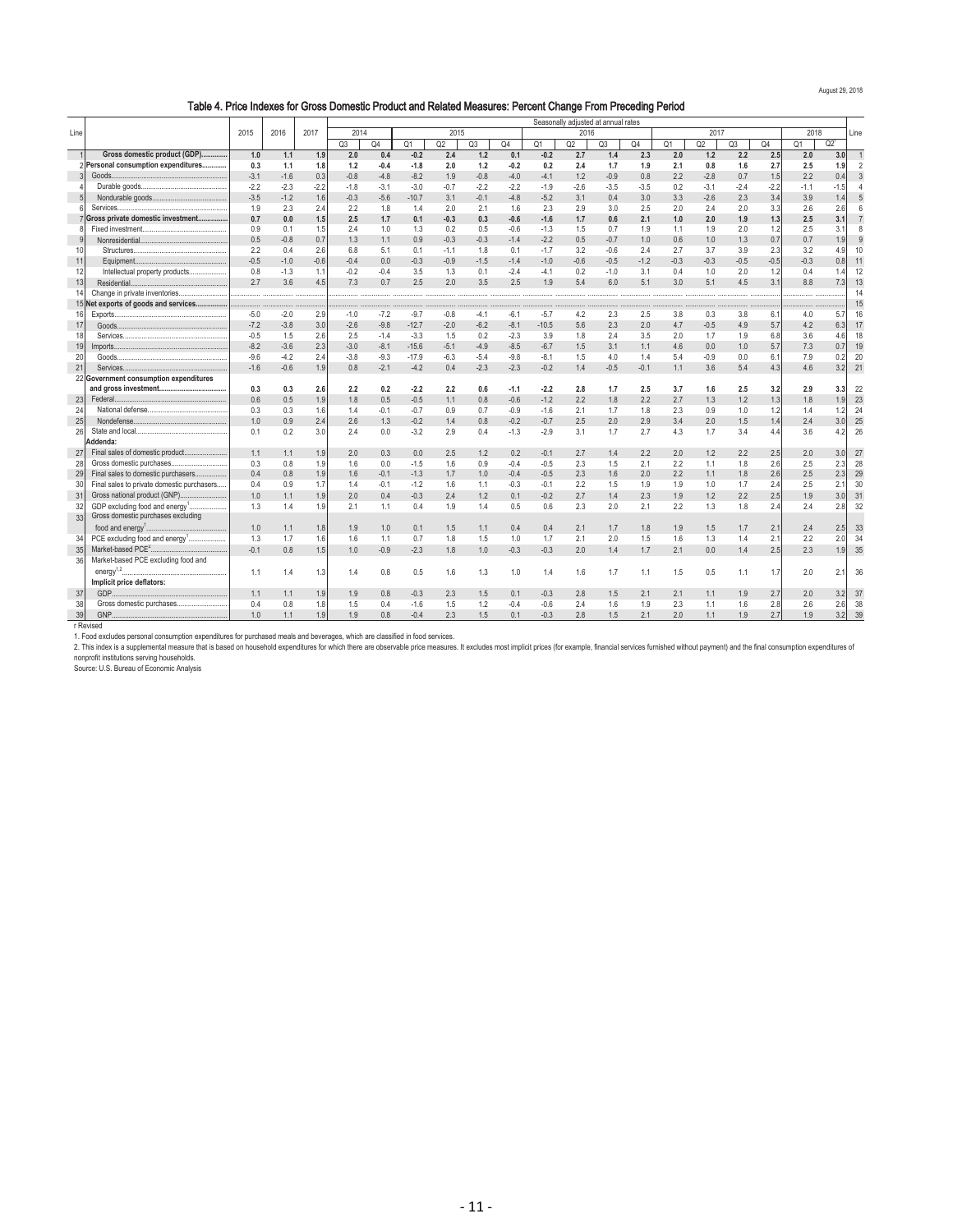#### Table 5. Real Gross Domestic Product: Annual Percent Change

|      |                                                           | Percent change from preceding year |        |        |        |        |        |        |        |        |        |        | Percent change from fourth quarter to fourth quarter one year ago |        |         |        |        |                |
|------|-----------------------------------------------------------|------------------------------------|--------|--------|--------|--------|--------|--------|--------|--------|--------|--------|-------------------------------------------------------------------|--------|---------|--------|--------|----------------|
| Line |                                                           | 2010                               | 2011   | 2012   | 2013   | 2014   | 2015   | 2016   | 2017   | 2010   | 2011   | 2012   | 2013                                                              | 2014   | 2015    | 2016   | 2017   | Line           |
|      | Gross domestic product (GDP)                              | 2.6                                | 1.6    | 2.2    | 1.8    | 2.5    | 2.9    | 1.6    | 2.2    | 2.6    | 1.6    | 1.5    | 2.6                                                               | 2.7    | 2.0     | 1.9    | 2.5    | $\overline{1}$ |
|      | Personal consumption expenditures (PCE)                   | 1.7                                | 1.9    | 1.5    | 1.5    | 2.9    | 3.7    | 2.7    | 2.5    | 2.7    | 1.2    | 1.6    | 1.9                                                               | 3.8    | 3.0     | 2.8    | 2.7    | $\overline{2}$ |
| 3    |                                                           | 2.8                                | 2.2    | 2.1    | 3.1    | 4.0    | 4.7    | 3.6    | 3.7    | 4.3    | 0.9    | 2.4    | 3.5                                                               | 5.0    | 4.0     | 3.6    | 4.6    | 3              |
|      |                                                           | 5.6                                | 5.1    | 6.0    | 6.1    | 7.2    | 7.6    | 5.5    | 6.8    | 9.0    | 3.5    | 6.3    | 5.0                                                               | 9.2    | 6.0     | 6.8    | 7.7    | $\overline{4}$ |
| 5    |                                                           | 1.6                                | 0.9    | 0.4    | 1.8    | 2.6    | 3.4    | 2.7    | 2.1    | 2.2    | $-0.2$ | 0.7    | 2.8                                                               | 3.0    | 3.0     | 2.0    | 3.0    | 5              |
| 6    |                                                           | 1.2                                | 1.7    | 1.2    | 0.6    | 2.4    | 3.2    | 2.3    | 2.0    | 1.9    | 1.4    | 1.2    | 1.1                                                               | 3.2    | 2.6     | 2.4    | 1.8    | 6              |
|      |                                                           | 14.1                               | 6.6    | 11.0   | 6.9    | 5.4    | 4.8    | $-1.3$ | 4.8    | 12.1   | 10.4   | 4.0    | 9.3                                                               | 4.7    | 1.7     | 1.1    | 5.0    |                |
| 8    |                                                           | 3.1                                | 7.1    | 10.0   | 5.6    | 6.3    | 3.4    | 1.7    | 4.8    | 6.1    | 9.2    | 7.2    | 5.7                                                               | 6.6    | 1.2     | 2.4    | 5.7    | 8              |
| 9    |                                                           | 4.5                                | 8.7    | 9.5    | 4.1    | 6.9    | 1.8    | 0.5    | 5.3    | 8.9    | 10.0   | 5.6    | 5.4                                                               | 6.4    | $-0.7$  | 1.8    | 6.3    | $\mathbf{Q}$   |
| 10   |                                                           | $-16.1$                            | 2.7    | 13.0   | 1.3    | 10.6   | $-3.0$ | $-5.0$ | 4.6    | $-3.6$ | 8.6    | 4.0    | 6.7                                                               | 8.8    | $-10.7$ | 2.5    | 2.9    | 10             |
| 11   |                                                           | 20.2                               | 13.4   | 11.0   | 4.7    | 6.7    | 3.1    | $-1.5$ | 6.1    | 22.6   | 12.7   | 7.8    | 5.4                                                               | 5.1    | 2.0     | $-1.4$ | 9.6    | 11             |
| 12   |                                                           | 2.7                                | 6.2    | 5.0    | 5.4    | 4.3    | 3.7    | 7.5    | 4.6    | 1.6    | 7.2    | 3.7    | 4.5                                                               | 6.4    | 3.5     | 5.8    | 4.2    | 12             |
| 13   |                                                           | $-3.1$                             | $-0.1$ | 13.0   | 12.4   | 3.9    | 10.1   | 6.5    | 3.3    | $-5.7$ | 5.3    | 15.4   | 7.1                                                               | 7.8    | 8.9     | 4.5    | 3.8    | 13             |
| 14   |                                                           |                                    |        |        |        |        |        |        |        |        |        |        |                                                                   |        |         |        |        | 14             |
|      |                                                           |                                    | .      | .      | .      |        |        |        |        |        |        |        |                                                                   |        |         |        |        | 15             |
| 16   |                                                           | 12.1                               | 7.1    | 3.4    | 3.6    | 4.3    | 0.6    | $-0.1$ | 3.0    | 9.9    | 4.6    | 2.1    | 6.0                                                               | 3.0    | $-1.6$  | 0.8    | 4.7    | 16             |
| 17   |                                                           | 15.0                               | 7.1    | 3.8    | 3.2    | 4.6    | $-0.3$ | 0.3    | 3.3    | 11.1   | 5.5    | 1.4    | 7.1                                                               | 2.8    | $-3.2$  | 2.0    | 5.3    | 17             |
| 18   |                                                           | 6.3                                | 7.3    | 2.4    | 4.5    | 3.6    | 2.4    | $-0.9$ | 2.5    | 7.2    | 2.8    | 3.8    | 3.7                                                               | 3.5    | 1.8     | $-1.5$ | 3.6    | 18             |
| 19   |                                                           | 13.1                               | 5.6    | 2.7    | 1.5    | 5.1    | 5.5    | 1.9    | 4.6    | 12.0   | 3.8    | 0.6    | 3.0                                                               | 6.7    | 3.4     | 3.1    | 5.4    | 19             |
| 20   |                                                           | 15.4                               | 6.1    | 2.6    | 1.8    | 5.6    | 5.8    | 1.4    | 4.6    | 13.9   | 3.9    | 0.5    | 3.4                                                               | 7.2    | 3.2     | 2.8    | 5.9    | 20             |
| 21   |                                                           | 3.6                                | 3.2    | 3.1    | 0.5    | 2.6    | 4.0    | 4.2    | 4.4    | 3.7    | 3.2    | 1.4    | 1.1                                                               | 4.0    | 3.9     | 4.3    | 3.5    | 21             |
|      | 22 Government consumption expenditures and gross          |                                    |        |        |        |        |        |        |        |        |        |        |                                                                   |        |         |        |        |                |
|      |                                                           | 0.0                                | $-3.1$ | $-2.1$ | $-2.4$ | $-0.9$ | 1.9    | 1.4    | $-0.1$ | $-1.3$ | $-3.4$ | $-2.1$ | $-2.4$                                                            | 0.2    | 2.2     | 0.9    | 0.1    | 22             |
| 23   |                                                           | 4.1                                | $-2.6$ | $-1.9$ | $-5.5$ | $-2.6$ | 0.0    | 0.4    | 0.7    | 1.9    | $-3.5$ | $-2.6$ | $-6.1$                                                            | $-1.2$ | 1.2     | 0.2    | 1.3    | 23             |
| 24   |                                                           | 2.9                                | $-2.1$ | $-3.4$ | $-6.7$ | $-4.2$ | $-2.0$ | $-0.6$ | 0.7    | 1.3    | $-3.6$ | $-4.7$ | $-6.5$                                                            | $-3.6$ | $-0.2$  | $-0.7$ | 1.3    | 24             |
| 25   |                                                           | 6.2                                | $-3.4$ | 0.9    | $-3.5$ | $-0.1$ | 3.1    | 1.9    | 0.8    | 3.0    | $-3.2$ | 1.2    | $-5.5$                                                            | 2.7    | 3.4     | 1.5    | 1.3    | 25             |
| 26   |                                                           | $-2.7$                             | $-3.5$ | $-2.2$ | $-0.3$ | 0.1    | 3.0    | 2.0    | $-0.5$ | $-3.5$ | $-3.3$ | $-1.7$ | 0.2                                                               | 1.1    | 2.8     | 1.4    | $-0.5$ | 26             |
|      | Addenda:                                                  |                                    |        |        |        |        |        |        |        |        |        |        |                                                                   |        |         |        |        |                |
| 27   |                                                           | 3.5                                | 2.3    | 3.4    | 1.3    | 3.2    | 2.6    | 0.8    | 2.3    | 3.5    | 2.1    | 2.9    | 1.5                                                               | 4.0    | 1.4     | 1.2    | 2.3    | 27             |
| 28   |                                                           | 3.0                                | 1.9    | 2.8    | 1.6    | 2.8    | 2.7    | 1.2    | 2.2    | 3.0    | 1.9    | 2.2    | 2.1                                                               | 3.3    | 1.7     | 1.5    | 2.4    | 28             |
| 29   |                                                           | 1.1                                | 1.6    | 2.1    | 1.6    | 2.6    | 2.6    | 2.1    | 2.2    | 1.8    | 1.4    | 1.9    | 2.0                                                               | 3.0    | 1.9     | 2.1    | 2.6    | 29             |
| 30   |                                                           | 3.0                                | 1.5    | 2.2    | 1.6    | 2.6    | 3.6    | 1.8    | 2.5    | 3.1    | 1.6    | 1.2    | 2.2                                                               | 3.3    | 2.7     | 2.2    | 2.6    | 30             |
| 31   |                                                           | 1.6                                | 1.6    | 2.0    | 1.3    | 2.8    | 3.3    | 2.3    | 2.5    | 2.3    | 1.4    | 1.7    | 1.7                                                               | 3.6    | 2.6     | 2.4    | 2.8    | 31             |
| 32   | Final sales to private domestic purchasers                | 2.0                                | 2.8    | 3.0    | 2.2    | 3.6    | 3.7    | 2.5    | 3.0    | 3.3    | 2.6    | 2.6    | 2.6                                                               | 4.3    | 2.7     | 2.7    | 3.3    | 32             |
| 33   |                                                           | 2.9                                | 1.8    | 2.2    | 1.8    | 2.5    | 2.8    | 1.5    | 2.3    | 2.8    | 1.9    | 1.2    | 2.6                                                               | 2.6    | 2.0     | 1.9    | 2.6    | 33             |
| 34   |                                                           | 2.0                                | 2.3    | 3.3    | $-1.3$ | 4.0    | 4.1    | 1.7    | 2.6    | 3.5    | 1.6    | 4.9    | $-2.5$                                                            | 5.2    | 3.1     | 1.6    | 2.8    | 34             |
|      | Price indexes:                                            |                                    |        |        |        |        |        |        |        |        |        |        |                                                                   |        |         |        |        |                |
| 35   |                                                           | 1.4                                | 2.4    | 1.8    | 1.5    | 1.7    | 0.3    | 0.8    | 1.9    | 1.4    | 2.4    | 1.8    | 1.5                                                               | 1.4    | 0.1     | 1.3    | 1.9    | 35             |
| 36   | Gross domestic purchases excluding food and               |                                    |        |        |        |        |        |        |        |        |        |        |                                                                   |        |         |        |        |                |
|      |                                                           | 1.2                                | 1.8    | 1.8    | 1.6    | 1.8    | 1.0    | 1.1    | 1.8    | 1.2    | 1.9    | 1.8    | 1.7                                                               | 1.6    | 0.8     | 1.5    | 1.8    | 36             |
| 37   |                                                           | 1.2                                | 2.1    | 1.9    | 1.8    | 1.9    | 1.0    | 1.1    | 1.9    | 1.6    | 2.0    | 2.1    | 1.8                                                               | 1.6    | 0.9     | 1.5    | 2.0    | 37             |
| 38   |                                                           | 1.4                                | 1.9    | 1.9    | 1.9    | 2.0    | 1.3    | 1.4    | 1.9    | 1.4    | 2.0    | 2.0    | 2.1                                                               | 1.7    | 1.1     | 1.8    | 1.9    | 38             |
| 39   |                                                           | 1.7                                | 2.5    | 1.9    | 1.3    | 1.5    | 0.3    | 1.1    | 1.8    | 1.2    | 2.7    | 1.8    | 1.2                                                               | 1.2    | 0.3     | 1.6    | 1.8    | 39             |
| 40   |                                                           | 1.4                                | 1.6    | 1.9    | 1.5    | 1.6    | 1.3    | 1.7    | 1.6    | 0.9    | 1.9    | 1.8    | 1.6                                                               | 1.5    | 1.2     | 1.8    | 1.6    | 40             |
| 41   |                                                           | 1.5                                | 2.5    | 1.8    | 1.0    | 1.1    | $-0.1$ | 0.8    | 1.5    | 1.1    | 2.8    | 1.5    | 0.8                                                               | 0.8    | 0.0     | 1.2    | 1.5    | 41             |
| 42   | Market-based PCE excluding food and energy <sup>2,3</sup> | 1.1                                | 1.4    | 1.8    | 1.2    | 1.2    | 1.1    | 1.4    | 1.3    | 0.7    | 1.9    | 1.5    | 1.1                                                               | 1.2    | 1.1     | 1.5    | 1.2    | 42             |

1. Gross domestic income deflated by the implicit price deflator for gross domestic product.

2. Food excludes personal consumption expenditures for purchased meals and beverages, which are classified in food services.

3. This index is a supplemental measure that is based on household expenditures for which there are observable price measures. It excludes most implicit prices (for example, financial services furnished without payment) and the final consumption expenditures of nonprofit institutions serving households.

Note. Estimates under the Percent change from the preceding year columns are calculated from annual data. Estimates under the Percent change fourth quarter to fourth quarter columns are calculated from touth quarter values relative to the same quarter one year prior.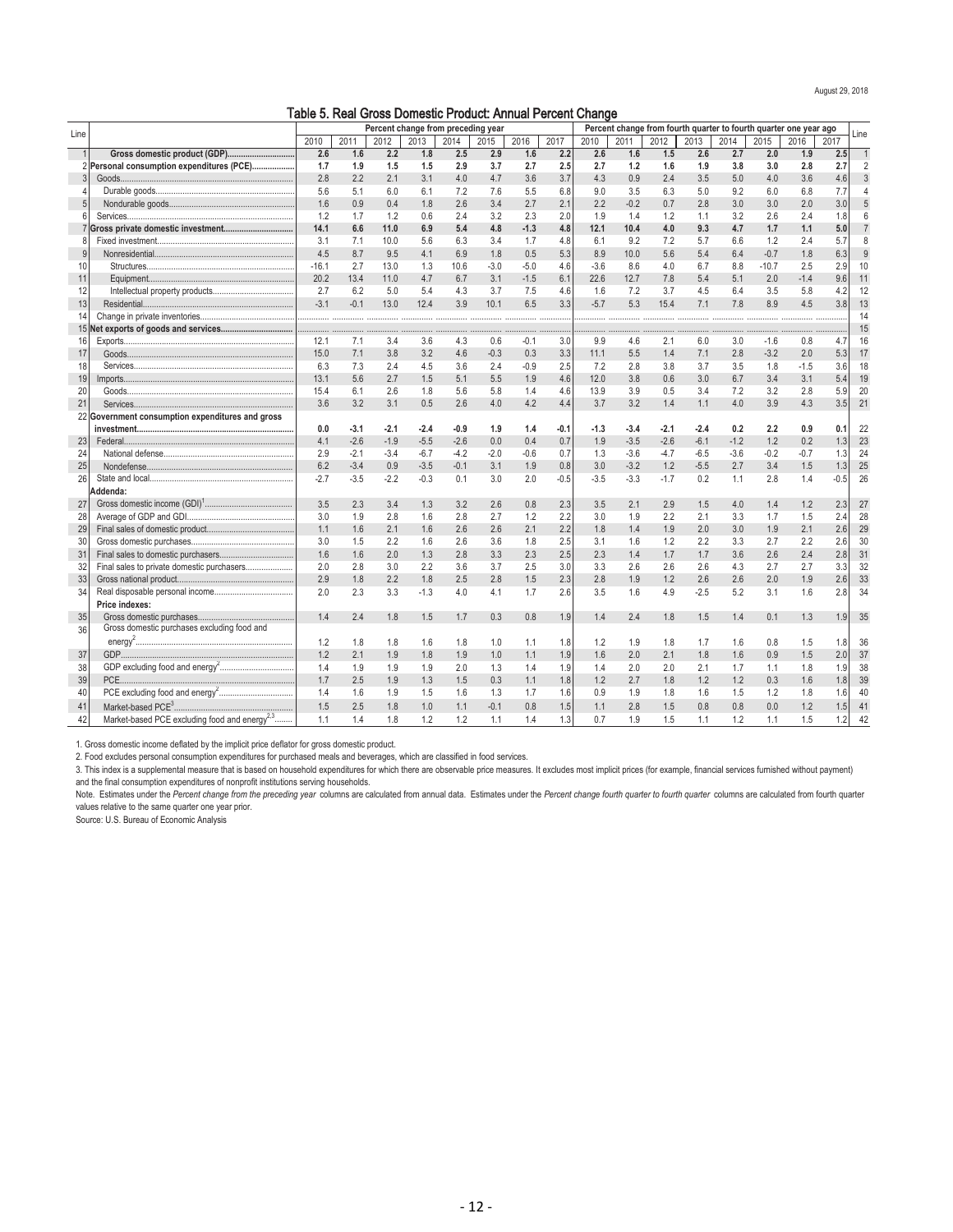#### Table 6, Real Gross Domestic Product: Percent Change From Quarter One Year Ago

|          |                                                           | 2014   |                |                | 2015   |                |         |                | 2016   |                |        |        | 2017           |        |        | 2018 |        |                |
|----------|-----------------------------------------------------------|--------|----------------|----------------|--------|----------------|---------|----------------|--------|----------------|--------|--------|----------------|--------|--------|------|--------|----------------|
| Line     |                                                           | Q3     | Q <sub>4</sub> | Q <sub>1</sub> | Q2     | Q <sub>3</sub> | Q4      | Q <sub>1</sub> | Q2     | Q <sub>3</sub> | Q4     | Q1     | Q <sub>2</sub> | Q3     | Q4     | Q1'  | $Q2^r$ | Line           |
|          | Gross domestic product (GDP)                              | 3.0    | 2.7            | 3.8            | 3.4    | 2.4            | 2.0     | 1.6            | 1.3    | 1.5            | 1.9    | 1.9    | 2.1            | 2.3    | 2.5    | 2.6  | 2.9    | $\mathbf{1}$   |
|          | Personal consumption expenditures (PCE)                   | 3.5    | 3.8            | 4.3            | 4.0    | 3.6            | 3.0     | 2.7            | 2.7    | 2.7            | 2.8    | 2.6    | 2.5            | 2.4    | 2.7    | 2.4  | 2.6    | $\overline{2}$ |
|          |                                                           | 4.5    | 5.0            | 5.4            | 4.8    | 4.8            | 4.0     | 3.7            | 3.7    | 3.5            | 3.6    | 3.2    | 3.4            | 3.6    | 4.6    | 3.9  | 3.9    | 3              |
| $\Delta$ |                                                           | 8.2    | 9.2            | 9.3            | 7.9    | 7.3            | 6.0     | 5.1            | 4.4    | 5.7            | 6.8    | 6.4    | 7.0            | 6.3    | 7.7    | 6.6  | 6.6    | $\overline{4}$ |
|          |                                                           | 2.8    | 3.0            | 3.6            | 3.4    | 3.6            | 3.0     | 3.0            | 3.4    | 2.4            | 2.0    | 1.6    | 1.6            | 2.2    | 3.0    | 2.6  | 2.5    | 5              |
| 6        |                                                           | 2.9    | 3.2            | 3.7            | 3.6    | 3.1            | 2.6     | 2.3            | 2.3    | 2.3            | 2.4    | 2.3    | 2.1            | 1.8    | 1.8    | 1.7  | 2.0    | 6              |
|          |                                                           | 5.2    | 4.7            | 9.0            | 5.4    | 3.2            | 1.7     | $-1.7$         | $-2.5$ | $-2.3$         | 1.1    | 2.8    | 4.5            | 6.8    | 5.0    | 6.2  | 4.8    | $\overline{7}$ |
| 8        |                                                           |        |                |                |        |                |         |                |        |                |        |        |                |        |        |      |        | 8              |
|          |                                                           | 6.9    | 6.6            | 5.7            | 4.0    | 2.8            | 1.2     | 1.7            | 1.4    | 1.5            | 2.4    | 4.3    | 4.7            | 4.6    | 5.7    | 5.2  | 5.7    |                |
| 9        |                                                           | 8.0    | 6.4            | 4.5            | 2.7    | 0.8            | $-0.7$  | $-0.5$         | $-0.1$ | 0.8            | 1.8    | 4.4    | 5.3            | 5.0    | 6.3    | 6.7  | 7.0    | 9              |
| 10       |                                                           | 8.0    | 8.8            | 2.9            | 0.0    | $-3.9$         | $-10.7$ | $-9.6$         | $-9.3$ | $-3.0$         | 2.5    | 6.7    | 6.8            | 2.2    | 2.9    | 3.1  | 5.3    | 10             |
| 11       |                                                           | 10.7   | 5.1            | 5.5            | 3.4    | 1.6            | 2.0     | $-0.8$         | $-1.0$ | $-2.7$         | $-1.4$ | 2.5    | 4.8            | 7.3    | 9.6    | 9.5  | 8.1    | 11             |
| 12       |                                                           | 4.1    | 6.4            | 4.3            | 3.7    | 3.3            | 3.5     | 7.1            | 8.5    | 8.7            | 5.8    | 5.6    | 4.9            | 3.9    | 4.2    | 5.6  | 6.7    | 12             |
| 13       |                                                           | 2.5    | 7.8            | 10.7           | 9.9    | 11.1           | 8.9     | 10.4           | 7.3    | 4.0            | 4.5    | 3.9    | 2.7            | 3.0    | 3.8    | 0.2  | 1.2    | 13             |
| 14       |                                                           |        |                |                |        |                |         |                |        |                |        |        |                |        |        |      |        | 14             |
| 15       |                                                           |        |                |                |        |                |         |                |        |                |        | .      | .              |        |        |      |        | 15             |
| 16       |                                                           | 4.8    | 3.0            | 2.4            | 1.4    | 0.1            | $-1.6$  | $-1.1$         | $-1.2$ | 1.2            | 0.8    | 2.6    | 2.7            | 2.1    | 4.7    | 4.3  | 5.7    | 16             |
| 17       |                                                           | 5.7    | 2.8            | 1.9            | 1.1    | $-0.9$         | $-3.2$  | $-0.8$         | $-1.5$ | 1.6            | 2.0    | 3.0    | 3.2            | 1.8    | 5.3    | 5.0  | 7.2    | 17             |
| 18       |                                                           | 3.0    | 3.5            | 3.5            | 2.0    | 2.4            | 1.8     | $-1.8$         | $-0.7$ | 0.3            | $-1.5$ | 1.9    | 1.8            | 2.6    | 3.6    | 3.0  | 2.8    | 18             |
| 19       |                                                           | 4.5    | 6.7            | 7.1            | 5.3    | 6.2            | 3.4     | 1.9            | 1.2    | 1.4            | 3.1    | 4.1    | 4.6            | 4.1    | 5.4    | 5.0  | 4.2    | 19             |
| 20       |                                                           | 4.9    | 7.2            | 7.7            | 5.8    | 6.5            | 3.2     | 1.2            | 0.6    | 0.9            | 2.8    | 4.1    | 4.4            | 4.0    | 5.9    | 5.2  | 4.5    | 20             |
| 21       |                                                           | 2.3    | 4.0            | 4.3            | 3.0    | 5.0            | 3.9     | 4.7            | 4.0    | 3.8            | 4.3    | 4.3    | 5.3            | 4.4    | 3.5    | 3.8  | 2.8    | 21             |
|          | 22 Government consumption expenditures and gross          |        |                |                |        |                |         |                |        |                |        |        |                |        |        |      |        |                |
|          |                                                           | $-0.5$ | 0.2            | 1.1            | 2.2    | 1.9            | 2.2     | 2.5            | 1.3    | 1.1            | 0.9    | $-0.1$ | 0.1            | $-0.4$ | 0.1    | 0.7  | 1.3    | 22             |
| 23       |                                                           | $-1.4$ | $-1.2$         | $-0.8$         | 0.4    | $-0.9$         | 1.2     | 0.7            | 0.1    | 0.6            | 0.2    | 0.1    | 1.1            | 0.4    | 1.3    | 1.9  | 2.3    | 23             |
| 24       |                                                           | $-2.3$ | $-3.6$         | $-2.7$         | $-1.4$ | $-3.7$         | $-0.2$  | $-0.4$         | $-1.5$ | 0.2            | $-0.7$ | $-0.5$ | 1.7            | 0.2    | 1.3    | 2.1  | 2.2    | 24             |
| 25       |                                                           | 0.0    | 2.7            | 2.3            | 3.2    | 3.5            | 3.4     | 2.5            | 2.4    | 1.2            | 1.5    | 1.1    | 0.3            | 0.6    | 1.3    | 1.7  | 2.3    | 25             |
| 26       |                                                           | 0.2    | 1.1            | 2.4            | 3.2    | 3.7            | 2.8     | 3.5            | 2.0    | 1.3            | 1.4    | $-0.3$ | $-0.5$         | $-0.9$ | $-0.5$ | 0.0  | 0.7    | 26             |
|          | Addenda:                                                  |        |                |                |        |                |         |                |        |                |        |        |                |        |        |      |        |                |
| 27       |                                                           | 3.9    | 4.0            | 3.9            | 3.0    | 2.1            | 1.4     | 1.0            | 0.4    | 0.7            | 1.2    | 1.7    | 2.7            | 2.5    | 2.3    | 2.4  | 2.1    | 27             |
| 28       |                                                           | 3.5    | 3.3            | 3.9            | 3.2    | 2.2            | 1.7     | 1.3            | 0.9    | 1.1            | 1.5    | 1.8    | 2.4            | 2.4    | 2.4    | 2.5  | 2.5    | 28             |
| 29       |                                                           | 3.3    | 3.0            | 3.2            | 3.1    | 2.3            | 1.9     | 2.2            | 2.0    | 2.2            | 2.1    | 2.2    | 2.1            | 2.0    | 2.6    | 2.4  | 3.0    | 29             |
| 30       |                                                           | 3.0    | 3.3            | 4.5            | 3.9    | 3.2            | 2.7     | 1.9            | 1.6    | 1.6            | 2.2    | 2.2    | 2.4            | 2.6    | 2.6    | 2.7  | 2.7    | 30             |
| 31       |                                                           | 3.3    | 3.6            | 3.9            | 3.7    | 3.2            | 2.6     | 2.5            | 2.3    | 2.2            | 2.4    | 2.4    | 2.4            | 2.2    | 2.8    | 2.6  | 2.9    | 31             |
| 32       |                                                           | 4.1    | 4.3            | 4.5            | 4.0    | 3.4            | 2.7     | 2.5            | 2.5    | 2.4            | 2.7    | 2.9    | 2.9            | 2.8    | 3.3    | 2.9  | 3.2    | 32             |
| 33       |                                                           | 3.1    | 2.6            | 3.7            | 3.2    | 2.1            | 2.0     | 1.4            | 1.2    | 1.4            | 1.9    | 2.1    | 2.1            | 2.6    | 2.6    | 2.7  | 3.1    | 33             |
| 34       |                                                           | 4.3    | 5.2            | 4.9            | 4.4    | 4.1            | 3.1     | 2.5            | 1.6    | 1.1            | 1.6    | 2.0    | 2.7            | 2.9    | 2.8    | 2.8  | 2.9    | 34             |
|          | Price indexes:                                            |        |                |                |        |                |         |                |        |                |        |        |                |        |        |      |        |                |
|          |                                                           | 1.9    |                |                |        |                |         |                |        |                |        |        |                |        |        |      |        |                |
| 35       |                                                           |        | 1.4            | 0.5            | 0.4    | 0.3            | 0.1     | 0.4            | 0.6    | 0.7            | 1.3    | 2.0    | 1.7            | 1.8    | 1.9    | 2.0  | 2.3    | 35             |
| 36       | Gross domestic purchases excluding food and energy        | 1.9    | 1.6            | 1.2            | 1.1    | 0.9            | 0.8     | 0.9            | 1.0    | 1.2            | 1.5    | 1.9    | 1.7            | 1.7    | 1.8    | 1.9  | 2.2    | 36             |
| 37       |                                                           | 2.1    | 1.6            | 1.2            | 1.1    | 0.9            | 0.9     | 0.9            | 0.9    | 1.0            | 1.5    | 2.1    | 1.7            | 1.9    | 2.0    | 2.0  | 2.4    | 37             |
| 38       |                                                           | 2.1    | 1.7            | 1.4            | 1.4    | 1.2            | 1.1     | 1.1            | 1.2    | 1.4            | 1.8    | 2.1    | 1.9            | 1.8    | 1.9    | 2.0  | 2.3    | 38             |
| 39       |                                                           | 1.7    | 1.2            | 0.2            | 0.2    | 0.2            | 0.3     | 0.8            | 0.9    | 1.0            | 1.6    | 2.0    | 1.6            | 1.6    | 1.8    | 1.9  | 2.2    | 39             |
| 40       |                                                           | 1.7    | 1.5            | 1.4            | 1.3    | 1.3            | 1.2     | 1.5            | 1.6    | 1.7            | 1.8    | 1.8    | 1.6            | 1.5    | 1.6    | 1.7  | 1.9    | 40             |
| 41       |                                                           | 1.3    | 0.8            | $-0.2$         | $-0.1$ | $-0.1$         | 0.0     | 0.6            | 0.6    | 0.7            | 1.2    | 1.8    | 1.3            | 1.3    | 1.5    | 1.5  | 2.0    | 41             |
| 42       | Market-based PCE excluding food and energy <sup>2,3</sup> | 1.3    | 1.2            | 1.1            | 1.1    | 1.0            | 1.1     | 1.3            | 1.4    | 1.5            | 1.5    | 1.5    | 1.2            | 1.1    | 1.2    | 1.3  | 1.7    | 42             |

r Revised. Revisions include changes to series affected by the incorporation of revised wage and salary estimates for the first quarter of 2018.

1. Gross domestic income deflated by the implicit price deflator for gross domestic product.

2. Food excludes personal consumption expenditures for purchased meals and beverages, which are classified in food services.

3. This index is a supplemental measure that is based on household expenditures for which there are observable price measures. It excludes most implicit prices (for example, financial services furnished without payment) and the final consumption expenditures of nonprofit institutions serving households.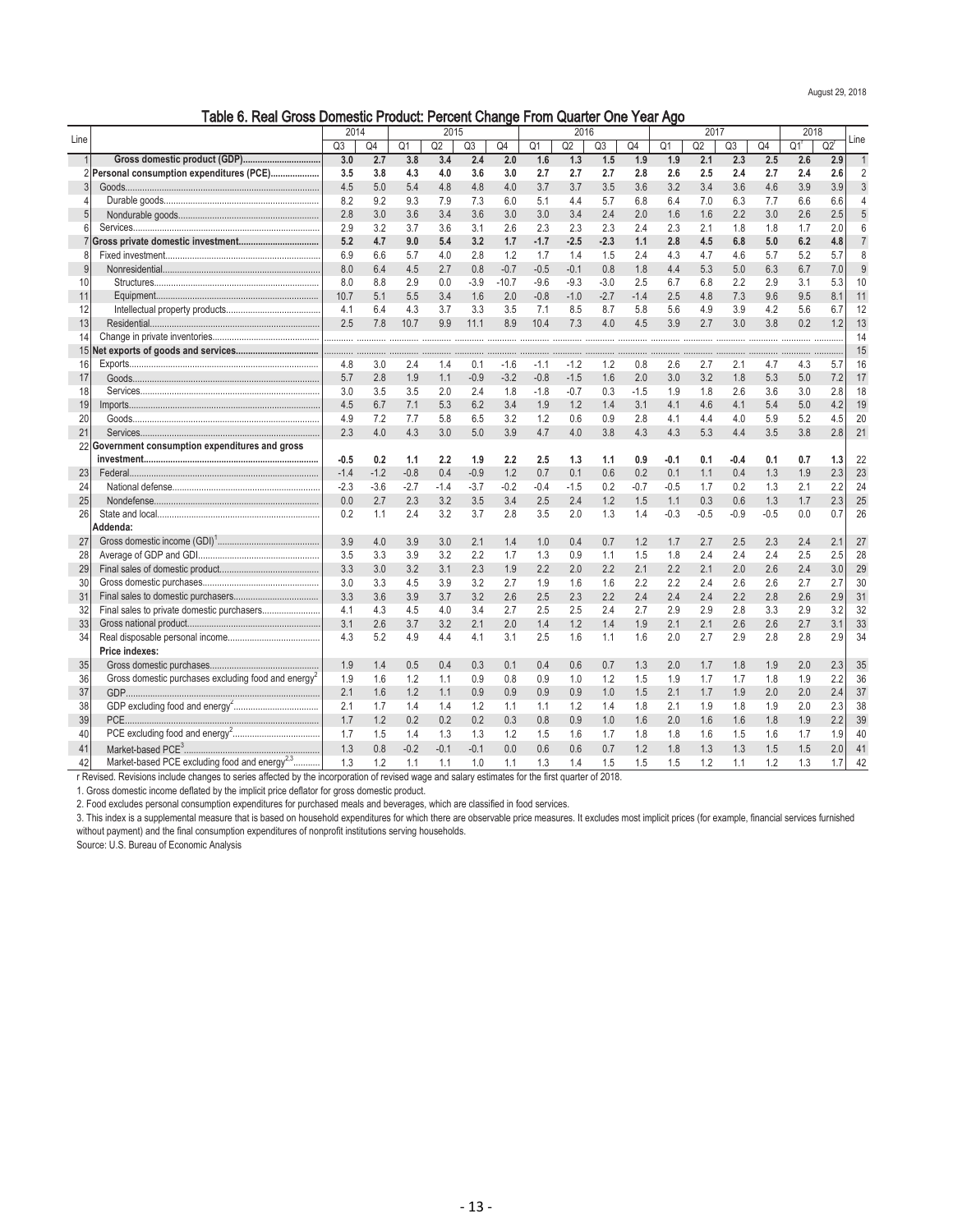# Table 7. Relation of Gross Domestic Product, Gross National Product, and National Income

|      |                                                                                | [Billions of dollars] |          |          |          |                |                                     |          |          |      |
|------|--------------------------------------------------------------------------------|-----------------------|----------|----------|----------|----------------|-------------------------------------|----------|----------|------|
|      |                                                                                |                       |          |          |          |                | Seasonally adjusted at annual rates |          |          |      |
| Line |                                                                                | 2015                  | 2016     | 2017     |          | 2017           |                                     | 2018     |          | Line |
|      |                                                                                |                       |          |          | Q2       | Q <sub>3</sub> | Q4                                  | Q1       | $Q2^r$   |      |
|      |                                                                                | 18,219.3              | 18,707.2 | 19,485.4 | 19,359.1 | 19,588.1       | 19,831.8                            | 20,041.0 | 20,411.9 |      |
|      |                                                                                | 839.3                 | 859.1    | 957.1    | 924.9    | 979.6          | 1,024.5                             | 1,063.2  | 1,071.7  |      |
|      |                                                                                | 613.1                 | 643.8    | 713.4    | 708.7    | 724.6          | 753.7                               | 794.4    | 806.5    |      |
|      |                                                                                | 18,445.5              | 18,922.5 | 19,729.1 | 19,575.4 | 19,843.0       | 20,102.6                            | 20,309.8 | 20,677.0 |      |
|      |                                                                                | 2,917.5               | 2,990.5  | 3,116.2  | 3,101.1  | 3,134.8        | 3,163.9                             | 3,203.4  | 3,255.2  |      |
|      |                                                                                | $-254.9$              | $-126.9$ | $-143.2$ | $-186.8$ | $-114.4$       | $-76.6$                             | $-159.9$ | $-42.6$  |      |
|      |                                                                                | 15,783.0              | 16,058.9 | 16,756.1 | 16,661.1 | 16,822.6       | 17,015.3                            | 17,266.2 | 17,464.4 |      |
|      |                                                                                | 9,696.8               | 9,956.2  | 10,407.2 | 10,339.9 | 10.471.2       | 10,568.6                            | 10.710.1 | 10,820.3 |      |
| 9    |                                                                                | 7,854.4               | 8,080.7  | 8,453.8  | 8,395.7  | 8,506.6        | 8,588.1                             | 8,710.6  | 8,805.8  |      |
| 10   |                                                                                | 1,842.4               | 1.875.6  | 1,953.4  | 1.944.2  | 1,964.6        | 1,980.5                             | 1,999.4  | 2,014.5  | 10   |
| 11   | adjustments                                                                    | 1,421.9               | 1.419.3  | 1,500.9  | 1.495.0  | 1,507.5        | 1,526.1                             | 1,549.9  | 1,573.5  | 11   |
| 12   |                                                                                | 651.8                 | 694.8    | 730.2    | 724.4    | 732.0          | 745.3                               | 749.3    | 753.9    | 12   |
| 13   | Corporate profits with inventory valuation and capital consumption adjustments | 2,057.3               | 2,035.0  | 2,099.3  | 2,089.5  | 2,101.1        | 2,150.7                             | 2,177.3  | 2,249.7  | 13   |
| 14   |                                                                                | 591.8                 | 546.0    | 576.4    | 574.6    | 561.5          | 580.1                               | 591.9    | 576.6    | 14   |
| 15   |                                                                                | 1,212.6               | 1,241.9  | 1,285.9  | 1,280.5  | 1,290.7        | 1,305.8                             | 1,337.4  | 1,353.1  | 15   |
| 16   |                                                                                | 156.7                 | 168.1    | 161.2    | 160.7    | 164.0          | 147.0                               | 161.2    | 150.3    | 16   |
| 17   |                                                                                | $-5.8$                | $-2.3$   | $-4.9$   | $-3.5$   | $-5.4$         | $-8.2$                              | $-10.8$  | $-12.9$  | 17   |
|      | Addenda:                                                                       |                       |          |          |          |                |                                     |          |          |      |
| 18   |                                                                                | 18,474.2              | 18,834.1 | 19,628.6 | 19,545.9 | 19,702.5       | 19,908.5                            | 20,201.0 | 20,454.4 | 18   |
| 19   |                                                                                | 18,346.8              | 18,770.7 | 19,557.0 | 19,452.5 | 19,645.3       | 19,870.2                            | 20,121.0 | 20,433.1 | 19   |
| 20   |                                                                                | $-1.4$                | $-0.7$   | $-0.7$   | $-1.0$   | $-0.6$         | $-0.4$                              | $-0.8$   | $-0.2$   | 20   |

r Revised. Revisions include changes to series affected by the incorporation of revised wage and salary estimates for the first quarter of 2018.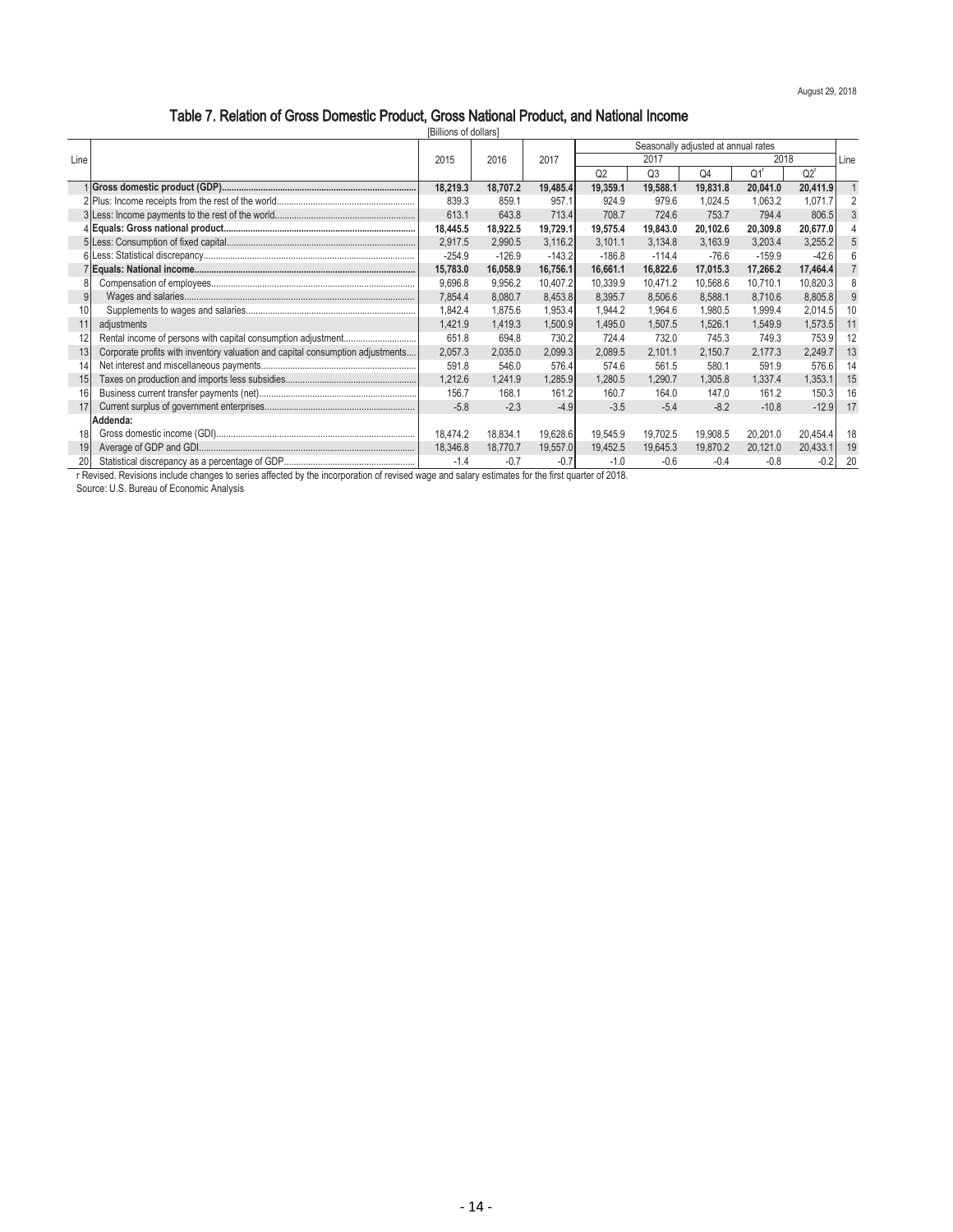# Table 8. Personal Income and Its Disposition

|      |                                                                                                                                                                                                                                      | [Billions of dollars] |          |          |          |                |                                     |                   |          |              |
|------|--------------------------------------------------------------------------------------------------------------------------------------------------------------------------------------------------------------------------------------|-----------------------|----------|----------|----------|----------------|-------------------------------------|-------------------|----------|--------------|
|      |                                                                                                                                                                                                                                      |                       |          |          |          |                | Seasonally adjusted at annual rates |                   |          |              |
| Line |                                                                                                                                                                                                                                      | 2015                  | 2016     | 2017     |          | 2017           |                                     | 2018              |          | Line         |
|      |                                                                                                                                                                                                                                      |                       |          |          | Q2       | Q <sub>3</sub> | Q <sub>4</sub>                      | $O1$ <sup>r</sup> | $Q2^r$   |              |
|      | Personal income <b>have a communicate and interventional contract and income and income and income and income and income and income and income and income and income and income and income and income and income and income and </b> | 15,719.5              | 16,125.1 | 16,830.9 | 16,721.2 | 16,895.1       | 17,103.1                            | 17,319.2          | 17,497.6 | $\mathbf{1}$ |
|      |                                                                                                                                                                                                                                      | 9,696.8               | 9,956.2  | 10,407.2 | 10,339.9 | 10,471.2       | 10,568.6                            | 10,710.1          | 10,820.3 |              |
| 3    |                                                                                                                                                                                                                                      | 7,854.4               | 8,080.7  | 8,453.8  | 8,395.7  | 8,506.6        | 8,588.1                             | 8.710.6           | 8,805.8  |              |
|      |                                                                                                                                                                                                                                      | 1,842.4               | 1.875.6  | 1,953.4  | 1,944.2  | 1,964.6        | 1.980.5                             | 1,999.4           | 2,014.5  |              |
|      | Proprietors' income with inventory valuation and capital consumption adjustments                                                                                                                                                     | 1,421.9               | 1,419.3  | 1,500.9  | 1,495.0  | 1,507.5        | 1.526.1                             | 1.549.9           | 1,573.5  | 5            |
| 6    |                                                                                                                                                                                                                                      | 56.4                  | 37.5     | 38.9     | 41.5     | 36.4           | 35.4                                | 35.2              | 42.7     |              |
|      |                                                                                                                                                                                                                                      | 1,365.5               | 1,381.8  | 1,462.0  | 1,453.5  | 1,471.1        | 1,490.6                             | 1,514.7           | 1,531.4  |              |
|      |                                                                                                                                                                                                                                      | 651.8                 | 694.8    | 730.2    | 724.4    | 732.0          | 745.3                               | 749.3             | 753.9    | $\mathsf{R}$ |
|      |                                                                                                                                                                                                                                      | 2,471.3               | 2,516.6  | 2,631.6  | 2,610.9  | 2,615.1        | 2,692.9                             | 2,719.5           | 2,743.4  | 9            |
| 10   |                                                                                                                                                                                                                                      | 1,438.1               | 1,440.9  | 1,523.0  | 1.490.9  | 1,500.1        | 1.577.2                             | 1,597.6           | 1,603.2  | 10           |
| 11   |                                                                                                                                                                                                                                      | 1,033.3               | 1,075.7  | 1,108.6  | 1,120.0  | 1,115.1        | 1,115.7                             | 1,121.9           | 1,140.2  | 11           |
| 12   |                                                                                                                                                                                                                                      | 2,683.0               | 2,778.1  | 2,859.7  | 2,841.6  | 2.875.3        | 2.887.6                             | 2,933.9           | 2,963.6  | 12           |
| 13   |                                                                                                                                                                                                                                      | 1,205.3               | 1.239.9  | 1,298.6  | 1,290.6  | 1,306.0        | 1.317.3                             | 1,343.6           | 1,357.1  | 13           |
| 14   |                                                                                                                                                                                                                                      | 1,935.2               | 1.954.3  | 2,034.6  | 2.014.2  | 2,048.5        | 2.070.9                             | 2.030.0           | 2,042.6  | 14           |
|      |                                                                                                                                                                                                                                      | 13,784.3              | 14,170.9 | 14,796.3 | 14,707.0 | 14,846.6       | 15,032.2                            | 15,289.2          | 15,455.1 | 15           |
| 16   |                                                                                                                                                                                                                                      | 12,740.1              | 13,222.7 | 13,809.5 | 13,716.7 | 13,853.3       | 14,083.3                            | 14,194.8          | 14,400.8 | 16           |
|      |                                                                                                                                                                                                                                      | 1,044.2               | 948.2    | 986.8    | 990.2    | 993.4          | 948.9                               | 1,094.3           | 1,054.3  | 17           |
| 18   |                                                                                                                                                                                                                                      | 7.6                   | 6.7      | 6.7      | 6.7      | 6.7            | 6.3                                 | 7.2               | 6.8      | 18           |
|      | Addenda:                                                                                                                                                                                                                             |                       |          |          |          |                |                                     |                   |          |              |
| 19   | Personal income excluding current transfer receipts, billions of                                                                                                                                                                     |                       |          |          |          |                |                                     |                   |          |              |
|      |                                                                                                                                                                                                                                      | 12,641.3              | 12,804.8 | 13,171.4 | 13,127.2 | 13,207.3       | 13,301.7                            | 13,379.1          | 13,454.4 | 19           |
|      |                                                                                                                                                                                                                                      | 13,366.5              | 13,595.2 | 13,949.2 | 13,909.8 | 13,986.2       | 14,065.9                            | 14.219.8          | 14,307.0 | 20           |

r Revised. Revisions include changes to series affected by the incorporation of revised wage and salary estimates for the first quarter of 2018.

1. Personal income is also equal to national income less corporate profits with inventory valuation and capital consumption adjustments, taxes on production and imports less subsidies, contributions for government social insurance, net interest and miscellaneous payments, business current transfer payments (net), and current surplus of government enterprises, plus personal income receipts on assets, and personal current transfer receipts.

2. The current-dollar measure is deflated by the implicit price deflator for personal consumption expenditures.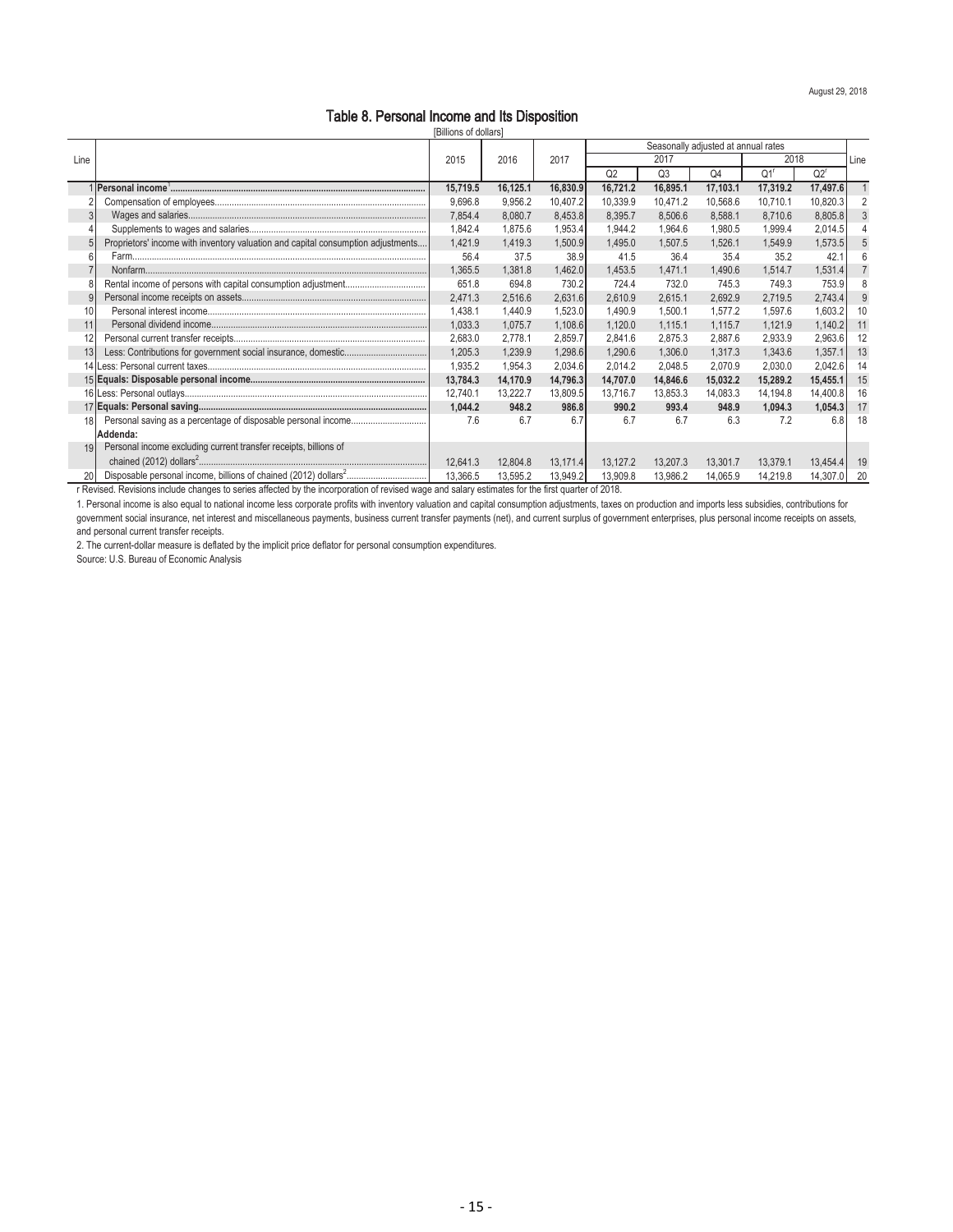August 29, 2018

#### Table 9. Corporate Profits: Level and Percent Change

|      |                                                   |                 | <b>Billions of dollars</b> |                    |                  |                   |                   |                                     |                    | Percent change from preceding period |         |        |                         |                |      |                |    |  |  |  |  |  |  |
|------|---------------------------------------------------|-----------------|----------------------------|--------------------|------------------|-------------------|-------------------|-------------------------------------|--------------------|--------------------------------------|---------|--------|-------------------------|----------------|------|----------------|----|--|--|--|--|--|--|
| Line |                                                   | 2015            |                            |                    |                  |                   |                   | Seasonally adjusted at annual rates |                    |                                      |         |        | Quarter one<br>year ago | Line           |      |                |    |  |  |  |  |  |  |
|      |                                                   |                 | 2016                       | 2017               | 2017<br>2018     |                   |                   |                                     |                    | 2016                                 | 2017    | 2017   |                         | 2018           |      | 2018           |    |  |  |  |  |  |  |
|      |                                                   |                 |                            |                    | Q2               | Q3                | Q <sub>4</sub>    | O <sub>1</sub>                      | Q2                 |                                      |         | Q3     | Q4                      | O <sub>1</sub> | O2   | O <sub>2</sub> |    |  |  |  |  |  |  |
|      | Corporate profits with inventory valuation and    |                 |                            |                    |                  |                   |                   |                                     |                    |                                      |         |        |                         |                |      |                |    |  |  |  |  |  |  |
|      |                                                   | 2.057.3         | 2.035.0                    | 2.099.3            | 2.089.5          | 2.101.7           | 2.150.7           | 2.177.3                             | 2.249.7            | $-1.1$                               | 3.2     | 0.6    | 2.4                     | 1.2            | 3.3  | 7.7            |    |  |  |  |  |  |  |
|      |                                                   | 397.2           | 392.9                      | 350.7              | 355.8            | 365.2             | 333.8             | 212.0                               | 237.1              | $-1.1$                               | $-10.7$ | 2.6    | $-8.6$                  | $-36.5$        | 11.8 | $-33.4$        |    |  |  |  |  |  |  |
|      | 3 Equals: Profits after tax with inventory        |                 |                            |                    |                  |                   |                   |                                     |                    |                                      |         |        |                         |                |      |                |    |  |  |  |  |  |  |
|      | valuation and capital consumption adjustments     | 1,660.1         | 1,642.1                    | 1.748.6            | 1.733.7          | 1,735.9           | 1,816.8           | .965.3                              | 2.012.6            | $-1.1$                               | 6.5     | 0.1    | 4.7                     | 8.2            | 2.4  | 16.1           |    |  |  |  |  |  |  |
|      |                                                   | 1.164.9         | 1,187.4                    | .215.3             | 1.233.3          | 1,215.5           | 1.194.8           | .213.2                              | .222.1             | 1.9                                  | 2.3     | $-1.4$ | $-1.7$                  | 1.5            | 0.7  | $-0.9$         |    |  |  |  |  |  |  |
|      | Undistributed profits with inventory valuation    |                 |                            |                    |                  |                   |                   |                                     |                    |                                      |         |        |                         |                |      |                |    |  |  |  |  |  |  |
|      |                                                   | 495.2           | 454.7                      | 533.3              | 500.4            | 520.5             | 622.0             | 752.1                               | 790.5              | $-8.2$                               | 17.3    | 4.0    | 19.5                    | 20.9           | 5.1  | 58.0           |    |  |  |  |  |  |  |
|      | Addenda for corporate cash flow:                  |                 |                            |                    |                  |                   |                   |                                     |                    |                                      |         |        |                         |                |      |                |    |  |  |  |  |  |  |
|      | Net cash flow with inventory valuation adjustment | 2.091.8         | 2,080.5                    | 1,941.4            | 2,194.1          | 2.086.2           | 1.348.6           | 2.498.7                             | 2,565.0            | $-0.5$                               | $-6.7$  | $-4.9$ | $-35.4$                 | 85.3           | 2.7  | 16.9           |    |  |  |  |  |  |  |
|      | Undistributed profits with inventory valuation    |                 |                            |                    |                  |                   |                   |                                     |                    |                                      |         |        |                         |                |      |                |    |  |  |  |  |  |  |
|      |                                                   | 495.2           | 454.7                      | 533.3              | 500.4            | 520.5             | 622.0             | 752.1                               | 790.5              | $-8.2$                               | 17.3    | 4.0    | 19.5                    | 20.9           | 5.1  | 58.0           |    |  |  |  |  |  |  |
|      |                                                   | 1,593.4         | 1.630.3                    | 1,699.6            | 1.692.1          | 1.709.0           | 1,725.5           | 1,745.6                             | 1,773.6            | 2.3                                  | 4.3     | 1.0    | 1.0                     | 1.2            | 1.6  | 4.8            |    |  |  |  |  |  |  |
|      |                                                   | $-3.2$          | 4.4                        | 291.5              | $-1.5$           | 143.4             | 998.9             | $-1.1$                              | $-0.9$             |                                      |         |        |                         |                |      |                |    |  |  |  |  |  |  |
|      | Addenda:                                          |                 |                            |                    |                  |                   |                   |                                     |                    |                                      |         |        |                         |                |      |                |    |  |  |  |  |  |  |
|      | Profits before tax (without inventory valuation   |                 |                            |                    |                  |                   |                   |                                     |                    |                                      |         |        |                         |                |      |                |    |  |  |  |  |  |  |
|      | Profits after tax (without inventory valuation    | 2.134.2         | 2.129.7                    | 2,181.9            | 2,200.4          | 2,230.7           | 2.084.6           | 2.111.0                             | 2,205.6            | $-0.2$                               | 2.4     | 1.4    | $-6.5$                  | 1.3            | 4.5  | 0.2            | 10 |  |  |  |  |  |  |
|      |                                                   |                 |                            |                    |                  |                   |                   |                                     |                    | 0.0                                  | 5.4     |        |                         | 8.5            | 3.7  | 6.7            |    |  |  |  |  |  |  |
|      |                                                   | 1.737.0<br>52.8 | .736.9<br>$-1.0$           | 1,831.2<br>$-45.5$ | 844.6<br>$-13.0$ | .865.5<br>$-30.8$ | .750.8<br>$-74.4$ | .899.0<br>$-74.1$                   | 1,968.5<br>$-90.2$ |                                      |         |        |                         |                |      |                |    |  |  |  |  |  |  |
|      |                                                   |                 |                            | $-37.1$            |                  |                   |                   |                                     |                    |                                      |         |        |                         |                |      |                |    |  |  |  |  |  |  |
|      |                                                   | $-129.8$        | $-93.7$                    |                    | $-97.9$          | $-98.8$           | 140.4             | 140.4                               | 134.3              |                                      |         |        |                         |                |      |                |    |  |  |  |  |  |  |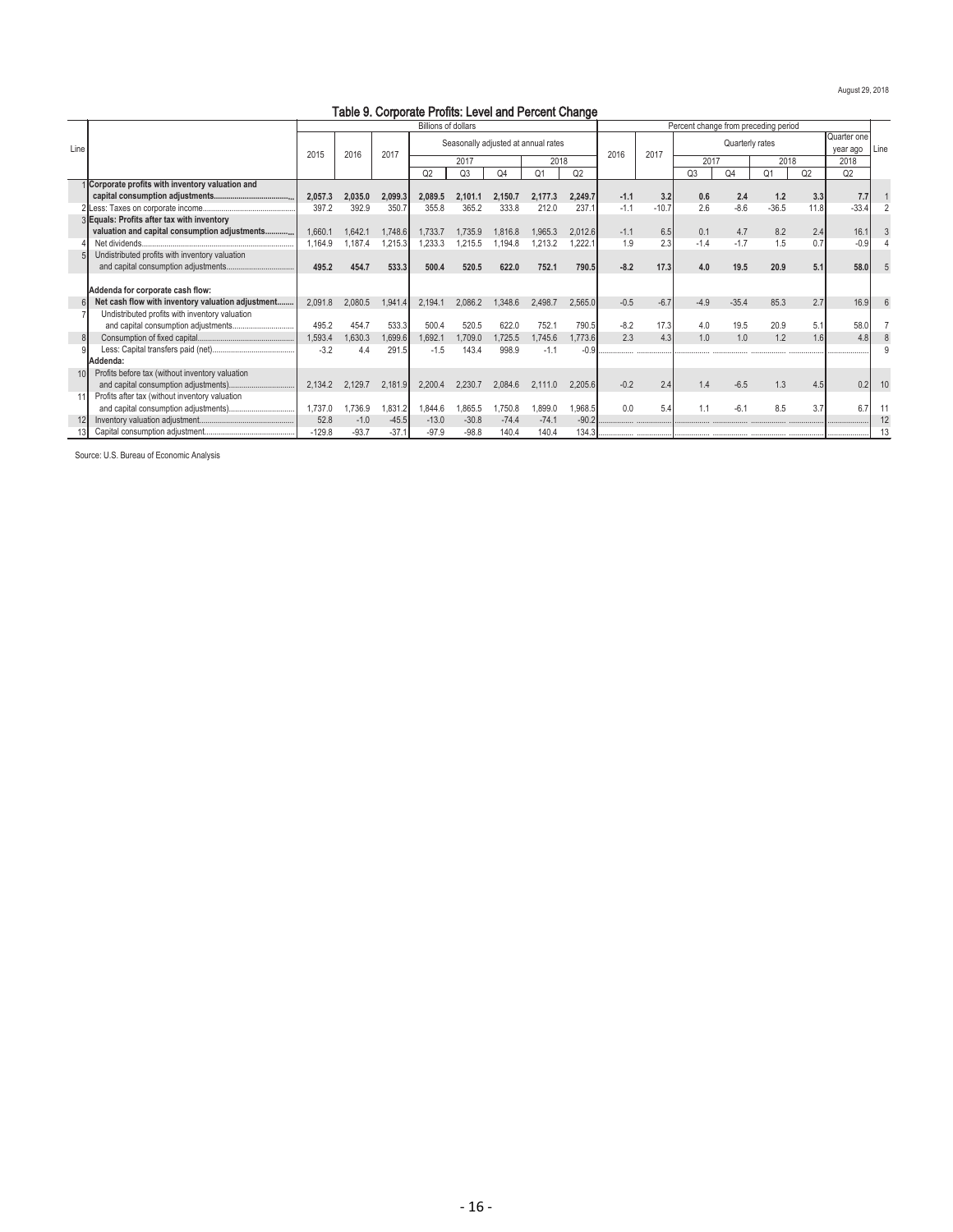# Table 10. Corporate Profits by Industry: Level and Change From Preceding Period

|      |                                                       |         |         |         | [Billions of dollars] |         |         |                                     |                |         |         |         |                |                |         |                |
|------|-------------------------------------------------------|---------|---------|---------|-----------------------|---------|---------|-------------------------------------|----------------|---------|---------|---------|----------------|----------------|---------|----------------|
|      |                                                       |         |         |         | Level                 |         |         | Change from preceding period        |                |         |         |         |                |                |         |                |
| Line |                                                       |         |         |         |                       |         |         | Seasonally adjusted at annual rates |                |         |         |         |                |                |         | Line           |
|      |                                                       | 2015    | 2016    | 2017    |                       | 2017    |         | 2018                                |                | 2016    | 2017    | 2017    |                | 2018           |         |                |
|      |                                                       |         |         |         | Q <sub>2</sub>        | Q3      | Q4      | Q <sub>1</sub>                      | Q <sub>2</sub> |         |         | Q3      | Q <sub>4</sub> | Q <sub>1</sub> | Q2      |                |
|      | Corporate profits with inventory valuation and        |         |         |         |                       |         |         |                                     |                |         |         |         |                |                |         |                |
|      |                                                       | 2.057.3 | 2,035.0 | 2,099.3 | 2.089.5               | 2,101.1 | 2,150.7 | 2,177.3                             | 2.249.7        | $-22.3$ | 64.3    | 11.6    | 49.5           | 26.7           | 72.4    |                |
|      |                                                       | 1,654.7 | 1,628.5 | 1,650.4 | 1.670.2               | 1,641.3 | 1,667.6 | 1,690.7                             | 1,771.1        | $-26.3$ | 22.0    | $-28.9$ | 26.4           | 23.0           | 80.4    | $\overline{2}$ |
|      |                                                       | 397.1   | 438.4   | 445.6   | 438.7                 | 458.9   | 450.5   | 441.2                               | 457.9          | 41.3    | 7.2     | 20.2    | $-8.4$         | $-9.3$         | 16.8    | $\overline{3}$ |
|      |                                                       | 1,257.6 | 1,190.0 | 1,204.8 | 1.231.5               | 1,182.4 | 1,217.2 | 1,249.5                             | 1,313.1        | $-67.6$ | 14.8    | $-49.2$ | 34.8           | 32.3           | 63.6    |                |
|      |                                                       | 402.5   | 406.5   | 448.8   | 419.3                 | 459.9   | 483.0   | 486.7                               | 478.6          | 4.0     | 42.3    | 40.6    | 23.1           | 3.7            | $-8.0$  |                |
|      |                                                       | 675.1   | 683.3   | 747.1   | 721.1                 | 759.4   | 798.8   | 819.6                               | 813.6          | 8.2     | 63.7    | 38.3    | 39.3           | 20.9           | $-6.0$  |                |
|      |                                                       | 272.6   | 276.8   | 298.2   | 301.8                 | 299.6   | 315.8   | 333.0                               | 335.0          | 4.2     | 21.4    | $-2.3$  | 16.2           | 17.2           | 2.0     |                |
|      | Corporate profits with inventory valuation adjustment | 2.187.0 | 2.128.7 | 2.136.4 | 2.187.3               | 2.199.9 | 2.010.3 | 2.036.9                             | 2.115.4        | $-58.3$ | 7.7     | 12.5    | $-189.6$       | 26.6           | 78.5    |                |
|      |                                                       | 1,784.5 | 1,722.2 | 1,687.5 | 1.768.0               | 1,740.0 | 1,527.3 | 1,550.2                             | 1,636.7        | $-62.3$ | $-34.6$ | $-28.0$ | $-212.7$       | 23.0           | 86.5    | 9              |
| 10   |                                                       | 437.6   | 468.9   | 468.7   | 468.7                 | 489.0   | 453.7   | 444.5                               | 462.2          | 31.3    | $-0.2$  | 20.3    | $-35.3$        | $-9.2$         | 17.7    | 10             |
| 11   |                                                       | 100.7   | 92.0    | 78.3    | 80.1                  | 71.8    | 71.9    | 69.9                                | 66.6           | $-8.8$  | $-13.7$ | $-8.3$  | 0.1            | $-2.0$         | $-3.2$  | 11             |
| 12   |                                                       | 336.8   | 376.9   | 390.4   | 388.6                 | 417.2   | 381.8   | 374.6                               | 395.6          | 40.1    | 13.5    | 28.6    | $-35.4$        | $-7.2$         | 20.9    | 12             |
| 13   |                                                       | 1.346.9 | 1,253.3 | 1,218.9 | 1.299.3               | 1.251.0 | 1.073.6 | 1.105.8                             | 1.174.6        | $-93.6$ | $-34.4$ | $-48.3$ | $-177.4$       | 32.2           | 68.8    | 13             |
| 14   |                                                       | 20.1    | 7.2     | 3.8     | 5.3                   | 2.7     | 1.4     | $-1.1$                              |                | $-12.9$ | $-3.4$  | $-2.6$  | $-1.3$         | $-2.5$         |         | 14             |
| 15   |                                                       | 422.5   | 322.9   | 292.9   | 306.9                 | 320.8   | 264.5   | 238.5                               |                | $-99.6$ | $-30.0$ | 13.9    | $-56.3$        | $-26.0$        |         | 15             |
| 16   |                                                       | 233.8   | 188.1   | 165.6   | 178.7                 | 169.6   | 150.5   | 128.8                               | .              | $-45.7$ | $-22.4$ | $-9.1$  | $-19.1$        | $-21.8$        |         | 16             |
| 17   |                                                       | 24.8    | 23.4    | 22.5    | 25.3                  | 23.4    | 20.1    |                                     | 19.7           | $-1.4$  | $-0.9$  | $-1.8$  | $-3.3$         |                | $-0.4$  | 17             |
| 18   |                                                       | 24.0    | 18.3    | 18.0    | 20.6                  | 19.3    | 13.4    | 13.3                                | .              | $-5.7$  | $-0.3$  | $-1.4$  | $-5.8$         | $-0.1$         | .       | 18             |
| 19   |                                                       | 67.9    | 49.5    | 40.1    | 36.0                  | 46.4    | 44.8    | 33.1                                |                | $-18.4$ | $-9.4$  | 10.4    | $-1.6$         |                | $-11.7$ | 19             |
| 20   | Electrical equipment, appliances, and components      | 24.0    | 4.8     | 2.9     | 5.2                   | 3.1     | 0.9     | 3.7                                 |                | $-19.2$ | $-1.9$  | $-2.1$  | $-2.2$         | 2.7            |         | 20             |
| 21   | Motor vehicles, bodies and trailers, and parts        | 26.4    | 29.2    | 21.0    | 22.3                  | 19.2    | 14.3    | 9.8                                 |                | 2.8     | $-8.2$  | $-3.1$  | $-4.9$         |                |         | 21             |
| 22   |                                                       | 66.7    | 62.8    | 61.1    | 69.3                  | 58.1    | 57.0    | 49.1                                |                | $-3.8$  | $-1.7$  | $-11.2$ | $-1.1$         |                | $-7.9$  | 22             |
| 23   |                                                       | 188.7   | 134.8   | 127.2   | 128.2                 | 151.2   | 114.0   | 109.8                               |                | $-53.9$ | $-7.6$  | 23.0    | $-37.2$        |                | $-4.2$  | 23             |
| 24   |                                                       | 68.9    | 65.6    | 58.4    | 56.7                  | 67.0    | 55.2    | 49.0                                |                | $-3.3$  | $-7.2$  | 10.3    | $-11.7$        |                | $-6.2$  | 24             |
| 25   |                                                       | 16.5    | $-29.8$ | $-11.9$ | $-17.9$               | $-4.5$  | $-7.0$  |                                     | $-0.7$         | $-46.3$ | 17.8    | 13.4    | $-2.5$         |                | 6.2     | 25             |
| 26   |                                                       | 64.9    | 61.8    | 49.6    | 55.5                  | 56.9    | 39.8    | 36.2                                |                | $-3.1$  | $-12.2$ | 1.4     | $-17.1$        | $-3.6$         |         | 26             |
| 27   |                                                       | 38.4    | 37.1    | 31.1    | 33.9                  | 31.8    | 25.9    | 25.3                                |                | $-1.2$  | $-6.0$  | $-2.1$  | $-5.9$         | $-0.6$         | .       | 27             |
| 28   |                                                       | 152.1   | 127.5   | 111.8   | 128.9                 | 114.7   | 86.3    | 88.6                                |                | $-24.6$ | $-15.7$ | $-14.2$ | $-28.4$        | 2.3            |         | 28             |
| 29   |                                                       | 169.2   | 173.5   | 162.5   | 170.7                 | 168.7   | 139.2   |                                     | 155.4          | 4.3     | $-11.0$ | $-2.0$  | $-29.5$        |                | 16.2    | 29             |
| 30   |                                                       | 62.2    | 62.9    | 59.4    | 66.4                  | 59.6    | 50.6    | 47.9                                |                | 0.7     | $-3.5$  | $-6.8$  | $-9.0$         | $-2.7$         | .       | 30             |
| 31   |                                                       | 140.4   | 171.6   | 148.6   | 148.6                 | 157.8   | 124.0   | 148.9                               |                | 31.3    | $-23.0$ | 9.2     | $-33.8$        | 24.9           |         | 31             |
| 32   |                                                       | 380.4   | 387.7   | 439.8   | 472.5                 | 426.6   | 407.5   | 427.6                               | .              | 7.3     | 52.1    | $-45.9$ | $-19.1$        | 20.0           |         | 32             |
|      |                                                       | 402.5   | 406.5   | 448.8   | 419.3                 | 459.9   | 483.0   | 486.7                               | 478.6          | 4.0     | 42.3    | 40.6    | 23.1           | 3.7            | $-8.0$  | 33             |

Note. Estimates in this table are based on the 2012 North American Industry Classification System (NAICS).<br>Source: U.S. Bureau of Economic Analysis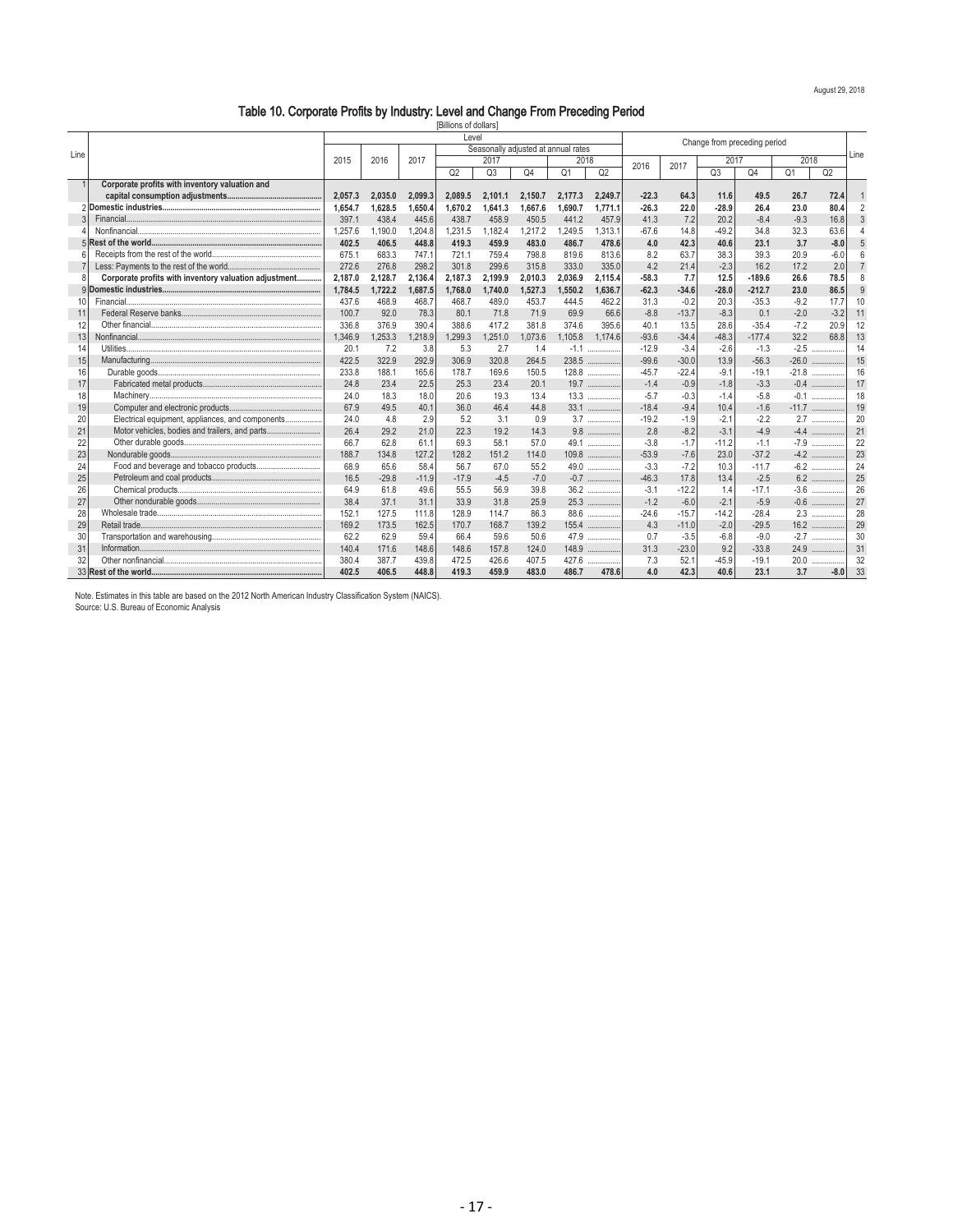### Table 11 Gross Value Added of Nonfinancial Domestic Corporate Business

|                |                                                                                              |         |                |                |                |                | Seasonally adjusted at annual rates |                   |                |                |
|----------------|----------------------------------------------------------------------------------------------|---------|----------------|----------------|----------------|----------------|-------------------------------------|-------------------|----------------|----------------|
| Line           |                                                                                              | 2015    | 2016           | 2017           |                | 2017           |                                     | 2018              |                | Line           |
|                |                                                                                              |         |                |                | Q2             | Q <sub>3</sub> | Q <sub>4</sub>                      | $Q1$ <sup>r</sup> | $Q2^r$         |                |
|                | <b>Billions of dollars</b>                                                                   |         |                |                |                |                |                                     |                   |                |                |
| $\mathbf{1}$   |                                                                                              | 9,136.3 | 9,245.4        | 9.644.4        | 9.628.9        | 9,660.8        | 9,770.7                             | 9,926.5           | 10,077.9       | $\mathbf{1}$   |
|                |                                                                                              | 1.406.1 | 1.432.6        | 1.491.0        | 1.484.5        | 1.498.8        | 1.512.6                             | 1.529.4           | 1,553.0        | $\overline{2}$ |
|                |                                                                                              | 7,730.2 | 7,812.8        | 8,153.4        | 8,144.5        | 8,162.1        | 8,258.1                             | 8,397.1           | 8,524.9        | 3              |
|                |                                                                                              | 5.290.6 | 5.426.4        | 5,695.3        | 5.664.0        | 5.723.5        | 5.766.5                             | 5.861.1           | 5,927.7        | $\overline{4}$ |
| 5              |                                                                                              | 4.427.2 | 4.554.9        | 4.779.5        | 4.753.5        | 4.802.8        | 4.838.5                             | 4.920.5           | 4.977.8        | 5              |
| 6              |                                                                                              | 863.4   | 871.4          | 915.8          | 910.5          | 920.6          | 927.9                               | 940.6             | 949.9          | 6              |
|                |                                                                                              | 780.1   | 794.3          | 828.5          | 824.0          | 832.5          | 841.4                               | 851.8             | 861.5          | $\overline{7}$ |
|                |                                                                                              | 1,659.6 | 1,592.2        | 1,629.7        | 1.656.5        | 1.606.1        | 1,650.2                             | 1,684.2           | 1,735.7        | 8              |
| $\overline{9}$ |                                                                                              | 305.0   | 332.5          | 335.2          | 335.4          | 334.5          | 334.7                               | 341.7             | 333.3          | 9              |
| 10             |                                                                                              | 96.9    | 69.7           | 89.6           | 89.5           | 89.2           | 98.4                                | 93.0              | 89.3           | 10             |
| 11             | Corporate profits with inventory valuation and capital consumption adjustments               | 1,257.6 | 1,190.0        | 1,204.8        | 1,231.5        | 1,182.4        | 1,217.2                             | 1,249.5           | 1,313.1        | 11             |
| 12             |                                                                                              | 284.0   | 271.3          | 247.0          | 254.4          | 255.4          | 223.8                               | 149.7             | 170.1          | 12             |
| 13             | Profits after tax with inventory valuation and capital consumption adjustments               | 973.6   | 918.8          | 957.9          | 977.1          | 927.0          | 993.4                               | 1.099.8           | 1.143.1        | 13             |
| 14             |                                                                                              | 641.1   | 698.7          | 703.6          | 755.7          | 627.8          | 716.4                               | $-326.1$          | 242.1          | 14             |
| 15             | Undistributed profits with inventory valuation and capital consumption adjustments           | 332.5   | 220.0          | 254.2          | 221.4          | 299.2          | 277.0                               | 1.425.9           | 901.0          | 15             |
|                | Addenda:                                                                                     |         |                |                |                |                |                                     |                   |                |                |
| 16             | Profits before tax (without inventory valuation and capital consumption adjustments)         | 1.294.1 | 1.254.3        | 1.264.4        | 1.312.4        | 1.281.8        | 1.147.9                             | 1.179.9           | 1.264.8        | 16             |
| 17             | Profits after tax (without inventory valuation and capital consumption adjustments)          | 1,010.1 | 983.0          | 1,017.4        | 1.057.9        | 1.026.4        | 924.2                               | 1,030.2           | 1,094.7        | 17             |
| 18             |                                                                                              | 52.8    | $-1.0$         | $-45.5$        | $-13.0$        | $-30.8$        | $-74.4$                             | $-74.1$           | $-90.2$        | 18             |
| 19             |                                                                                              | $-89.3$ | $-63.3$        | $-14.0$        | $-67.8$        | $-68.6$        | 143.6                               | 143.8             | 138.5          | 19             |
|                | Billions of chained (2012) dollars                                                           |         |                |                |                |                |                                     |                   |                |                |
| 20             |                                                                                              | 8.810.0 | 8.942.5        | 9.246.1        | 9.233.7        | 9.291.9        | 9.387.3                             | 9.508.5           | 9.559.6        | 20             |
|                |                                                                                              | 1.371.6 | 1,413.3        | 1,455.9        | 1,449.7        | 1,461.4        | 1,473.6                             | 1,489.1           | 1,506.8        | 21             |
| 22             |                                                                                              | 7.438.4 | 7.529.2        | 7.790.1        | 7.784.0        | 7.830.4        | 7.913.7                             | 8.019.4           | 8,052.8        | 22             |
|                | Dollars; quarters seasonally adjusted                                                        |         |                |                |                |                |                                     |                   |                |                |
|                | Price, costs, and profits per unit of real gross value added of nonfinancial corporate       |         |                |                |                |                |                                     |                   |                |                |
|                | business:                                                                                    |         |                |                |                |                |                                     |                   |                |                |
| 23             |                                                                                              | 1.037   | 1.034          | 1.043          | 1.043          | 1.040          | 1.041                               | 1.044             | 1.054          | 23             |
| 24             |                                                                                              | 0.601   | 0.607          | 0.616          | 0.613          | 0.616          | 0.614                               | 0.616             | 0.620          | 24             |
| 25             |                                                                                              | 0.294   | 0.294          | 0.297          | 0.296          | 0.296          | 0.297                               | 0.296             | 0.297          | 25             |
| 26             |                                                                                              | 0.160   | 0.160          | 0.161          | 0.161          | 0.161          | 0.161                               | 0.161             | 0.162          | 26             |
| 27             | Taxes on production and imports less subsidies plus business current transfer payments (net) | 0.100   | 0.097          | 0.099          | 0.099          | 0.099          | 0.100                               | 0.099             | 0.099          | 27             |
| 28             |                                                                                              | 0.035   | 0.037          | 0.036          | 0.036          | 0.036          | 0.036                               | 0.036             | 0.035          | 28             |
| 29             | Corporate profits with inventory valuation and capital consumption adjustments               |         |                |                |                |                |                                     |                   |                |                |
|                |                                                                                              | 0.143   |                |                |                |                |                                     |                   |                | 29             |
|                |                                                                                              | 0.032   | 0.133<br>0.030 | 0.130<br>0.027 | 0.133<br>0.028 | 0.127<br>0.027 | 0.130<br>0.024                      | 0.131<br>0.016    | 0.137<br>0.018 | 30             |
| 30<br>31       |                                                                                              |         |                |                |                |                |                                     |                   |                |                |
|                | Profits after tax with inventory valuation and capital consumption adjustments               | 0.111   | 0.103          | 0.104          | 0.106          | 0.100          | 0.106                               | 0.116             | 0.120          | 31             |

r Revised. Revisions include changes to series affected by the incorporation of revised wage and salary estimates for the first quarter of 2018.

1. The current-dollar gross value added is deflated using the gross value added chain-type price index for nonfinancial industries from the GDP-by-industry accounts. For periods when this price index is not available, the chain-type price index for GDP goods and structures is used. Effective with this release, the estimates of real gross value added of nonfinancial corporate business were revised historically, reflecting the incorporation of updated price deflators from BEA's industry economic accounts.

2. Chained-dollar consumption of fixed capital of nonfinancial corporate business is calculated as the product of the chain-type quantity index and the 2012 current-dollar value of the corresponding series, divided by 100.

3. Chained-dollar net value added of nonfinancial corporate business is the difference between the gross value added and the consumption of fixed capital. Effective with this release, the estimates of real gross value added of nonfinancial corporate business were revised historically, reflecting the incorporation of updated price deflators from BEA's industry economic accounts.

4. The deflator for gross value added of nonfinancial corporate business divided by 100.

Note. Estimates in this table are based on the 2012 North American Industry Classification System (NAICS).